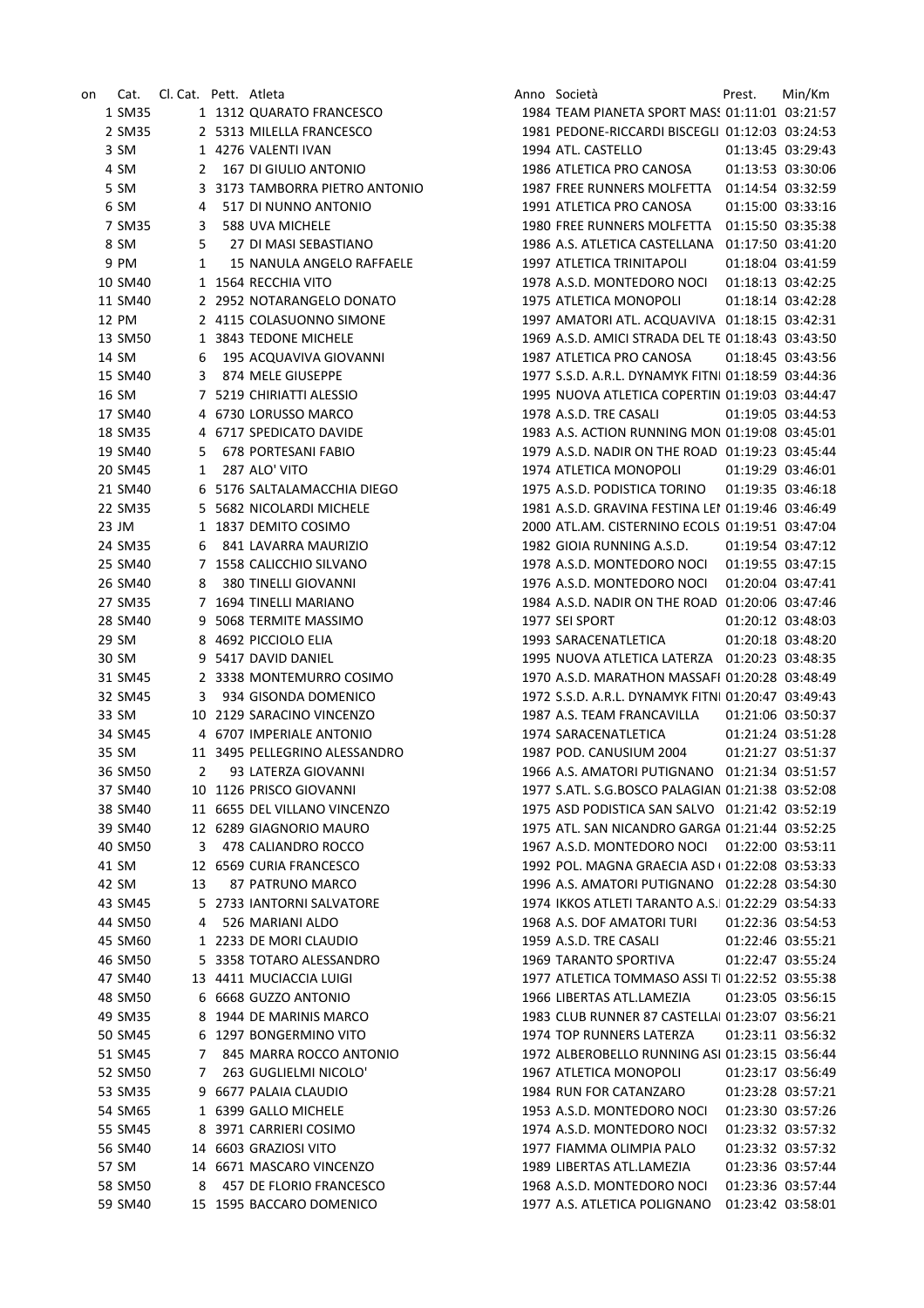|        | 60 SM50  |    | 9 5220 SANTAMARIA FRANCESCO      | 1968 GOLDEN CLUB RIMINI INTER 01:23:42 03:58:01    |                   |                   |
|--------|----------|----|----------------------------------|----------------------------------------------------|-------------------|-------------------|
|        | 61 SM35  |    | 10 3363 CIACCIA ALESSANDRO       | 1982 TARANTO SPORTIVA                              |                   | 01:23:48 03:58:18 |
|        | 62 SM40  |    | 16 6387 QUARTO GIAMPIERO         | 1976 ATLETICA MONOPOLI                             |                   | 01:23:51 03:58:26 |
|        | 63 SM40  | 17 | 600 DEL VECCHIO GIANFRANCO       | 1979 FREE RUNNERS MOLFETTA  01:23:54  03:58:35     |                   |                   |
|        | 64 SM45  | 9  | 305 EVANGELISTA ENZO             | 1974 ATLETICA TOMMASO ASSI TI 01:23:56 03:58:40    |                   |                   |
|        | 65 SM45  |    | 10 6734 ROSELLI FRANZI           | 1971 GPDM LECCE                                    |                   | 01:23:58 03:58:46 |
|        | 66 SM40  |    | 18 2504 BERGAMO CRYSTIAN         | 1977 LA MANDRA CALIMERA                            |                   | 01:23:58 03:58:46 |
|        | 67 SM40  |    | 19 3798 TALDONE LORENZO          | 1977 AMATORI ATL. ACQUAVIVA 01:23:59 03:58:49      |                   |                   |
|        | 68 SM45  | 11 | 373 CAMPOBASSO VITO              | 1974 SPORT CENTER A.S.D.                           |                   | 01:24:00 03:58:52 |
|        | 69 SM45  | 12 | <b>417 CURRI VITANTONIO</b>      | 1973 A.S.D. MONTEDORO NOCI 01:24:03 03:59:00       |                   |                   |
|        | 70 SM45  |    | 13 3466 BRUNO RICCARDO           | 1971 A.S. ATL SPRINT BARLETTA  01:24:05  03:59:06  |                   |                   |
|        | 71 SM35  |    | 11 1950 BOVA FABIO               | 1983 CORRERE E' SALUTE MOTTO 01:24:16 03:59:37     |                   |                   |
|        | 72 SM50  | 10 | 901 CACCIAPUOTI DANTE            | 1966 BITONTO SPORTIVA                              |                   | 01:24:24 04:00:00 |
|        | 73 SM    |    | 15 1347 LACARBONARA GIUSEPPE     | 1987 ATLETICA TALSANO                              |                   | 01:24:32 04:00:23 |
|        | 74 SM35  |    | 12 5502 LARICCHIUTA GIOVANNI     | 1984 A.S.D. NADIR ON THE ROAD 01:24:41 04:00:48    |                   |                   |
|        | 75 SM50  |    | 11 4073 LAVARRA GREGORIO         | 1968 A.S.D. LA FENICE                              |                   | 01:24:49 04:01:11 |
|        | 76 SM45  |    | 14 2804 DE BIASI LUIGI           | 1970 A.S PODISTICA TARAS                           | 01:24:51 04:01:17 |                   |
|        | 77 SM35  | 13 | 204 DI NUNNO CELESTINO           | 1980 ATLETICA PRO CANOSA                           | 01:24:57 04:01:34 |                   |
|        | 78 SM45  | 15 | 598 MARRANO MICHELE              | 1973 FREE RUNNERS MOLFETTA  01:25:06  04:01:59     |                   |                   |
|        | 79 SM40  |    | 20 6458 OTTONELLI FABIO          | 1977 ATLETICA TOMMASO ASSI TI 01:25:09 04:02:08    |                   |                   |
|        | 80 SM55  | 1  | 815 GAZZILLI CARLO               | 1964 GIOIA RUNNING A.S.D.                          | 01:25:14 04:02:22 |                   |
|        | 81 SM35  |    | 14 1208 NICOLETTI LEONARDO       | 1981 A.S.D. MARATHON MASSAFI 01:25:16 04:02:28     |                   |                   |
|        | 82 SM50  | 12 | 330 FERRANTE NICOLA              | 1967 ATLETICA TOMMASO ASSI TI 01:25:29 04:03:05    |                   |                   |
|        | 83 SM45  | 16 | 397 PUTRINO STEFANO              | 1972 A.S.D. MONTEDORO NOCI 01:25:30 04:03:08       |                   |                   |
|        | 84 SM40  |    | 21 1199 MELE SALVATORE           | 1978 RUNNERS GINOSA                                |                   | 01:25:30 04:03:08 |
|        | 85 SM45  | 17 | 232 MARIANI MAURIZIO             | 1970 G.S.P. III REGIONE AEREA BA 01:25:34 04:03:19 |                   |                   |
|        | 86 SM35  |    | 15 6582 SCARCI GIUSEPPE          | 1983 POL. 'D. PIETRI' GRAVINA                      | 01:25:37 04:03:28 |                   |
|        | 87 SM50  |    | 13 1229 MANIGRASSI COSIMO        | 1969 A.S.D. MARATHON MASSAFI 01:25:39 04:03:33     |                   |                   |
|        | 88 SM50  |    | 14 1303 GUIDA GIANCARLO          | 1969 POD. CAROSINO JONICA&HI 01:25:41 04:03:39     |                   |                   |
|        | 89 SM40  |    | 22 5221 LEO FLAVIO               | 1978 NUOVA ATLETICA COPERTIN 01:25:44 04:03:47     |                   |                   |
|        | 90 SM45  |    | 18 1300 MASIELLO INNOCENZO       | 1973 POD. CAROSINO JONICA&HI 01:25:45 04:03:50     |                   |                   |
|        | 91 SM40  |    | 23 5218 IOSSA DANIELE            | 1976 A.S.D. PIANO MA ARRIVIAM 01:25:48 04:03:59    |                   |                   |
|        | 92 SM45  |    | 19 5960 FRANZA GIUSEPPE          | 1973 I PODISTI DI CAPITANATA                       |                   | 01:25:51 04:04:07 |
|        | 93 SM45  |    | 20 1485 PARADISO MICHELE         | 1974 ATLETICA PRO CANOSA                           |                   | 01:25:54 04:04:16 |
|        | 94 SM55  |    | 2 6672 BRANCATELLI FEDERICO      | 1963 LIBERTAS ATL.LAMEZIA                          |                   | 01:25:57 04:04:24 |
|        | 95 SM    | 16 | 208 CONSERVA GIOELE              | 1986 G.S.P. III REGIONE AEREA BA 01:26:02 04:04:39 |                   |                   |
|        | 96 SM40  |    | 24 5195 SINIBALDI ALESSANDRO     | 1976 ASD MISTERCAMP CASTELFF 01:26:03 04:04:42     |                   |                   |
|        | 97 SM    | 17 | 961 PALMISANO ANGELO             | 1985 A.S.D. ATLETICA CAROVIGN( 01:26:06 04:04:50   |                   |                   |
|        | 98 SM35  | 16 | <b>656 TORRES VITO ANTONIO</b>   | 1983 A.S.D. NADIR ON THE ROAD 01:26:08 04:04:56    |                   |                   |
|        | 99 SM45  |    | 21 4655 CAMPA GIANLUCA           | 1972 A.S.D. TRE CASALI                             |                   | 01:26:11 04:05:04 |
|        | 100 SM40 |    | 25 5209 CORIGLIANO ANTONIO       | 1976 PODISTICA SALICESE                            |                   | 01:26:12 04:05:07 |
|        | 101 SM35 | 17 | 136 DALENA DOMENICO              | 1981 A.S. AMATORI PUTIGNANO  01:26:19  04:05:27    |                   |                   |
|        | 102 SM35 |    | 18 3436 OCCHINEGRO MARIO         | 1980 S.ATL, S.G.BOSCO PALAGIAN 01:26:25 04:05:44   |                   |                   |
| 103 SM |          |    | 18 5239 VITTORIONE FRANCESCO     | 1989 A.S. AMATORI PUTIGNANO 01:26:39 04:06:24      |                   |                   |
|        | 104 SM40 |    | 26 3273 CHIANURA BARTOLOMEO      | 1977 A.S.D. PODISTICA GROTTAGI 01:26:41 04:06:30   |                   |                   |
|        | 105 SM40 |    | 27 5892 MASTRIANO PHILIP FRANCIS | 1975 RunCard                                       |                   | 01:26:45 04:06:41 |
|        | 106 SF40 | 1  | 10 MONFREDA DAMIANA              | 1978 AMATORI ATL. ACQUAVIVA 01:26:54 04:07:07      |                   |                   |
|        | 107 SM45 |    | 22 4824 LIBERTI GIUSEPPE         | 1972 RUNNING PEOPLE NOICATT/ 01:26:55 04:07:09     |                   |                   |
|        | 108 SM40 |    | 28 6303 BARBONE DOMENICO         | 1978 ASD MANFREDONIA CORRE 01:26:59 04:07:21       |                   |                   |
|        | 109 SM40 |    | 29 5185 DE LUCA MARCO            | 1978 A.S.D. ATLETICA SAN ROCCO 01:27:00 04:07:24   |                   |                   |
|        | 110 SM45 |    | 23 4881 SOLIMANDO BRUNO          | 1974 ATL. SAN NICANDRO GARGA 01:27:06 04:07:41     |                   |                   |
|        | 111 SM35 |    | 19 6682 ALFIERI DANILO           | 1982 RUN FOR CATANZARO                             |                   | 01:27:12 04:07:58 |
|        | 112 SM55 | 3  | 332 INTRONA ATTILIO              | 1962 ATLETICA TOMMASO ASSI TI 01:27:13 04:08:01    |                   |                   |
|        | 113 SM35 |    | 20 1832 ROBERTO PIETRO           | 1982 ASDNOCINCORSA                                 |                   | 01:27:14 04:08:03 |
|        | 114 SM40 |    | 30 6637 FORTE GERARDO            | 1979 HAPPY RUNNERS ALTAMUR, 01:27:14 04:08:03      |                   |                   |
|        | 115 SM55 |    | 4 4130 DELGADO PEDRO PLACIDO     | 1964 ATLETICA TOMMASO ASSI TI 01:27:16 04:08:09    |                   |                   |
|        | 116 SM40 |    | 31 5721 BIANCO VITTORIANO        | 1976 S.ATL. S.G.BOSCO PALAGIAN 01:27:21 04:08:23   |                   |                   |
|        | 117 SM45 |    | 24 4410 LORIZZO ONOFRIO          | 1973 ATLETICA TOMMASO ASSI TI 01:27:22 04:08:26    |                   |                   |
|        | 118 SM40 |    | 32 1828 FRANCO MARIANO           | 1976 ASDNOCINCORSA                                 |                   | 01:27:25 04:08:35 |
|        | 119 SM45 |    | 25 5529 IGNAZZI LUIGI            | 1970 ASDNOCINCORSA                                 |                   | 01:27:25 04:08:35 |
|        |          |    |                                  |                                                    |                   |                   |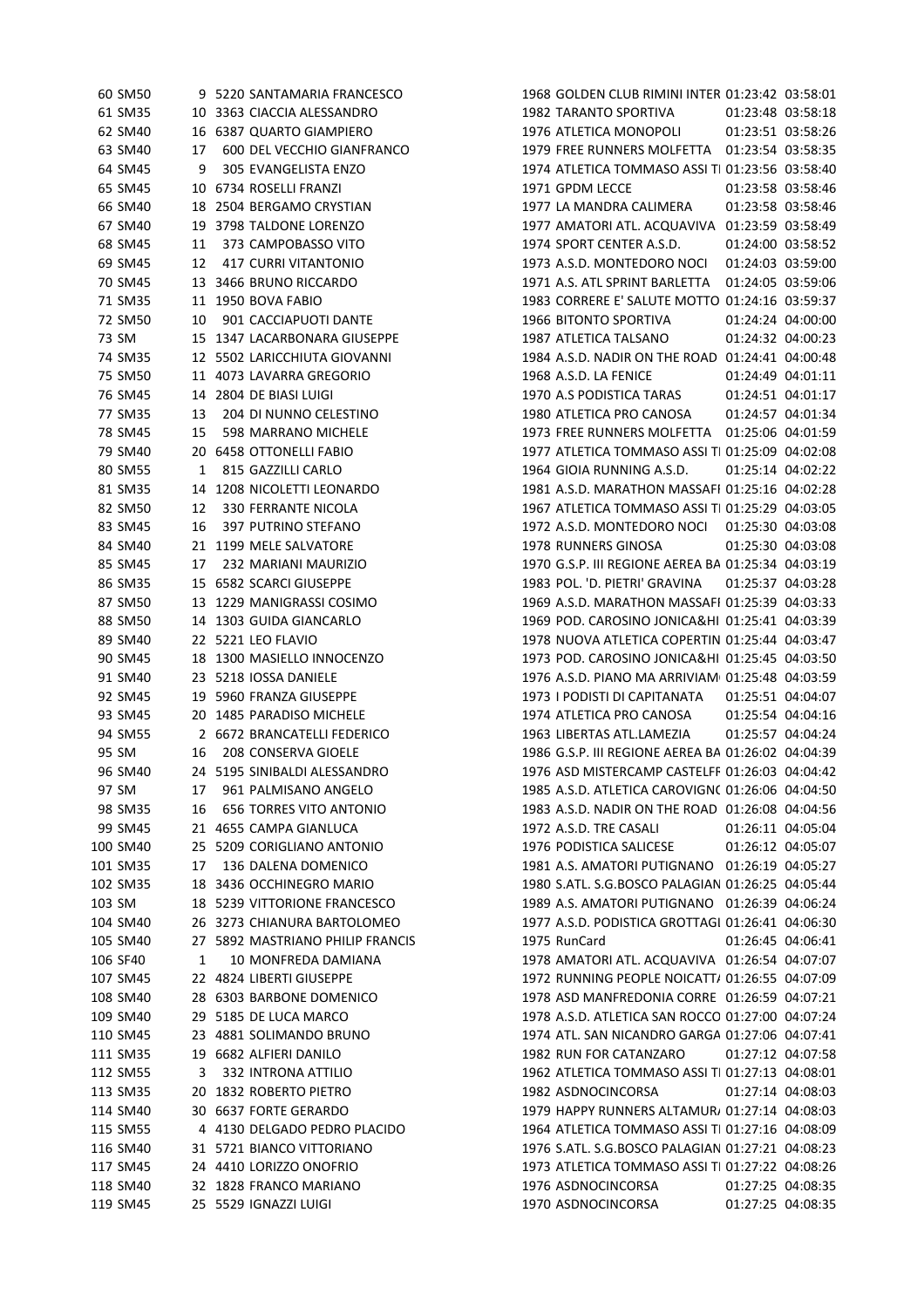| 120 SM55       |     | 5 1306 CAPUTO DAVIDE              | 1963 POD. CAROSINO JONICA&HI 01:27:25 04:08:35     |                   |
|----------------|-----|-----------------------------------|----------------------------------------------------|-------------------|
| 121 SM40       |     | 33 4198 CAMPANELLI ANTONIO        | <b>1977 FRONTRUNNERS</b>                           | 01:27:27 04:08:40 |
| 122 SM45       | 26  | 806 SICILIANO MICHELE ALESSANDRO  | 1972 GIOIA RUNNING A.S.D.                          | 01:27:29 04:08:46 |
| 123 SM60       |     | 2 6599 FRUNCILLO DOMENICO         | 1959 ASD MONTEMILETTO TEAM 01:27:41 04:09:20       |                   |
| 124 SM50       | 15  | 179 LENOCI GIUSEPPE               | 1967 ATLETICA PRO CANOSA                           | 01:27:42 04:09:23 |
| 125 SM60       |     | 3 4761 GRANDE MAURO               | 1957 PEDONE-RICCARDI BISCEGLI 01:27:44 04:09:29    |                   |
| 126 SM55       | 6   | 244 IACOVAZZI FRANCESCO           | 1964 ATLETICA MONOPOLI                             | 01:27:44 04:09:29 |
| 127 SM45       | 27  | 6621 LIUZZI DOMENICO              | 1973 POD. VALLE D'ITRIA LOCORC 01:27:47 04:09:37   |                   |
| 128 SM35       |     | 21 4052 MASTRULLI FRANCESCO       | 1982 ATLETICA TOMMASO ASSI TI 01:27:48 04:09:40    |                   |
| 129 SM50       |     | 16 2380 DELLA ROCCA MASSIMILIANO  | 1968 A.S. ACTION RUNNING MON 01:27:48 04:09:40     |                   |
| 130 PF         |     | 1 5238 PARISI MIRIANA             | 1998 AMATORI ATL. ACQUAVIVA 01:28:00 04:10:14      |                   |
| 131 SM40       |     | 34 5839 RUSSO ROBERTO             | 1978 A.S PODISTICA TARAS                           | 01:28:04 04:10:26 |
| 132 SM50       |     | 17 1610 CAPUTELLI VINCENZO        | 1968 ATLETICA DISFIDA DI BARLE1 01:28:04 04:10:26  |                   |
| 133 SM50       |     | 18 1571 PARADISO LORENZO          | 1968 A.MARATONETI ANDRIESI                         | 01:28:10 04:10:43 |
| 134 SM40       |     | 35 1060 COLANGELO GIAMBATTISTA    | 1976 CLUB RUNNER 87 CASTELLAI 01:28:13 04:10:51    |                   |
| 135 SM55       |     | 7 1073 LUDOVICO GIUSEPPE          | 1963 CLUB RUNNER 87 CASTELLAI 01:28:14 04:10:54    |                   |
| 136 SM45       |     | 28 6788 PETRELLA FRANCESCO        | 1971 ATL.MONTEBELLUNA                              | 01:28:19 04:11:08 |
| 137 SM         |     | 19 2918 LENOCI GIAMPIERO          | 1986 A.S.D. RHBIKE TEAM                            | 01:28:22 04:11:17 |
| 138 SM35       | 22  | 470 DE VIRGILIIS COSIMO           | 1982 A.S.D. MONTEDORO NOCL                         | 01:28:26 04:11:28 |
| 139 SM60       |     | 4 6673 ISABELLA CARLO LUIGI       | 1959 LIBERTAS ATL.LAMEZIA                          | 01:28:30 04:11:40 |
| 140 SM55       | 8   | 320 AGHZALA LOTFI                 | 1962 ATLETICA TOMMASO ASSI TI 01:28:43 04:12:16    |                   |
| 141 SM40       |     | 36 1296 PASSARELLI FELICE         | 1975 TOP RUNNERS LATERZA                           | 01:28:51 04:12:39 |
| <b>142 NTF</b> |     | 1 5182 TREVISI MARCO              | 1975 NON TESSERATI FIDAL                           | 01:28:52 04:12:42 |
| 143 SM40       |     | 37 4590 CAPUTO VINCENZO           | 1978 SEI SPORT                                     | 01:28:55 04:12:51 |
| 144 SM40       |     | 38 2183 CONTE ANDREA              | 1979 ATLETICA SURBO                                | 01:28:57 04:12:56 |
| 145 SM45       | 29  | 350 LOSURDO GIUSEPPE              | 1974 ATLETIC CLUB ALTAMURA                         | 01:28:58 04:12:59 |
| 146 SM         | 20  | 738 GAGLIARDI BRUNO               | 1987 HAPPY RUNNERS ALTAMUR/ 01:29:00 04:13:05      |                   |
| 147 SM45       | 30  | <b>182 ROSSIGNOLI DONATO</b>      | 1974 ATLETICA PRO CANOSA                           | 01:29:03 04:13:13 |
| 148 SM40       |     | 39 4282 MASI GIANMATTEO           | 1977 GIOIA RUNNING A.S.D.                          | 01:29:05 04:13:19 |
|                |     |                                   |                                                    |                   |
| 149 SM35       | 23. | 6094 COLUCCI GIOVANNI             | 1980 MARTINA FRANCA RUNNINC 01:29:06 04:13:22      |                   |
| 150 SM         |     | 21 4083 CORNACCHIA VINCENZO       | 1991 POL. 'D. PIETRI' GRAVINA                      | 01:29:07 04:13:25 |
| 151 SM55       | 9   | 200 CAPORALE COSIMO DAMIANO       | 1963 ATLETICA PRO CANOSA                           | 01:29:08 04:13:28 |
| 152 SM45       | 31  | 334 RUFFO GIOVANNI                | 1970 ATLETICA TOMMASO ASSI TI 01:29:12 04:13:39    |                   |
| 153 SM40       |     | 40 6611 SCANNICCHIO GIUSEPPE      | 1976 A.S. QUELLI DELLA PINETA                      | 01:29:12 04:13:39 |
| 154 SM40       |     | 41 2036 RISO ALESSANDRO           | 1978 TARANTO SPORTIVA                              | 01:29:16 04:13:50 |
| 155 SM35       |     | 24 5774 MARINELLI ORAZIO GRAZIANO | 1983 AVIS IN CORSA CONVERSAN 01:29:16 04:13:50     |                   |
| 156 SM45       | 32  | 137 LATERZA MARIO                 | 1971 A.S. AMATORI PUTIGNANO 01:29:17 04:13:53      |                   |
| 157 SM         |     | 22 4099 MINARDI MICHELE           | 1987 S.ATL. S.G.BOSCO PALAGIAN 01:29:18 04:13:56   |                   |
| 158 SM45       |     | 33 6657 CUCORO SALVATORE          | 1971 ASD PODISTICA SAN SALVO 01:29:20 04:14:02     |                   |
| 159 SF40       |     | 2 1523 TROPIANO DANIELA           | 1977 ATLETICA MONOPOLI                             | 01:29:21 04:14:05 |
| 160 SM40       |     | 42 6754 AMBROSECCHIA ANTONIO      | 1976 G.S. ATHLOS MATERA                            | 01:29:22 04:14:07 |
| 161 SM60       | 5   | 863 TRIGGIANI MATTEO              | 1956 S.S.D. A.R.L. DYNAMYK FITNI 01:29:25 04:14:16 |                   |
| 162 SM45       | 34  | 252 COLELLI LEONARDO              | 1972 ATLETICA MONOPOLI                             | 01:29:26 04:14:19 |
| 163 SM45       | 35  | 2200 QUARTA GIANLUCA              | 1970 A.S.D. TRE CASALI                             | 01:29:27 04:14:22 |
| 164 SM50       | 19  | 527 MONTEMURRO CIRO               | 1969 A.S. DOF AMATORI TURI                         | 01:29:33 04:14:39 |
| 165 SM45       |     | 36 1788 FALLACARA GIROLAMO        | 1972 BITONTO SPORTIVA                              | 01:29:35 04:14:44 |
| 166 SM35       |     | 25 5650 PALASCIANO LUCA           | 1981 ATLETIC CLUB ALTAMURA                         | 01:29:35 04:14:44 |
| 167 SM45       | 37  | <b>648 LIPPOLIS VINCENZO</b>      | 1974 A.S.D. NADIR ON THE ROAD 01:29:36 04:14:47    |                   |
| 168 SM45       |     | 38 6525 MONNO GENNARO             | 1974 BITETTO RUNNERS A.S.D.                        | 01:29:40 04:14:59 |
| 169 SM50       |     | 20 6787 CURRELI FAUSTO            | 1968 G. P. DILETT. TAPPOROSSO                      | 01:29:41 04:15:01 |
| 170 SM50       | 21  | 3878 MIDEA GIUSEPPE               | 1969 BIO AMBRA NEW AGE                             | 01:29:41 04:15:01 |
| 171 SM45       | 39  | 409 ANGELILLI VITO                | 1974 A.S.D. MONTEDORO NOCI                         | 01:29:42 04:15:04 |
| 172 SM45       | 40  | 3790 GRECO DOMENICO               | 1971 G.S.P. III REGIONE AEREA BA 01:29:42 04:15:04 |                   |
| 173 SM50       | 22  | 229 CRUDELE DOMENICO              | 1967 G.S.P. III REGIONE AEREA BA 01:29:43 04:15:07 |                   |
| 174 SM50       |     | 23 5500 MASTRANGELO MASSIMO       | 1969 A.S.D. NADIR ON THE ROAD 01:29:44 04:15:10    |                   |
| 175 SM40       | 43  | 88 ROMANAZZI LUCA                 | 1977 A.S. AMATORI PUTIGNANO 01:29:46 04:15:16      |                   |
| 176 SM40       |     | 44 6816 PALMA NICOLA              | 1976 RunCard                                       | 01:29:49 04:15:24 |
| 177 SF35       | 1   | 339 COLUCCI ILENIA MARIA          | 1983 ALTERATLETICA LOCOROTOI 01:29:51 04:15:30     |                   |
| 178 SM50       |     | 24 6638 DE BARTOLO PAOLO          | 1969 ASD PER ASPERA AD ASTRA   01:29:54 04:15:38   |                   |
| 179 SM50       |     | 25 4561 GELSOMINO GIOVANNI        | 1966 GIOIA RUNNING A.S.D.                          | 01:29:55 04:15:41 |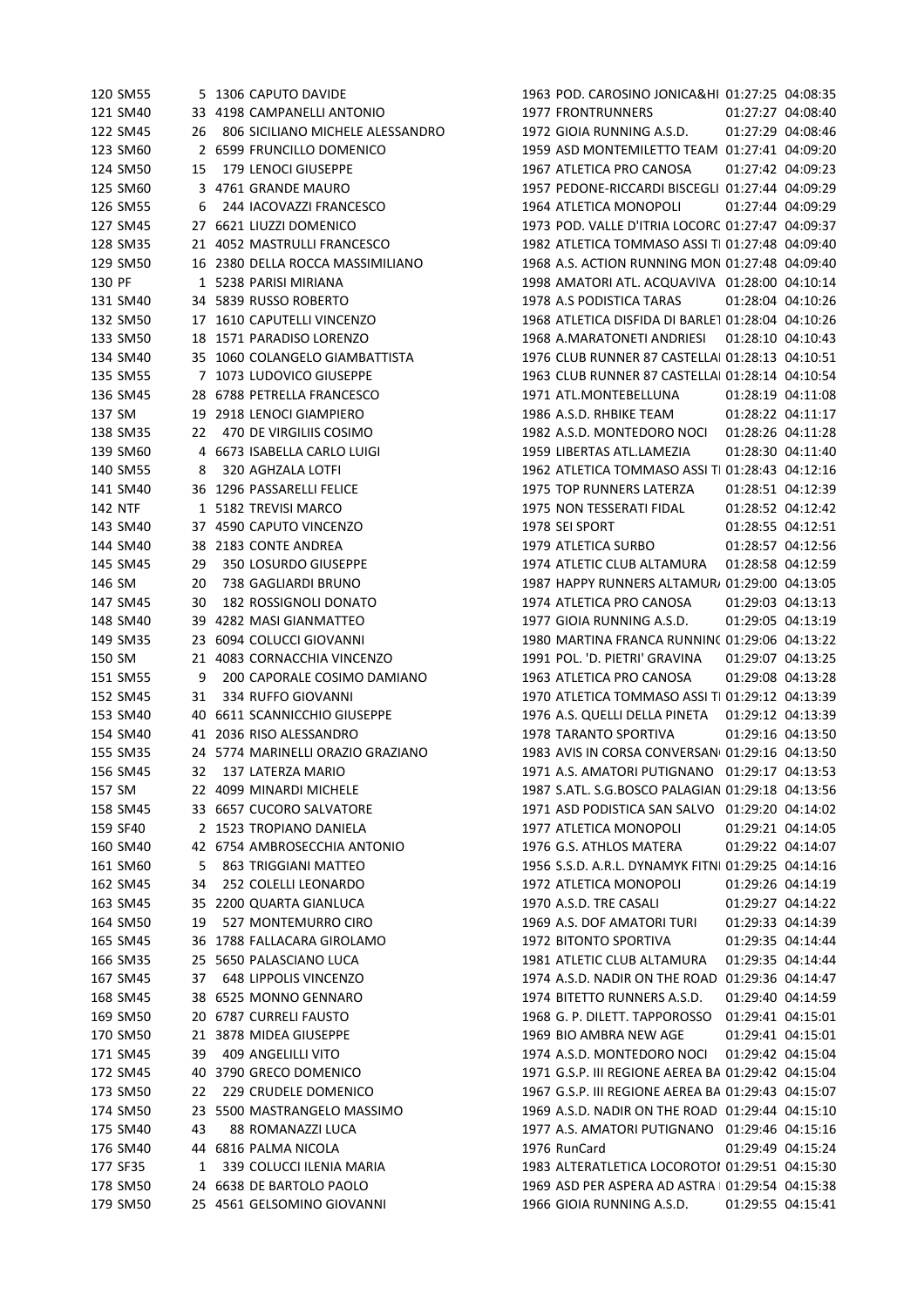| 180 SM45             | 41 | 443 MELE ANTONIO                                     | 1974 A.S.D. MONTEDORO NOCI 01:29:55 04:15:41         |
|----------------------|----|------------------------------------------------------|------------------------------------------------------|
| 181 SM40             |    | 45 4573 CAIATI NICOLA                                | 1977 BITONTO SPORTIVA<br>01:29:55 04:15:41           |
| 182 SM55             | 10 | 186 MAROCCIA LUIGI                                   | 1963 ATLETICA PRO CANOSA<br>01:30:01 04:15:58        |
| 183 SM50             | 26 | 888 MORETTI FILOMENO                                 | 1966 BITONTO SPORTIVA<br>01:30:09 04:16:21           |
| 184 SM35             |    | 26 6820 PETRELLI VITO                                | 1983 RunCard<br>01:30:12 04:16:30                    |
| 185 SM50             | 27 | 4301 MURAGLIA DOMENICO                               | 1968 RUNNING TEAM D'ANGELA ! 01:30:13 04:16:32       |
| 186 SM45             | 42 | 81 GASPARRO ANGELO SCIPIO                            | 1972 FIAMMA OLIMPIA PALO<br>01:30:15 04:16:38        |
| 187 SM45             | 43 | 1270 NAPOLI UMBERTO                                  | 1970 TARANTO SPORTIVA<br>01:30:18 04:16:47           |
| 188 SF45             | 1  | 108 LAVARRA MARA                                     | 1972 A.S. AMATORI PUTIGNANO 01:30:18 04:16:47        |
| 189 SM60             | 6  | 337 PALUMBO VINCENZO                                 | 1959 ATLETICA TOMMASO ASSI TI 01:30:23 04:17:01      |
| 190 SM45             |    | 44 5033 AIUOLO ANTONIO                               | 1973 ASS. NAZIONALE BERSAGLIE  01:30:25 04:17:07     |
| 191 SM50             | 28 | 621 POLIGNANO GIUSEPPE                               | 1968 ASS. S. D. PINK PANTHER<br>01:30:27 04:17:12    |
| 192 SM40             |    | 46 4592 LONGO VINCENZO                               | 1978 SEI SPORT<br>01:30:28 04:17:15                  |
| 193 SF40             | 3  | 862 BRUDAGLIO MARILENA                               | 1976 ATLETICA TOMMASO ASSI TI 01:30:31 04:17:24      |
| 194 SM45             |    | 45 1359 DAMBRUOSO GIACOMO                            | 1970 A.S.D. MONTEDORO NOCI 01:30:31 04:17:24         |
| 195 SM50             |    | 29 1627 MANCINI LUCA                                 | 1969 AVIS IN CORSA CONVERSAN 01:30:32 04:17:26       |
| 196 SM40             |    | 47 6574 PUGLIESE GIOVANNI                            | 1975 POL. MAGNA GRAECIA ASD ( 01:30:35 04:17:35      |
| 197 SM40             |    | 48 1710 SILVANO PAOLO                                | 1975 HAPPY RUNNERS ALTAMUR, 01:30:37 04:17:41        |
| 198 SM45             |    | 46 5875 TAMBURRANO GIOVANNI                          | 1973 A.S.D. OLIMPIA GROTTAGLIE 01:30:39 04:17:46     |
| 199 SM55             | 11 | 850 ADDANTE NICOLA                                   | 1961 ALBEROBELLO RUNNING ASI 01:30:39 04:17:46       |
| 200 SM35             |    | 27 6380 BACCA FRANCESCO                              | 1984 S.S. A.V.I.S. SPORT NOVOLI 01:30:40 04:17:49    |
| 201 SM               |    | 23 5785 ANTONICELLI GIACOMO                          | 1988 GIOIA RUNNING A.S.D.<br>01:30:44 04:18:01       |
| 202 SF40             | 4  | 950 CASALUCE FILOMENA                                | 1975 NUOVA ATLETICA BITONTO 01:30:46 04:18:06        |
| 203 SM45             |    | 47 1330 RINALDI DONATO                               | 1974 MARTINA FRANCA RUNNINC 01:30:50 04:18:18        |
| 204 SM               | 24 | 604 DE MUSSO GIULIO VITO                             | 1990 FREE RUNNERS MOLFETTA  01:30:52 04:18:23        |
| 205 SM40             |    | 49 4615 LAMPARELLI GIOVANNI                          | 1977 ACQUAMARINA PALESE<br>01:30:54 04:18:29         |
| 206 SM40             |    | 50 6568 MASTANDREA GAETANO                           | 1975 ASD ATLETICA FIAMMA GIO' 01:30:54 04:18:29      |
| 207 SM60             |    | 7 6751 MAURI DARIO                                   | 1959 G.S.A. BRUGHERIO<br>01:30:55 04:18:32           |
| 208 SM45             | 48 | 668 LOSAVIO NICOLA                                   | 1972 A.S.D. NADIR ON THE ROAD 01:30:56 04:18:35      |
| 209 SM60             |    | 8 1568 SIFANNO GAETANO                               | 1955 A.S. QUELLI DELLA PINETA<br>01:30:57 04:18:38   |
| 210 SM55             | 12 | 6667 FALVO VINCENZO                                  | 1960 LIBERTAS ATL.LAMEZIA<br>01:30:59 04:18:43       |
| 211 SM50             | 30 | <b>489 GENTILE VITO</b>                              | 1966 A.S.D. MONTEDORO NOCI<br>01:31:02 04:18:52      |
| 212 SM40             |    | 51 6370 VETRUGNO ANDREAS                             | 01:31:04 04:18:57<br>1979 S.S. A.V.I.S. SPORT NOVOLI |
| 213 SM40             | 52 | 135 DAPRILE VITO SILVANO                             | 1979 A.S. AMATORI PUTIGNANO 01:31:07 04:19:06        |
| 214 SM65             |    | 2 6689 BRUNO ROMEO                                   | 1952 I PODISTI DI CAPITANATA<br>01:31:11 04:19:17    |
| 215 SM45             |    | 49 3071 CAMPANILE GIUSEPPE                           | 1972 ASD MANFREDONIA CORRE 01:31:15 04:19:29         |
| 216 SM45             |    | 50 1997 DE MATTEIS GIANNI                            | 1974 G.S. PAOLOTTI - ATL MARTIN 01:31:23 04:19:51    |
| 217 SM50             | 31 | 109 DALENA DOMENICO                                  | 1967 A.S. AMATORI PUTIGNANO 01:31:23 04:19:51        |
| 218 SM45             |    | 51 2608 SCIUSCO FRANCESCO                            | 1972 ATLETICA DISFIDA DI BARLET 01:31:25 04:19:57    |
| 219 SM35             |    | 28 3325 RAGNO ELIGIO                                 | 1980 S.ATL. S.G.BOSCO PALAGIAN 01:31:26 04:20:00     |
| 220 SM35             | 29 | 138 VALENZANO DOMENICO                               | 1980 A.S. AMATORI PUTIGNANO 01:31:27 04:20:03        |
| 221 SM55             | 13 | 716 DAPRILE VITO MAURO                               | 1964 A.S.D. NADIR ON THE ROAD 01:31:31 04:20:14      |
| 222 SM40             |    | 53 3910 CALDAROLA ANGELO MAURIZIO                    | 1976 Associazione sportiva diletta 01:31:35 04:20:26 |
| 223 SM45             | 52 | 455 CENTRONE ANGELO                                  | 1972 A.S.D. MONTEDORO NOCI<br>01:31:39 04:20:37      |
| 224 SM50             |    | 32 1453 ELEFANTE PASQUALE                            | 1968 A.S. AMATORI PUTIGNANO 01:31:42 04:20:45        |
| 225 SM50             |    | 33 1462 LOSAVIO VITO                                 | 1967 A.S. AMATORI PUTIGNANO 01:31:43 04:20:48        |
| 226 SM50             |    | 34 3455 GIMMI PAOLANTONIO                            | 1968 ATLETICA MONOPOLI<br>01:31:45 04:20:54          |
| 227 SM35             |    | 30 4048 ABBATANTUONO GAETANO                         | 1980 ATLETICA MONOPOLI<br>01:31:47 04:21:00          |
| 228 SM35             |    | 31 5656 DE MATTEIS SALVATORE                         | 1983 ATLETICA DISFIDA DI BARLET 01:31:48 04:21:03    |
| 229 SM35             |    | 32 5054 RENNA STEFANO                                | 1982 BIO AMBRA NEW AGE<br>01:31:48 04:21:03          |
|                      |    |                                                      | 1982 ATLETICA TOMMASO ASSI TI 01:31:49 04:21:05      |
| 230 SM35<br>231 SM35 |    | 33 4051 ROSSELLI MARCO<br>690 MASTRANGELO GIANFRANCO | 1980 A.S.D. NADIR ON THE ROAD 01:31:49 04:21:05      |
| 232 SM40             | 34 | 54 2571 ARTELLIS FRANCESCO                           | 1975 ATLETIC CLUB ALTAMURA<br>01:31:50 04:21:08      |
| 233 SM50             |    | 35 2321 CASTO GIOVANNI                               | 1966 SARACENATLETICA<br>01:31:50 04:21:08            |
| 234 SM55             |    | 2040 CAMPO ANGELO                                    | 1964 POD. CAROSINO JONICA&HI 01:31:52 04:21:14       |
| 235 SM50             | 14 | 421 PALMIERI PASQUALE                                | 01:31:53 04:21:17                                    |
|                      | 36 |                                                      | 1968 A.S.D. MONTEDORO NOCI<br>1979 DREAM TEAM BARI   |
| 236 SF40             |    | 5 5325 PISCOPO LUANA CHIARA                          | 01:31:56 04:21:25                                    |
| 237 SM55             | 15 | 379 DE LUCA VITO                                     | 1963 A.S.D. MONTEDORO NOCI<br>01:31:58 04:21:31      |
| 238 SM45             | 53 | 295 PAOLILLO ANTONIO                                 | 1972 ATLETICA TOMMASO ASSI TI 01:32:02 04:21:42      |
| 239 SM35             |    | 35 1688 CONSOLE VITO                                 | 1980 A.S.D. NADIR ON THE ROAD 01:32:05 04:21:51      |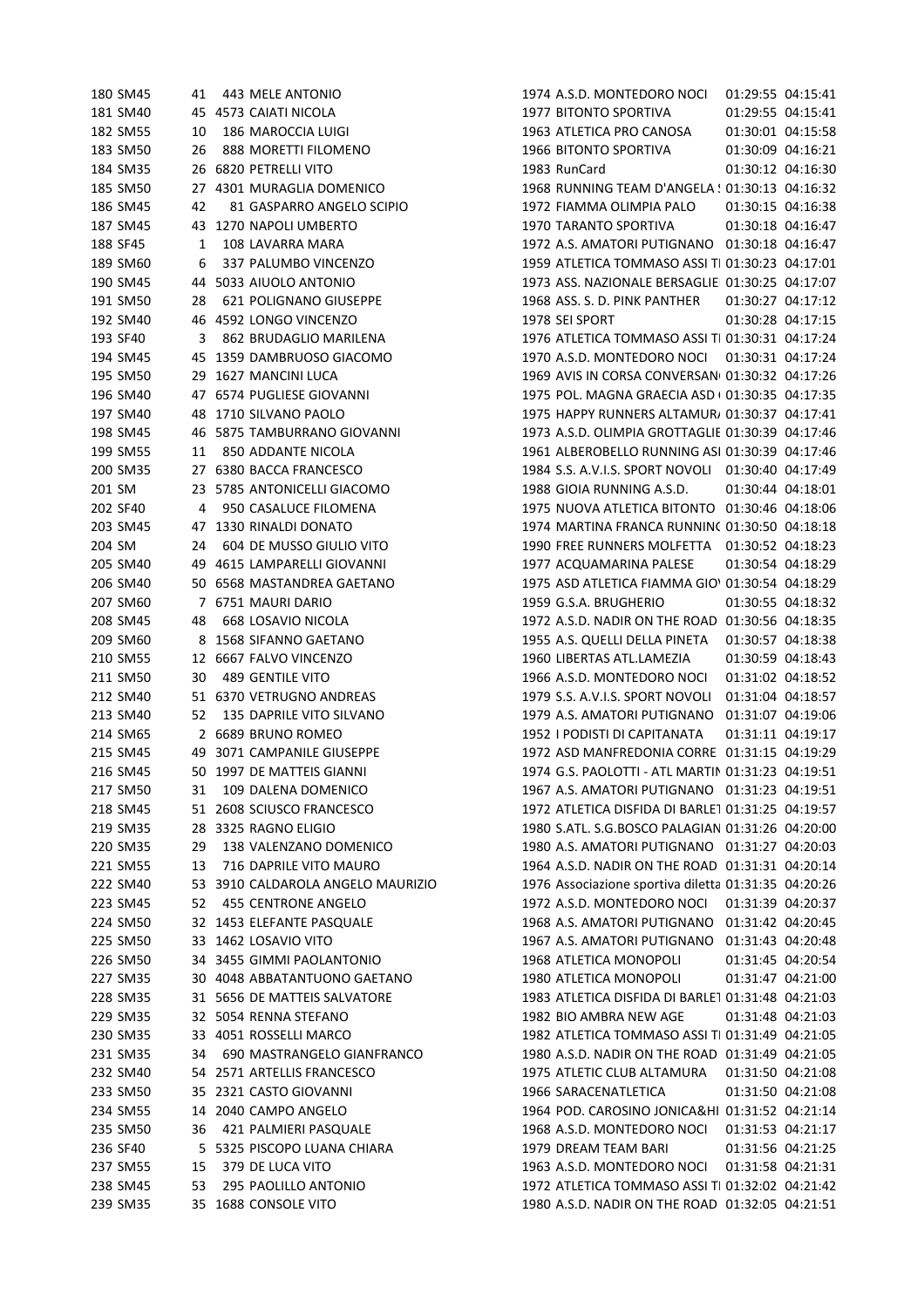| 240 SM35             |    | 36 4361 MERENDA GIOVANNI                              | 1981 STRARUNNERS BARI<br>01:32:07 04:21:57           |
|----------------------|----|-------------------------------------------------------|------------------------------------------------------|
| 241 SM50             |    | 37 5760 DI GIULIO FRANCESCO SAVERIO                   | 1967 ATLETICA PRO CANOSA<br>01:32:08 04:21:59        |
| 242 SM55             | 16 | <b>181 GROSSI NICOLA</b>                              | 01:32:09 04:22:02<br>1964 ATLETICA PRO CANOSA        |
| 243 SM55             | 17 | 261 ALTAMURA ANTONIO                                  | 1961 ATLETICA MONOPOLI<br>01:32:11 04:22:08          |
| 244 SM               | 25 | 62 MASTRANGELO GIUSEPPE                               | 1991 A.S. ATLETICA CASTELLANA 01:32:12 04:22:11      |
| 245 SM               |    | 26 6702 MAZZONE GIUSEPPE                              | 01:32:16 04:22:22<br>1988 CIRO' MARINA CHE CORRE     |
| 246 SM               |    | 27 6220 TANCREDI ANTONIO                              | 1985 ATLETIC CLUB ALTAMURA<br>01:32:17 04:22:25      |
| 247 SM               |    | 28 4379 DETOMA VITO                                   | 1990 A.S.D. AMICI STRADA DEL TE 01:32:18 04:22:28    |
| 248 SM35             |    | 37 4069 CASTELLANETA GIOVANNI                         | 1981 ASD SPITS RUN W & T SAMN 01:32:20 04:22:34      |
| 249 SM35             |    | 38 4616 PELLEGRINI SIMONE                             | 1980 ACQUAMARINA PALESE<br>01:32:21 04:22:36         |
| 250 SM60             |    | 9 2613 STUFANO GIANPIERO                              | 1959 ATLETICA DISFIDA DI BARLE1 01:32:22 04:22:39    |
| 251 SM60             |    | 10 2549 BALDASSARRE FRANCESCO                         | 1957 ATLETICA PRO CANOSA<br>01:32:25 04:22:48        |
| 252 SM50             |    | 38 1567 MAYRHOFER MARIO                               | 1966 A.S. QUELLI DELLA PINETA  01:32:28 04:22:56     |
| 253 SF50             |    | 1 6653 MONACHESE ROSALBA                              | 1967 ASD PODISTICA SAN SALVO 01:32:30 04:23:02       |
| 254 SM45             |    | 54 6645 AMORUSO PASQUALE                              | 1972 Associazione sportiva diletta 01:32:30 04:23:02 |
| 255 SM45             |    | 55 5490 DRAGONE FRANCESCO                             | 1972 ASS. NAZIONALE BERSAGLIE  01:32:32 04:23:08     |
| 256 SM40             |    | 55 4534 SIMONE MAURIZIO                               | 1977 PEDONE-RICCARDI BISCEGLI 01:32:40 04:23:30      |
| 257 SM45             |    | 56 1333 SOLITO ROCCO                                  | 1971 MARTINA FRANCA RUNNINC 01:32:45 04:23:45        |
| 258 SM35             | 39 | 393 D'ANDRIA FRANCESCO                                | 1981 A.S.D. MONTEDORO NOCI<br>01:32:45 04:23:45      |
| 259 SM35             | 40 | 378 NOTARNICOLA GIUSEPPE                              | 1980 A.S.D. MONTEDORO NOCI<br>01:32:48 04:23:53      |
| 260 SM40             | 56 | 361 DAMBROSIO DONATO                                  | 1978 ATLETIC CLUB ALTAMURA<br>01:32:56 04:24:16      |
| 261 SM50             |    | 39 6643 DI MAGGIO FELICE                              | 1969 RUNNERS DEL LEVANTE<br>01:32:58 04:24:22        |
| 262 SM45             |    | 57 1732 MILANO GIACINTO                               | 1972 GIOIA RUNNING A.S.D.<br>01:33:02 04:24:33       |
| 263 SM35             |    | 41 6631 DIBENEDETTO VINCENZO                          | 1984 BARLETTA SPORTIVA<br>01:33:03 04:24:36          |
| 264 SM45             |    | 58 2942 LEPENNE NICOLA                                | 1973 AMATORI ATL. ACQUAVIVA 01:33:04 04:24:39        |
| 265 SM45             |    | 59 2945 VITTORE UMBERTO                               | 1973 AMATORI ATL. ACQUAVIVA 01:33:04 04:24:39        |
| 266 SM40             | 57 | 955 NOTARNICOLA VINCENZO                              | 1978 ASDNOCINCORSA<br>01:33:04 04:24:39              |
| 267 SM50             |    | 40 1461 LIPPOLIS PIETRO                               | 1967 A.S. AMATORI PUTIGNANO 01:33:05 04:24:42        |
| 268 SM40             |    | 58 1747 GENTILE VITO                                  | 1976 ALBEROBELLO RUNNING ASI 01:33:05 04:24:42       |
| 269 SF               | 1  | 391 RITI FRANCESCA                                    | 1988 A.S.D. MONTEDORO NOCI<br>01:33:06 04:24:44      |
| 270 SM               |    | 29 5523 SATALINO FRANCESCO                            | 1989 SEI SPORT<br>01:33:07 04:24:47                  |
| 271 SM               |    | 30 6432 NAPOLETANO GIUSEPPE                           | 1989 SEI SPORT<br>01:33:08 04:24:50                  |
| 272 SM35             |    | 42 2567 DIAFERIA LUIGI                                | 1982 ATLETICA TOMMASO ASSI TI 01:33:08 04:24:50      |
| 273 SM40             |    | 59 5049 PALLOTTA GIANFRANCO                           | 1975 MURGIA MARATHON SANTE 01:33:09 04:24:53         |
| 274 SM50             |    | 41 2718 CARDILLO GIUSEPPE                             | 1968 ATLETICA PALAZZO<br>01:33:10 04:24:56           |
| 275 SM50             |    | 42 1498 GRECO MARIO                                   | 1966 G.S.P. III REGIONE AEREA BA 01:33:10 04:24:56   |
| 276 SM40             |    | 60 2582 LOSITO PAOLO                                  | 1976 A.MARATONETI ANDRIESI  01:33:11  04:24:59       |
| 277 SM               |    | 606 DE ROBERTIS DANILO                                | 1995 FREE RUNNERS MOLFETTA  01:33:11  04:24:59       |
| 278 SM               | 31 | 731 GIORDANO GIUSEPPE                                 | 1988 HAPPY RUNNERS ALTAMUR/ 01:33:12 04:25:01        |
| 279 SM45             | 32 | 60 1500 MACINA FELICE                                 | 1970 G.S.P. III REGIONE AEREA BA 01:33:13 04:25:04   |
|                      |    | 43 1660 CASCELLA VINCENZO                             | 1969 BARLETTA SPORTIVA                               |
| 280 SM50             |    |                                                       | 01:33:14 04:25:07<br><b>1975 PUGLIA MARATHON</b>     |
| 281 SM40             |    | 61 4579 VOLPICELLA TOMMASO                            | 01:33:15 04:25:10<br>01:33:16 04:25:13               |
| 282 SM50<br>283 SM45 |    | 44 6550 INTINI DOMENICO<br>61 6728 MENDUNI PIERANGELO | 1965 A.S.D. MONTEDORO NOCI<br>1973 A.S.D. TRE CASALI |
|                      |    |                                                       | 01:33:17 04:25:16                                    |
| 284 SM35             |    | 43 6809 MICUCCI GIOVANNI                              | 1980 RunCard<br>01:33:19 04:25:21                    |
| 285 SM40             |    | 62 1706 FRIZZALE NICOLA                               | 1976 HAPPY RUNNERS ALTAMUR/ 01:33:22 04:25:30        |
| 286 SM45             |    | 62 6651 ANTENUCCI FABIO                               | 1971 ASD PODISTICA SAN SALVO 01:33:22 04:25:30       |
| 287 SM40             | 63 | 614 ANGELINI PASQUALE                                 | 1979 FREE RUNNERS MOLFETTA 01:33:23 04:25:33         |
| 288 SM40             | 64 | 613 ANGELINI SERGIO                                   | 1979 FREE RUNNERS MOLFETTA    01:33:23    04:25:33   |
| 289 SM45             | 63 | 1975 CITARELLA MASSIMO                                | 1972 S.ATL. S.G.BOSCO PALAGIAN 01:33:26 04:25:41     |
| 290 SM45             | 64 | 699 VALENTINI DOMENICO                                | 1974 A.S.D. NADIR ON THE ROAD 01:33:28 04:25:47      |
| 291 SM50             |    | 45 5107 STELLUTI MATTEO                               | 1965 ASD MANFREDONIA CORRE 01:33:31 04:25:55         |
| 292 SM45             |    | 65 5491 DRAGONE MARTINO                               | 1973 ASS. NAZIONALE BERSAGLIE 01:33:32 04:25:58      |
| 293 SM50             |    | 46 2581 LOPETUSO RICCARDO                             | 1968 A.MARATONETI ANDRIESI<br>01:33:39 04:26:18      |
| 294 SM50             |    | 47 4064 CREATORE NICOLA                               | 1968 AVIS IN CORSA CONVERSAN( 01:33:39 04:26:18      |
| 295 SM50             |    | 48 5621 LEONE VINCENZO                                | 1969 RUNNERS GINOSA<br>01:33:40 04:26:21             |
| 296 SM40             | 65 | <b>659 RONCONI UMBERTO</b>                            | 1975 A.S.D. NADIR ON THE ROAD 01:33:43 04:26:30      |
| 297 SM55             |    | 18 6601 IMBRIANI ANGELO MICHELE                       | 1962 AVELLINO RUNNER<br>01:33:45 04:26:35            |
| 298 SM50             |    | 49 6648 ARPAIA DOMENICO                               | 01:33:48 04:26:44<br>1969 9,92 RUNNING ASD           |
| 299 SM55             | 19 | 507 TORTORA FRANCESCO                                 | 1962 A.MARATONETI ANDRIESI<br>01:33:51 04:26:52      |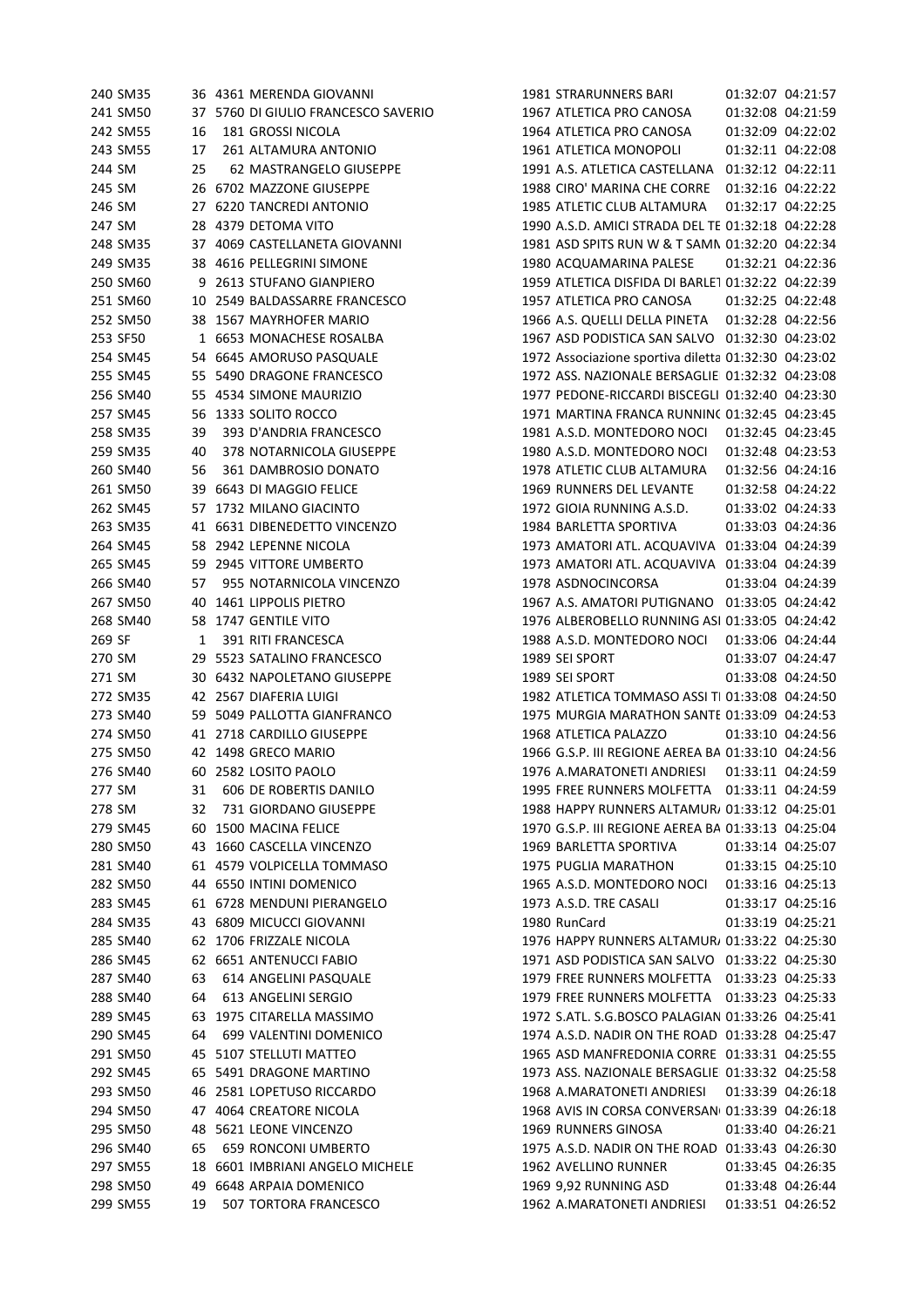| 300 SM   |    | 33 2861 SINISI GABRIELE        |
|----------|----|--------------------------------|
| 301 NTF  |    | 2 5193 COFANO MATTIA           |
| 302 SM40 |    | 66 4302 LA GRASTA ROBERTO      |
| 303 SM45 |    | 66 2043 DIMAGGIO DANTE         |
| 304 SM55 |    | 20 321 PELLEGRINO DOMENICO     |
| 305 SM40 |    | 67 6649 RUGGIERO GIUSEPPE      |
| 306 SM   |    | 34 6679 ROTUNDO VITTORIO       |
| 307 SM40 |    | 68 4381 LOSPINOSO MASSIMO      |
| 308 SM45 |    | 67 3462 VINO GIANCARLO         |
| 309 SM45 | 68 | 6617 CONVERSANO RICCARDO       |
| 310 SM55 | 21 | 51 MASTRANGELO DOMENICO        |
| 311 SM35 | 44 | 1121 DI STEFANO MARCO          |
| 312 SM55 | 22 | 3871 PAGLIARULO ANDREA         |
| 313 SM40 |    | 69 3417 CANTORO DOMENICO       |
| 314 SM40 | 70 | 1534 VALENTE ALESSANDRO        |
| 315 SM   |    | 35 390 ARMENISE ALBERTO        |
| 316 SM45 |    | 69 6627 VENEZIA LUCIANO        |
| 317 SM45 |    | 70 2427 PERRICONE RENATO       |
| 318 SF45 |    | 2 705 DELFINE EMMA             |
| 319 SM50 | 50 | 2033 GENTILE MARCO EGIDIO      |
| 320 SM35 |    | 45 336 MANNATRIZIO CLAUDIO     |
| 321 SM40 |    | 71 3092 SPAGNULO DONATELLO     |
|          |    |                                |
| 322 SM50 |    | 51 316 DI TOMA DOMENICO        |
| 323 SM40 | 72 | 1772 BELLOMO NICOLA            |
| 324 SM50 |    | 52 246 CAPRA GIUSEPPE          |
| 325 SM35 | 46 | 3670 GRANDIERI LUCIANO         |
| 326 SM40 |    | 73 6462 D'AMORE MICHELE        |
| 327 SM40 |    | 74 2179 CIURLIA ROBERTO        |
| 328 SM35 | 47 | 194 D'AMICO GIUSEPPE           |
| 329 SM50 |    | 53 6535 ANNIGLIATO ANTONIO     |
| 330 SM50 |    | 54 6801 DI NENNO GRAZIANO      |
| 331 SM35 |    | 48 6719 LAZOI MICHELE          |
| 332 SM60 | 11 | <b>235 CONVERTINI PIETRO</b>   |
| 333 SM40 |    | 75 5514 MAZZIOTTI FRANCESCO    |
| 334 SM45 |    | 71 1572 QUAGLIARELLA ANTONIO   |
| 335 SM45 |    | 72 4962 BUCCI VINCENZO         |
| 336 SF45 |    | 3 2158 GRECO PAMELA            |
| 337 SM35 | 49 | 609 LORUSSO GIOVANNI           |
| 338 SM   |    | 36 6253 RICCIARDI ANDREA       |
| 339 SM40 | 76 | 3845 PETTA ALESSANDRO          |
| 340 SM45 |    | 73 5493 GILIBERTO IVANO        |
| 341 SM55 |    | 23 1493 BAGNULO LUIGI          |
| 342 SM55 | 24 | 342 GIANFRATE GIOVANNI         |
| 343 SM50 |    | 55 2032 FESTA DANIELE          |
| 344 SM40 |    | 77 1607 TEOFILO GIUSEPPE       |
| 345 SM35 |    | 50 4296 SICOLO TOMMASO         |
| 346 SM35 |    | 51 4996 Milano Sebastiano      |
| 347 SM50 | 56 | <b>116 DEROBERTIS GIOVANNI</b> |
| 348 SM55 | 25 | 248 GALLIZIA PAOLO             |
| 349 SM45 |    | 74 4769 LA MASTRA GIROLAMO     |
| 350 SM45 |    | 75 1989 NARDELLI VITO          |
| 351 SM55 |    | 26 6776 TROIANI BENEDETTO      |
| 352 SM   | 37 | 1311 PORTARARO ANTONIO         |
| 353 SM   | 38 | 6720 LEZZI NICOLA              |
| 354 SM   | 39 | 1823 GIULIANO DOMENICO         |
| 355 PM   | 3  | 189 TOMASELLI VITO ANDREA      |
| 356 SM50 | 57 | 767 RIZZOTTI MICHELE           |
| 357 SM50 | 58 | 5588 SCORPATI REMO             |
| 358 SM50 | 59 | <b>355 FIORE DOMENICO</b>      |
| 359 SM40 | 78 | 1783 ACHILLE DAMIANO           |

300 SM 33 2861 SINISI GABRIELE 1990 RUNNERS GINOSA 01:33:53 04:26:58 301 NTF 2 5193 COFANO MATTIA 1992 NON TESSERATI FIDAL 01:33:54 04:27:01 302 SM40 66 4302 LA GRASTA ROBERTO 1976 FREE RUNNERS MOLFETTA 01:33:55 04:27:04 303 SM45 66 2043 DIMAGGIO DANTE 1971 POD. CAROSINO JONICA&HIRIA MES 01:33:56 04:27:07 1964 ATLETICA TOMMASO ASSI TI 01:33:59 04:27:15 305 SM40 67 6649 RUGGIERO GIUSEPPE 1976 ATALAS SAN VITO DEI NORMANNI 01:34:00 04:27:18 1986 RUN FOR CATANZARO 01:34:01 04:27:21 307 SM40 68 4381 LOSPINOSO MASSIMO 1979 A.S.D. AMICI STRADA DEL TESORO 01:34:02 04:27:24 1973 ATLETICA TOMMASO ASSI TI 01:34:02 04:27:24 309 SM45 68 6617 CONVERSANO RICCARDO 1974 A.MARATONETI ANDRIESI 01:34:03 04:27:26 1960 A.S. ATLETICA CASTELLANA 01:34:05 04:27:32 311 SM35 44 1121 DI STEFANO MARCO 1980 NUOVA ATLETICA LATERZA 01:34:07 04:27:38 312 SM55 22 3871 PAGLIARULO ANDREA 1962 ASS. S. D. PINK PANTHER 01:34:10 04:27:46 1977 IKKOS ATLETI TARANTO A.S. 01:34:11 04:27:49 1976 ATLETICA TOMMASO ASSI TI 01:34:14 04:27:58 315 SM 35 390 ARMENISE ALBERTO 1988 A.S.D. MONTEDORO NOCI 01:34:16 04:28:03 316 SM45 69 6627 VENEZIA LUCIANO 1973 RunCard 01:34:16 04:28:03 317 SM45 70 2427 PERRICONE RENATO 1970 A.S.D. TRE CASALI 01:34:18 04:28:09 1973 A.S.D. NADIR ON THE ROAD 01:34:19 04:28:12 319 SM50 50 2033 GENTILE MARCO EGIDIO 1969 TARANTO SPORTIVA 01:34:21 04:28:18 1982 ATLETICA TOMMASO ASSI TI 01:34:22 04:28:20 321 SM40 71 3092 SPAGNULO DONATELLO 1975 A.S.D. PODISTICA GROTTAGLIE01:34:28 04:28:38 1967 ATLETICA TOMMASO ASSI TI 01:34:30 04:28:43 1975 S.S.D. A.R.L. DYNAMYK FITNI 01:34:31 04:28:46 324 SM50 52 246 CAPRA GIUSEPPE 1966 ATLETICA MONOPOLI 01:34:32 04:28:49 325 SM35 46 3670 GRANDIERI LUCIANO 1981 GIOIA RUNNING A.S.D. 01:34:32 04:28:49 326 SM40 73 6462 D'AMORE MICHELE 1975 A.MARATONETI ANDRIESI 01:34:35 04:28:57 1979 A.S. ACTION RUNNING MON 01:34:36 04:29:00 328 SM35 47 194 D'AMICO GIUSEPPE 1983 ATLETICA PRO CANOSA 01:34:39 04:29:09 1968 PUROSANGUE ATHLETICS CL 01:34:41 04:29:15 330 SM50 54 6801 DI NENNO GRAZIANO 1964 RunCard 01:34:42 04:29:17 1984 A.S. ACTION RUNNING MON 01:34:43 04:29:20 332 SM60 11 235 CONVERTINI PIETRO 1956 G.S.P. III REGIONE AEREA BARI01:34:45 04:29:26 1976 GIOIA RUNNING A.S.D. 01:34:51 04:29:43 334 SM45 71 1572 QUAGLIARELLA ANTONIO 1974 A.MARATONETI ANDRIESI 01:34:52 04:29:46 1974 G.S.ATLETICA AMATORI COR 01:34:53 04:29:49 336 SF45 3 2158 GRECO PAMELA 1972 SARACENATLETICA 01:34:54 04:29:51 337 SM35 49 609 LORUSSO GIOVANNI 1984 FREE RUNNERS MOLFETTA 01:34:55 04:29:54 1985 BIO AMBRA NEW AGE 01:34:56 04:29:57 1976 G.S.P. III REGIONE AEREA BA 01:34:56 04:29:57 340 SM45 73 5493 GILIBERTO IVANO 1972 ASS. NAZIONALE BERSAGLIERI BAR 01:34:57 04:30:00 341 SM55 23 1493 BAGNULO LUIGI 1964 G.S.P. III REGIONE AEREA BARI01:34:59 04:30:06 1962 ALTERATLETICA LOCOROTOI 01:35:01 04:30:11 343 SM50 55 2032 FESTA DANIELE 1967 TARANTO SPORTIVA 01:35:02 04:30:14 1976 A.S. ATLETICA POLIGNANO 01:35:03 04:30:17 1984 A.S. QUELLI DELLA PINETA 01:35:03 04:30:17 346 SM35 51 4996 Milano Sebastiano 1982 RunCard 01:35:03 04:30:17 347 SM50 56 116 DEROBERTIS GIOVANNI 1968 A.S. AMATORI PUTIGNANO 01:35:03 04:30:17 348 SM55 25 248 GALLIZIA PAOLO 1960 ATLETICA MONOPOLI 01:35:04 04:30:20 1973 A.S.D. ROAD RUNNING MOL 01:35:04 04:30:20 1974 ATHLETIC TEAM PALAGIANC 01:35:07 04:30:28 351 SM55 26 6776 TROIANI BENEDETTO 1962 GRUPPO MARCIATORI SIMBRUINI 01:35:08 04:30:31 1985 TEAM PIANETA SPORT MASS 01:35:12 04:30:43 1989 A.S. ACTION RUNNING MON 01:35:15 04:30:51 1991 ASD RUTIGLIANO ROAD RUN 01:35:15 04:30:51 1999 ATLETICA PRO CANOSA 01:35:21 04:31:08 1968 HAPPY RUNNERS ALTAMURA 01:35:22 04:31:11 1965 S.ATL. S.G.BOSCO PALAGIAN 01:35:26 04:31:22 358 SM50 59 355 FIORE DOMENICO 1967 ATLETIC CLUB ALTAMURA 01:35:31 04:31:37 359 SM40 78 1783 ACHILLE DAMIANO 1978 BITONTO SPORTIVA 01:35:34 04:31:45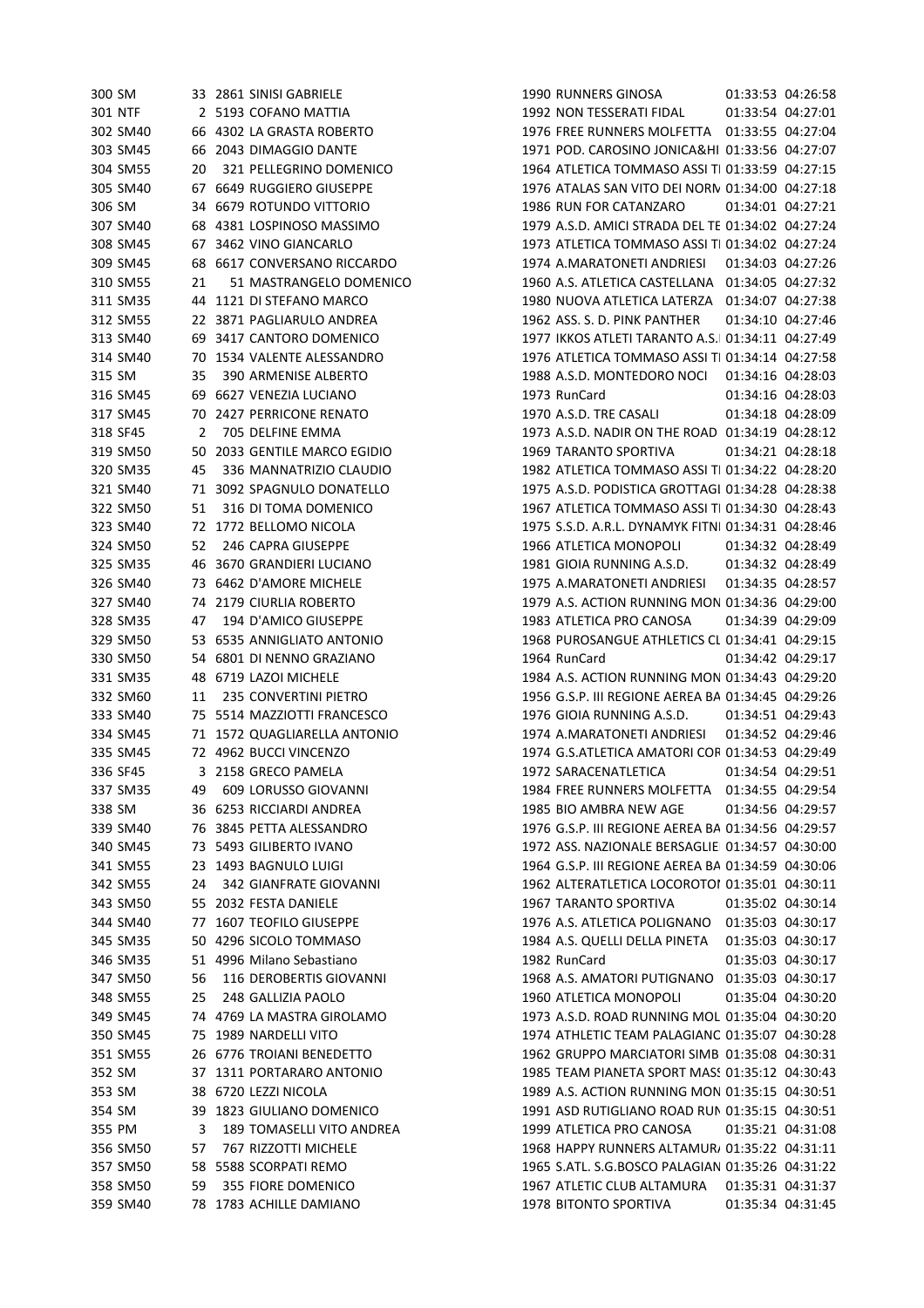| 360 SM60 | 12 | 47 CAZZOLLA PAOLO                   | 1957 A.S. ATLETICA CASTELLANA  01:35:37  04:31:54  |                   |                   |
|----------|----|-------------------------------------|----------------------------------------------------|-------------------|-------------------|
| 361 SM60 | 13 | 450 FUSILLO ANTONIO                 | 1959 A.S.D. MONTEDORO NOCI 01:35:39 04:31:59       |                   |                   |
| 362 SM45 |    | 76 5243 PARRULLI FERDINANDO         | 1974 A.S.D. AMICI STRADA DEL TE 01:35:41 04:32:05  |                   |                   |
| 363 SM45 | 77 | 2562 CORALLO ANTONIO                | 1972 ATLETICA TOMMASO ASSI TI 01:35:47 04:32:22    |                   |                   |
| 364 SM50 | 60 | 453 CAMPOBASSO VITO PASQUALE ANTONI | 1967 A.S.D. MONTEDORO NOCI                         |                   | 01:35:47 04:32:22 |
| 365 SM50 |    | 61 6683 BENEFICO FRANCESCO          | 1968 RUN FOR CATANZARO                             |                   | 01:35:48 04:32:25 |
| 366 SM50 |    | 62 6623 CAPRIO SAVERIO              | 1966 AVIS IN CORSA CONVERSAN( 01:35:49 04:32:28    |                   |                   |
| 367 SM50 |    | 63 6718 PUSCIO GIOVANNI             | 1965 A.S. ACTION RUNNING MON 01:35:56 04:32:48     |                   |                   |
| 368 SM50 | 64 | 611 GADALETA COSMO                  | 1968 FREE RUNNERS MOLFETTA   01:35:57  04:32:51    |                   |                   |
| 369 SM45 |    | 78 5534 VICENTI DOMENICO            | 1973 ASDNOCINCORSA                                 |                   | 01:35:57 04:32:51 |
| 370 SM35 | 52 | 808 SOVERETO SERGIO COSIMO          | 1981 GIOIA RUNNING A.S.D.                          |                   | 01:35:58 04:32:53 |
| 371 SM50 |    | 65 6749 BRANCHER MASSIMO            | 1967 G.S.A. BRUGHERIO                              |                   | 01:36:01 04:33:02 |
| 372 SM55 |    | 27 6765 LUPOLI GIULIO               | 1960 A.S.D. NAPOLI NORD MARA1 01:36:07 04:33:19    |                   |                   |
| 373 SM50 |    | 66 5188 DEL CONTRASTO NICOLA        | 1968 G.S.P. III REGIONE AEREA BA 01:36:11 04:33:30 |                   |                   |
| 374 SM50 |    | 67 3480 CASAFINA GENNARO            | 1969 A.MARATONETI ANDRIESI                         | 01:36:15 04:33:42 |                   |
| 375 SM70 | 1  | 643 PERAGINE ANTONIO                | 1947 PEDONE-RICCARDI BISCEGLI 01:36:19 04:33:53    |                   |                   |
| 376 SM50 |    | 68 1066 DI PIPPA MAURIZIO           | 1969 CLUB RUNNER 87 CASTELLAI 01:36:19 04:33:53    |                   |                   |
| 377 SM40 |    | 79 4999 COSTANZA FRANCESCO          | 1976 GIOIA RUNNING A.S.D.                          |                   | 01:36:21 04:33:59 |
| 378 SM50 |    | 69 1281 CANCELLIERI ANTONINO        | 1969 TARANTO SPORTIVA                              |                   | 01:36:21 04:33:59 |
| 379 SM35 |    | 53 3829 SPINELLI FRANCESCO          | 1981 AMATORI ATL. ACQUAVIVA 01:36:23 04:34:05      |                   |                   |
| 380 SM40 |    | 80 6681 ADAMO ANTONIO               | 1976 RUN FOR CATANZARO                             |                   | 01:36:31 04:34:27 |
| 381 SM45 |    | 79 2434 DURANTE GIORGIO             | 1970 A.S.D. TRE CASALI                             |                   | 01:36:32 04:34:30 |
|          |    | 80 2618 GHIZZOTA RUGGIERO           | 1970 ATLETICA DISFIDA DI BARLE1 01:36:33 04:34:33  |                   |                   |
| 382 SM45 |    |                                     |                                                    |                   |                   |
| 383 SM55 |    | 28 6316 COCO DOMENICO               | 1964 APRICENA IN CORSA                             |                   | 01:36:36 04:34:42 |
| 384 SM35 | 54 | 583 LIPPOLIS MAURIZIO               | 1980 A.S. AMATORI PUTIGNANO 01:36:43 04:35:01      |                   |                   |
| 385 SM50 | 70 | 327 VENTURA PASQUALE                | 1968 ATLETICA TOMMASO ASSI TI 01:36:46 04:35:10    |                   |                   |
| 386 SM45 |    | 82 4931 ANTELMI IVANO               | 1972 CUS BARI                                      |                   | 01:36:49 04:35:18 |
| 387 SM45 |    | 81 2978 MELE DAVID                  | 1970 ATLETICAMENTE                                 |                   | 01:36:49 04:35:18 |
| 388 SM65 |    | 3 2798 TRANI ANGELO                 | 1954 A.S.D. PODISTICA GROTTAGI 01:36:49 04:35:18   |                   |                   |
| 389 SF45 |    | 4 6688 SOLLAZZO MARIANNA            | 1973 I PODISTI DI CAPITANATA                       |                   | 01:36:49 04:35:18 |
| 390 SM35 | 55 | 238 MUCELLI ANDREA                  | 1981 G.S.P. III REGIONE AEREA BA 01:36:49 04:35:18 |                   |                   |
| 391 SM45 |    | 83 3169 BITETTO LORENZO             | 1972 ATLETICA ADELFIA                              |                   | 01:36:54 04:35:33 |
| 392 SM50 | 71 | 558 MAIELLARO VITO                  | 1969 A.S. ATLETICA POLIGNANO 01:36:55 04:35:36     |                   |                   |
| 393 SM50 | 72 | 548 DONVITO LEONARDO                | 1969 ATLETICA ADELFIA                              |                   | 01:36:55 04:35:36 |
| 394 SM40 | 81 | 649 CACCIAPAGLIA ANGELO             | 1979 A.S.D. NADIR ON THE ROAD 01:36:55 04:35:36    |                   |                   |
| 395 SM50 | 73 | 719 CACCIOPPOLI PAOLO VINCENZO      | 1966 A.S.D. NADIR ON THE ROAD 01:36:55 04:35:36    |                   |                   |
| 396 SM55 |    | 29 4272 GRIESI FRANCESCO            | 1961 ATLETICA PALAZZO                              |                   | 01:36:55 04:35:36 |
| 397 SM   |    | 40 6795 COLICCHIA STEFANO           | 1985 RunCard                                       |                   | 01:36:55 04:35:36 |
| 398 SM35 |    | 56 6785 FUMAROLA GIAMBATTISTA       | 1983 MARTINA FRANCA RUNNINC 01:36:58 04:35:44      |                   |                   |
| 399 SM55 |    | 30 4385 GRIECO GIUSEPPE             | 1962 A.S.D. AMICI STRADA DEL TE 01:37:02 04:35:55  |                   |                   |
| 400 SM45 | 84 | <b>188 PARISI PASQUALE</b>          | 1971 ATLETICA PRO CANOSA                           |                   | 01:37:08 04:36:13 |
| 401 SM35 | 57 | 3922 FORTUNATO VINCENZO             | 1982 A.S.D. LA FENICE                              |                   | 01:37:12 04:36:24 |
| 402 SM55 | 31 | 254 GALLIZIA ENZO                   | 1961 ATLETICA MONOPOLI                             |                   | 01:37:13 04:36:27 |
| 403 SM50 |    | 74 5447 FRANCHINI DOMENICO          | 1969 A.S. AMATORI PUTIGNANO 01:37:15 04:36:32      |                   |                   |
| 404 SM55 |    | 32 2569 RIEFOLO LUIGI               | 1962 ATLETICA TOMMASO ASSI TI 01:37:16 04:36:35    |                   |                   |
| 405 SM55 |    | 33 3193 MORETTI DOMENICO            | 1962 BITONTO SPORTIVA                              |                   | 01:37:20 04:36:47 |
| 406 SM40 | 82 | 881 BRUNO GIUSEPPE                  | <b>1975 BITONTO SPORTIVA</b>                       |                   | 01:37:21 04:36:49 |
| 407 SF45 | 5  | 631 LAMACCHIA TIZIANA               | 1970 LA PIETRA                                     |                   | 01:37:24 04:36:58 |
| 408 SM50 |    | 75 4257 LANDRISCINA GIANFRANCO PIO  | 1969 BARLETTA SPORTIVA                             |                   | 01:37:26 04:37:04 |
| 409 SM40 | 83 | 130 LAERA NICOLA                    | 1979 A.S. AMATORI PUTIGNANO 01:37:29 04:37:12      |                   |                   |
| 410 SM40 | 84 | 4997 Intini Daniele                 | 1976 RunCard                                       |                   | 01:37:32 04:37:21 |
| 411 SM55 |    | 34 5680 VISCANTI ONOFRIO            | 1960 HAPPY RUNNERS ALTAMUR, 01:37:35 04:37:29      |                   |                   |
| 412 SF45 |    | 6 5571 QUARANTA EUFEMIA             | 1974 A.S.D. PODISTICA GROTTAGI 01:37:37 04:37:35   |                   |                   |
| 413 SM50 |    | 76 4063 SAVINO VITANTONIO           | 1968 AVIS IN CORSA CONVERSAN 01:37:41 04:37:46     |                   |                   |
| 414 SM45 | 85 | 513 LEONE FRANCESCO                 | 1974 A.MARATONETI ANDRIESI                         |                   | 01:37:45 04:37:58 |
| 415 SM35 |    | 58 6245 CIRILLO MICHELE             | 1980 ASD ATLETICA FIAMMA GIO 01:37:45 04:37:58     |                   |                   |
| 416 SM45 |    | 86 3822 IACOVELLI CARLO             | 1973 AMATORI ATL. ACQUAVIVA 01:37:48 04:38:06      |                   |                   |
| 417 SM50 | 77 | 652 NETTI VINCENZO                  | 1966 A.S.D. NADIR ON THE ROAD 01:37:51 04:38:15    |                   |                   |
| 418 SM50 |    | 78 1191 CASTELLANA GIUSEPPE         | 1967 G.S. PAOLOTTI - ATL MARTIN 01:37:54 04:38:23  |                   |                   |
| 419 SM45 | 87 | <b>26 GENTILE FLAVIO</b>            | 1970 A.S. ATLETICA CASTELLANA 01:37:57 04:38:32    |                   |                   |
|          |    |                                     |                                                    |                   |                   |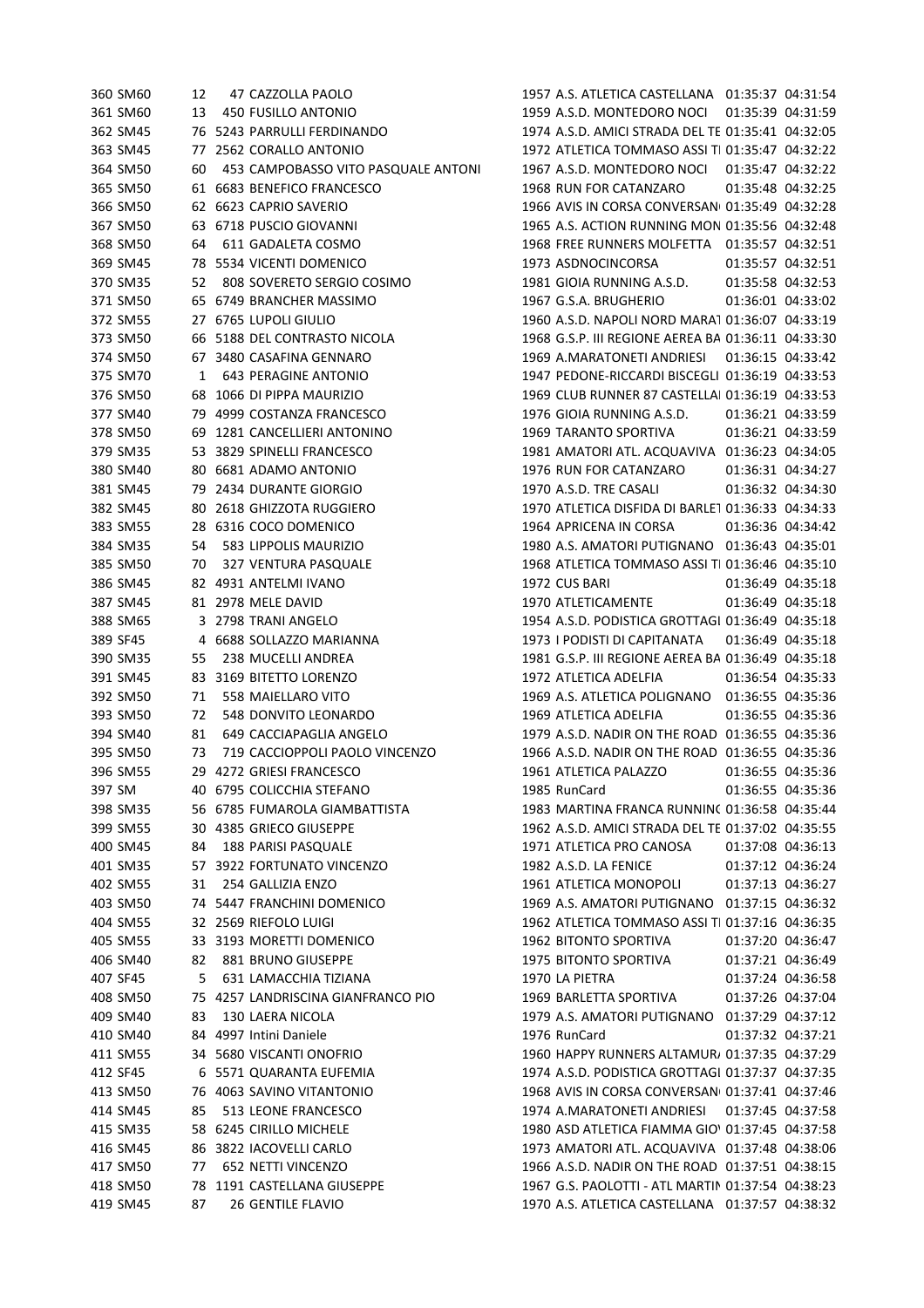| 420 SM   |    | 41 2831 DE CARLO DOMENICO      | 1987 CORRERE E' SALUTE MOTTO 01:37:57 04:38:32     |
|----------|----|--------------------------------|----------------------------------------------------|
| 421 SM   |    | 42 6618 DEL GIUDICE GREGORIO   | 1985 A.S. DOF AMATORI TURI<br>01:37:57 04:38:32    |
| 422 SM45 |    | 88 6606 SORACE GIAMPIERO       | 1973 ATLETICA MONOPOLI<br>01:37:57 04:38:32        |
| 423 SM45 |    | 89 2745 TRAGNI MARIO           | 1970 HAPPY RUNNERS ALTAMUR 01:37:59 04:38:38       |
| 424 SM   |    | 43 5499 NICOLAMARINO TOMMASO   | 1989 BARLETTA SPORTIVA<br>01:37:59 04:38:38        |
| 425 SM50 |    | 79 2744 FIORE ANGELO           | 1968 HAPPY RUNNERS ALTAMUR/ 01:37:59 04:38:38      |
| 426 SM45 |    | 90 2951 LATORRE COSIMO DAMIANO | 1970 ATLETICA MONOPOLI<br>01:38:06 04:38:57        |
| 427 SF40 |    | 6 6713 MELE VIVIANA            | 1979 ATL. AMATORI CORIGLIANO 01:38:06 04:38:57     |
| 428 SM50 | 80 | 698 MEZZAPESA MICHELANGELO     | 1968 A.S.D. NADIR ON THE ROAD 01:38:08 04:39:03    |
| 429 SM45 |    | 91 6634 MASCOLO SALVATORE      | 1972 BARLETTA SPORTIVA<br>01:38:09 04:39:06        |
| 430 SM70 | 2  | 836 INDELLICATI VINCENZO       | 1946 GIOIA RUNNING A.S.D.<br>01:38:16 04:39:26     |
| 431 SM45 |    | 92 3012 VENTRELLA GIUSEPPE     | 1973 POLISPORT CICLO CLUB FAS/ 01:38:16 04:39:26   |
| 432 SM50 | 81 | 490 PAPANICE DOMENICO          | 1968 A.S.D. MONTEDORO NOCI 01:38:16 04:39:26       |
| 433 SM   |    | 44 6680 VERRE ANTONIO          | 1985 RUN FOR CATANZARO<br>01:38:17 04:39:29        |
| 434 SM55 |    | 35 6676 GIULIANO GIUSEPPE      | 1960 RUN FOR CATANZARO<br>01:38:17 04:39:29        |
| 435 SM45 |    | 93 2796 MANIGRASSO COSIMO      | 1972 A.S.D. PODISTICA GROTTAGI 01:38:20 04:39:37   |
| 436 SM40 |    | 85 6468 PREZIOSO MICHELE       | 1979 A.S. DOF AMATORI TURI<br>01:38:23 04:39:46    |
| 437 SM35 |    | 59 6501 NARDELLI ORONZO        | 1980 S.ATL. S.G.BOSCO PALAGIAN 01:38:25 04:39:51   |
| 438 SM50 |    | 82 1629 PALAZZO ANTONIO        | 1968 AVIS IN CORSA CONVERSAN( 01:38:26 04:39:54    |
| 439 SM50 |    | 83 6779 VAMPO GIUSEPPE         | 1968 A.S.D. PODISTICA GROTTAGI 01:38:27 04:39:57   |
| 440 SM40 |    | 86 4477 DE GENNARO MATTEO      | 1975 FREE RUNNERS MOLFETTA  01:38:28 04:40:00      |
| 441 SM50 | 84 | <b>165 DE NITTO ERNESTO</b>    | 1966 A.S.D. AMICI STRADA DEL TE 01:38:29 04:40:03  |
| 442 SM50 |    | 85 1102 NOTARISTEFANO GIUSEPPE | 1968 CORRERE E' SALUTE MOTTO 01:38:32 04:40:11     |
| 443 SM35 |    | 60 2754 PARCHITELLI CLAUDIO    | 1980 A.S. AMATORI PUTIGNANO 01:38:33 04:40:14      |
| 444 SM40 |    | 87 5509 SERVADIO CARMINE       | 1978 DREAM TEAM BARI<br>01:38:35 04:40:20          |
| 445 SM35 |    | 61 2868 SETTE FRANCESCO        | 1982 A.S.D. MARATHON MASSAFI 01:38:35 04:40:20     |
| 446 SM40 |    | 88 5319 GIODICE PIETRO         | 1978 A.S.D. NADIR ON THE ROAD 01:38:36 04:40:23    |
| 447 SM   | 45 | 78 ZAZZERA PAOLO               | 1992 A.S. ATLETICA CASTELLANA 01:38:39 04:40:31    |
| 448 SM50 | 86 | 156 DE LEONARDIS NICOLA        | 1967 A.A.'E. MANZARI' CASAMAS: 01:38:41 04:40:37   |
| 449 SM   |    | 46 6015 LEANZA SALVATORE       | 1986 FREE RUNNERS MOLFETTA   01:38:41  04:40:37    |
| 450 SM40 |    | 89 5528 VIOLANTE GIACOMO       | 1979 BITETTO RUNNERS A.S.D.<br>01:38:41 04:40:37   |
| 451 SM45 | 94 | 6044 SCARCIGLIA ANTONIO        | 1972 BITETTO RUNNERS A.S.D.<br>01:38:41 04:40:37   |
| 452 SM55 |    | 36 4287 DORMIO GIUSEPPE        | 1963 ATLETICA MONOPOLI<br>01:38:42 04:40:40        |
| 453 SM45 |    | 95 4888 ZINGARELLI FRANCESCO   | 1973 ATLETICA TOMMASO ASSI TI 01:38:42 04:40:40    |
| 454 SM45 |    | 96 1526 CORRIERI MAURIZIO      | 1972 ATLETICA TOMMASO ASSI TI 01:38:43 04:40:43    |
| 455 SM45 |    | 97 6693 PELLEGRINO FRANCESCO   | 1973 ASD MANFREDONIA CORRE 01:38:45 04:40:48       |
| 456 SM50 |    | 87 5496 ANDREASSI MARIO        | 1969 A.S.D. AGORA'<br>01:38:46 04:40:51            |
| 457 SM55 |    | 37 5157 ABBINANTE SEBASTIANO   | 1961 BARI ROAD RUNNERS CLUB 01:38:48 04:40:57      |
| 458 SM35 |    | 62 5676 VALENZANO VALERIO VITO | 1982 RUNNING PEOPLE NOICATT/ 01:38:49 04:41:00     |
| 459 SM60 | 14 | 351 D'ANGELO LUIGI             | 1959 ATLETIC CLUB ALTAMURA   01:38:49  04:41:00    |
| 460 SF45 |    | 7 1037 VERRI VIVIANA           | 1973 G.S. LAMONE<br>01:38:53 04:41:11              |
| 461 SM45 |    | 98 4332 PULITO GIUSEPPE        | 1970 MARTINA FRANCA RUNNINC 01:38:59 04:41:28      |
| 462 SM45 |    | 99 3539 SCHINO LUIGI           | 1974 FREE RUNNERS MOLFETTA   01:39:05  04:41:45    |
| 463 SM55 |    | 38 6726 ANTONACI COSIMO        | 1963 A.S.D. PODISTICA SOLETUM 01:39:05 04:41:45    |
| 464 SM55 |    | 39 3263 CAVALLO VITTORIO       | 1963 A.S.D. PODISTICA GROTTAGI 01:39:05 04:41:45   |
| 465 SM45 |    | 100 3393 ANCONA MASSIMO        | 1973 A.S.D. OLIMPIA GROTTAGLIE 01:39:05 04:41:45   |
| 466 SM55 |    | 40 4455 DINARDO MICHELE        | 1964 A.S.D. TRANI MARATHON<br>01:39:12 04:42:05    |
|          |    | 84 PUGLIESE ANGELO             | 1975 A.S. AMATORI PUTIGNANO 01:39:12 04:42:05      |
| 467 SM40 | 90 |                                | 1981 A.S. AMATORI PUTIGNANO 01:39:12 04:42:05      |
| 468 SM35 | 63 | 83 DELFINE DOMENICO            |                                                    |
| 469 SM35 | 64 | 844 RESTA PIETRO               | 1980 ALBEROBELLO RUNNING ASI 01:39:14 04:42:11     |
| 470 SM40 | 91 | 1520 NACCI VITO                | 1979 ATLETICA MONOPOLI<br>01:39:17 04:42:19        |
| 471 SM35 |    | 65 4124 MACINA GIUSEPPE        | 1981 A.S.D. AMICI STRADA DEL TE 01:39:18 04:42:22  |
| 472 SM40 |    | 92 5231 COPPOLA ANTONIO        | 1976 A.S.D. ATLETICA BITRITTO<br>01:39:18 04:42:22 |
| 473 SM50 |    | 88 6709 MARIANO MICHELE        | 1966 SARACENATLETICA<br>01:39:18 04:42:22          |
| 474 SF45 | 8  | 676 SIMONE RITA                | 1973 A.S.D. NADIR ON THE ROAD 01:39:19 04:42:25    |
| 475 SF45 |    | 9 2936 FERRANTE NICOLETTA      | 1970 ATLETICA TOMMASO ASSI TI 01:39:21 04:42:31    |
| 476 SM50 |    | 89 2263 TRAVISANI GIACOMO      | 1966 ATLETICA TOMMASO ASSI TI 01:39:21 04:42:31    |
| 477 SM35 |    | 66 2777 COLUCCI ANTONIO        | 1981 POLISPORT CICLO CLUB FAS/ 01:39:28 04:42:51   |
| 478 SM45 |    | 101 2783 DONNALOIA GIUSEPPE    | 1970 POLISPORT CICLO CLUB FAS/ 01:39:28 04:42:51   |
| 479 SM40 |    | 93 1042 TORTORELLI ROSARIO     | 1976 RunCard<br>01:39:28 04:42:51                  |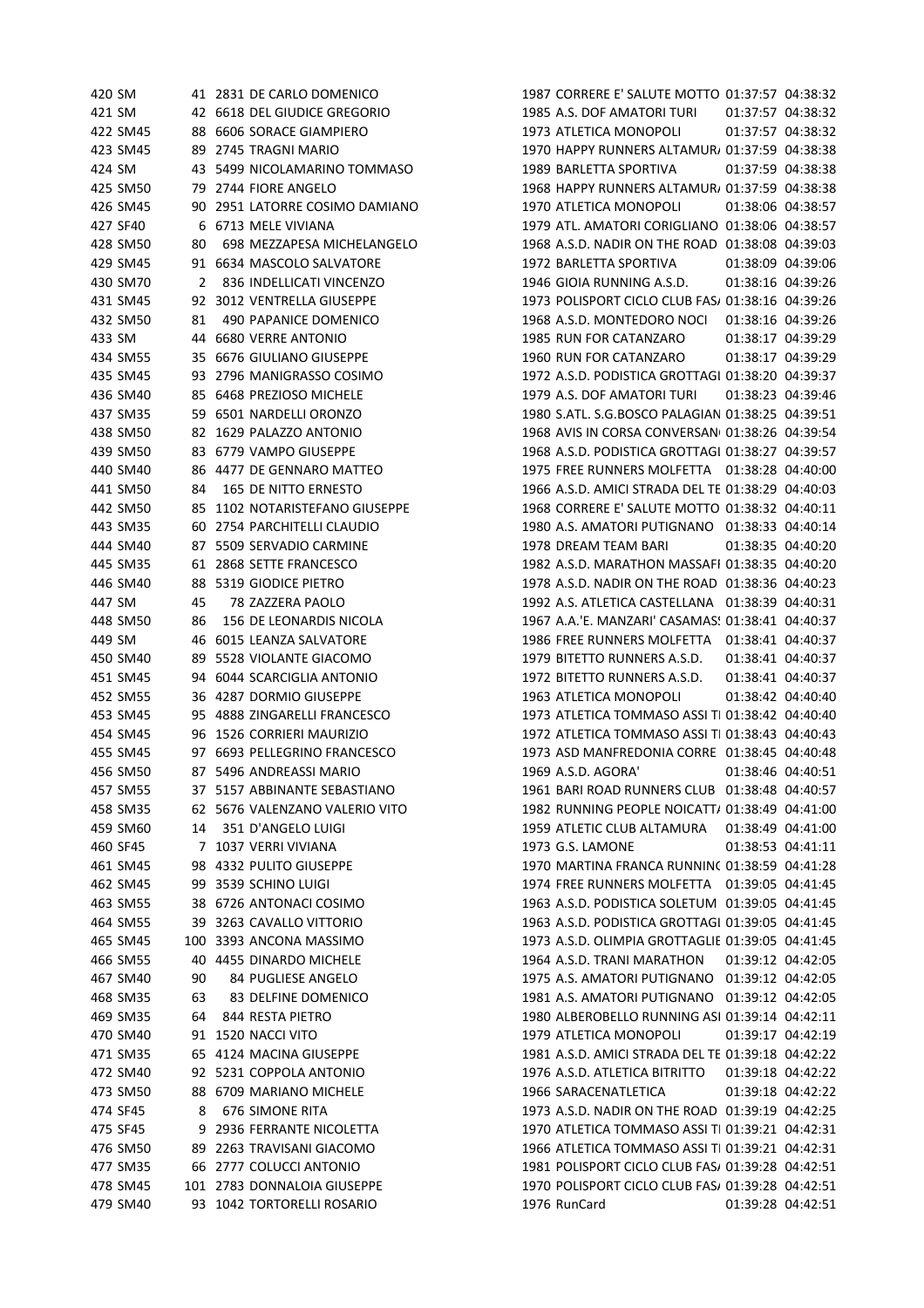| 480 SM55             |     | 41 4293 D'ABBICCO DONATO                         | 1963 DREAM TEAM BARI<br>01:39:30 04:42:56                                                       |  |
|----------------------|-----|--------------------------------------------------|-------------------------------------------------------------------------------------------------|--|
| 481 SM40             |     | 94 5241 CASSANO GIANLUCA                         | 1977 A.S.D. AMICI STRADA DEL TE 01:39:31 04:42:59                                               |  |
| 482 SM50             | 90  | 86 LIPPOLIS GIAMMICHELE                          | 1966 A.S. AMATORI PUTIGNANO 01:39:32 04:43:02                                                   |  |
| 483 SM45             |     | 102 5460 METTA ALBERTO                           | 1973 ATLETICA PRO CANOSA<br>01:39:32 04:43:02                                                   |  |
| 484 SM               | 47  | 554 PASCALICCHIO BARTOLO                         | 1989 A.S. ATLETICA POLIGNANO  01:39:37 04:43:16                                                 |  |
| 485 SM35             |     | 67 1162 D'AURIA DOMENICO                         | 1980 ATHLETIC TEAM PALAGIANC 01:39:38 04:43:19                                                  |  |
| 486 SM45             |     | 103 6678 PAONE VINCENZO                          | 1970 RUN FOR CATANZARO<br>01:39:42 04:43:30                                                     |  |
| 487 SM45             |     | 104 4397 PERRONE LUIGI                           | 1972 G.S.ATLETICA AMATORI COR 01:39:42 04:43:30                                                 |  |
| 488 SM55             | 42  | 311 ALTIERI ANTONIO                              | 1963 ATLETICA TOMMASO ASSI TI 01:39:43 04:43:33                                                 |  |
| 489 SM50             | 91  | 832 ROBERTO ANGELO                               | 1968 GIOIA RUNNING A.S.D.<br>01:39:43 04:43:33                                                  |  |
| 490 SM65             | 4   | 418 ATTOLICO GIUSEPPE                            | 1951 A.S.D. MONTEDORO NOCI<br>01:39:44 04:43:36                                                 |  |
| 491 SM45             |     | 105 1654 CATARINELLA MAURO                       | 1970 A.S.D. ATLETICA BITRITTO<br>01:39:45 04:43:39                                              |  |
| 492 SM50             | 92  | 773 GIGLIONE NICOLA                              | <b>1965 BITONTO RUNNERS</b><br>01:39:47 04:43:45                                                |  |
| 493 SM45             |     | 106 6704 VITALE SALVATORE                        | 1974 CIRO' MARINA CHE CORRE 01:39:49 04:43:50                                                   |  |
| 494 SM50             |     | 93 1260 SEMERARO ANGELO                          | 1969 LA PALESTRA ASD-MARTINA 01:39:49 04:43:50                                                  |  |
| 495 SM50             |     | 94 6686 CARDAMONE PAOLO                          | 1967 RUN FOR CATANZARO<br>01:39:49 04:43:50                                                     |  |
| 496 SM55             |     | 43 2727 DI NARDO VITO                            | 1961 ATLETICA PALAZZO<br>01:39:49 04:43:50                                                      |  |
| 497 SM40             | 95  | 532 GASPARRO VITO                                | 1975 A.S. DOF AMATORI TURI<br>01:39:50 04:43:53                                                 |  |
| 498 SM45             |     | 107 5740 chionna cosimo                          | 1972 RunCard<br>01:39:50 04:43:53                                                               |  |
| 499 SM50             |     | 95 3096 SCOCCIA MARCO                            | 1969 S.ATL. S.G.BOSCO PALAGIAN 01:39:54 04:44:05                                                |  |
| 500 SM50             | 96  | 825 LONGO VINCENZO                               | 1969 GIOIA RUNNING A.S.D.<br>01:39:56 04:44:10                                                  |  |
| 501 SF35             |     | 2 2257 SONNANTE FABIANA                          | 1982 CRISPIANO MARATHON CLU 01:39:58 04:44:16                                                   |  |
| 502 SM55             |     | 44 5756 DARESTA FRANCESCO                        | 1964 A.S. AMATORI PUTIGNANO 01:39:59 04:44:19                                                   |  |
| 503 SM40             | 96  | 198 PACIOLLA MARIO                               | 1978 ATLETICA PRO CANOSA<br>01:40:01 04:44:24                                                   |  |
| 504 SM45             |     | 108 6755 RONDINONE GIUSEPPE                      | 1970 MARATHON CLUB GRASSAN 01:40:02 04:44:27                                                    |  |
| 505 SM50             | 97  | 1483 FARFALLA MASSIMO ANTONIO                    | 1966 ATLETICA PRO CANOSA<br>01:40:04 04:44:33                                                   |  |
| 506 SF45             | 10  | 372 ROSELLI ROBERTA                              | 1974 SPORT CENTER A.S.D.<br>01:40:04 04:44:33                                                   |  |
| 507 SM40             | 97  | 303 MARINARO DOMENICO                            | 1979 ATLETICA TOMMASO ASSI TI 01:40:04 04:44:33                                                 |  |
| 508 SM55             | 45  | 313 DE CHIRICO ANGELO                            | 1962 ATLETICA TOMMASO ASSI TI 01:40:06 04:44:39                                                 |  |
| 509 SF45             | 11  | 329 STARACE PIA                                  | 1972 ATLETICA TOMMASO ASSI TI 01:40:09 04:44:47                                                 |  |
| 510 SF40             | 7   | 3848 DE PINTO MARICA                             | 1979 ATLETICA TOMMASO ASSI TI 01:40:09 04:44:47                                                 |  |
| 511 SM35             | 68  | 700 ELBA FILIPPO                                 | 1980 A.S.D. NADIR ON THE ROAD 01:40:09 04:44:47                                                 |  |
| 512 SM50             | 98  | 5751 pascazio lorenzo                            | 1970 RunCard<br>01:40:10 04:44:50                                                               |  |
| 513 SM50             | 99  | 2969 MACCURO MASSIMO                             | 1967 GIOIA RUNNING A.S.D.<br>01:40:16 04:45:07                                                  |  |
| 514 SM50             |     | 100 2215 RIZZELLO ANTONIO                        | 1966 A.S.D. P.U.C. SALENTO<br>01:40:18 04:45:13                                                 |  |
| 515 SM35             |     | 69 6430 DE CEGLIA IGNAZIO LUCA                   | 1981 PUGLIA MARATHON<br>01:40:18 04:45:13                                                       |  |
| 516 SM55             | 46  | 877 PETRELLI VINCENZO                            | 1964 S.S.D. A.R.L. DYNAMYK FITNI 01:40:18 04:45:13                                              |  |
| 517 SM45             |     | 109 6733 MARGIOTTA CASALUCI DAVIDE               | 1971 A.S.D. ATLETICA GALATEA<br>01:40:19 04:45:16                                               |  |
| 518 SM50             |     | 101 1207 RIFORMATO DOMENICO                      | 1969 A.S.D. MARATHON MASSAFI 01:40:21 04:45:21                                                  |  |
| 519 SM55             |     | 47 3973 BATTISTA COSIMO                          | 1964 TARANTO SPORTIVA<br>01:40:22 04:45:24                                                      |  |
| 520 SM50             |     | 102 6665 MARTUCCI PIETRO                         | 1965 POL. MAGNA GRAECIA ASD ( 01:40:22 04:45:24                                                 |  |
| 521 SM35             |     | 70 2960 ZUPO CLAUDIO ANTONIO                     | 1983 A.S. ATLETICA POLIGNANO 01:40:26 04:45:36                                                  |  |
| 522 SM40             |     | 98 1919 ZIZZI VITANTONIO                         | 1975 DORANDO PIETRI<br>01:40:28 04:45:41                                                        |  |
| 523 SM50             |     | 103 4039 RIGLIETTI FRANCESCO                     | 1965 A.S. ATLETICA CASTELLANA  01:40:29  04:45:44                                               |  |
| 524 SM40             |     | 99 4500 CARDILLO PAOLO                           | 1977 A.S.D. BISCEGLIE RUNNING 01:40:32 04:45:53                                                 |  |
| 525 SM50             |     | 104 6035 DELLINO NICOLA                          | 1966 Associazione sportiva diletta 01:40:32 04:45:53                                            |  |
| 526 SM55             |     | 48 1404 STEFANO LUCA                             | 1961 SARACENATLETICA<br>01:40:33 04:45:55                                                       |  |
| 527 SM40             |     | 100 4968 LECCESE DONATO                          | 1979 RUNNING CLUB TORREMAG 01:40:33 04:45:55                                                    |  |
| 528 SM40             |     | 101 4805 Giuliani Giovanni                       | 1976 RunCard<br>01:40:39 04:46:13                                                               |  |
| 529 SM45             |     | 110 5006 DE CARNE TIZIANO                        | 1972 RunCard<br>01:40:40 04:46:15                                                               |  |
|                      |     |                                                  |                                                                                                 |  |
| 530 SM50             |     | 105 6687 PALLADINO EMANUELE                      | 1965 I PODISTI DI CAPITANATA<br>01:40:40 04:46:15                                               |  |
| 531 SM55<br>532 SM45 | 49  | <b>187 CARUCCI PIETRO</b><br>3707 TESSE LEONARDO | 1963 ATLETICA PRO CANOSA<br>01:40:40 04:46:15<br>1974 AMICI DEL CAMMINO BARLE 01:40:40 04:46:15 |  |
|                      | 111 |                                                  |                                                                                                 |  |
| 533 SM45             |     | 112 1979 LAVARRA ANTONIO                         | 1972 S.ATL. S.G.BOSCO PALAGIAN 01:40:44 04:46:27                                                |  |
| 534 SM55             |     | 50 6721 BUONFRATE MAURIZIO                       | 1960 A.S. ACTION RUNNING MON 01:40:44 04:46:27                                                  |  |
| 535 SM45             |     | 113 4387 PAPAGNA FILIPPO                         | 1970 A.S.D. AMICI STRADA DEL TE 01:40:46 04:46:32                                               |  |
| 536 SF50             | 2   | 475 RAMUNNO NICOLETTA                            | 1969 A.S.D. MONTEDORO NOCI 01:40:48 04:46:38                                                    |  |
| 537 SM45             |     | 114 6670 ANANIA VITO                             | 1972 LIBERTAS ATL.LAMEZIA<br>01:40:49 04:46:41                                                  |  |
| 538 SM50             | 106 | 149 LUISI GIUSEPPE                               | 1965 A.S. AMATORI PUTIGNANO 01:40:49 04:46:41                                                   |  |
| 539 SM40             |     | 103 1166 SILVESTRI MARIO                         | 1976 ATHLETIC TEAM PALAGIANC 01:40:56 04:47:01                                                  |  |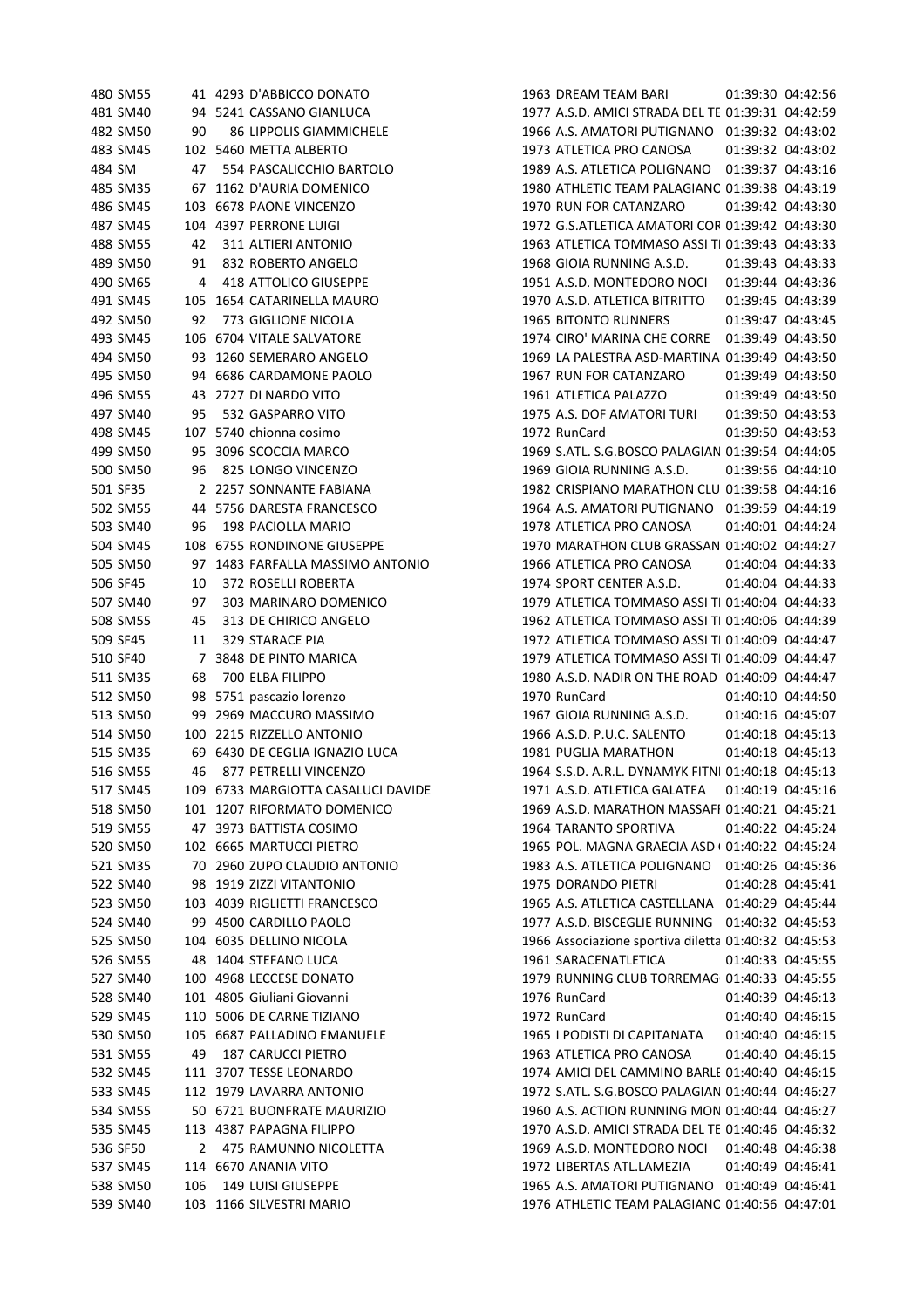541 SM45 115 1670 TRISCIUZZI LEONARDO 1972 ASD RUNNERS FOR EMERGE 01:40:57 04:47:04 SM45 116 1641 LA TEGOLA VINCENZO 1973 FREE RUNNERS MOLFETTA 01:40:57 04:47:04 543 SM 48 6596 SCALERA RAFFAELE 1990 A.S.D. ATLETICA BITRITTO 01:40:58 04:47:07 SM55 51 1562 LOPERFIDO UBALDO PIETRO 1963 A.S.D. MONTEDORO NOCI 01:40:59 04:47:09 545 SM40 104 713 DURSI STEFANO 1975 A.S.D. NADIR ON THE ROAD 01:40:59 04:47:09 SM45 117 6616 PETRUZZELLI PIERPAOLO 1971 A.S. QUELLI DELLA PINETA 01:41:12 04:47:46 SM50 107 2094 FUMAROLA DOMENICO 1968 RunCard 01:41:12 04:47:46 548 SM40 105 4703 CEGLIE SAVERIO 1976 Associazione sportiva diletta 01:41:12 04:47:46 SM65 5 6790 FRANCHI GAUDENZIO 1954 MARATONETI TRADATE 01:41:12 04:47:46 550 SM55 52 220 DE PALMA PIERO 1961 G.S.ATLETICA AMATORI COR 01:41:12 04:47:46 SM40 106 1763 MONTERISI GIULIANO 1976 RUNNERS DEL LEVANTE 01:41:12 04:47:46 SM55 53 6818 PAVESI LORENZO 1964 RunCard 01:41:13 04:47:49 SM45 118 1429 PINTO LORENZO 1974 A.S. ATLETICA CASTELLANA 01:41:14 04:47:52 554 SM40 107 4384 FRADDOSIO NICOLA 1976 A.S.D. AMICI STRADA DEL TE 01:41:16 04:47:58 555 SM35 71 5809 RENNA CATALDO 1982 POLISPORT CICLO CLUB FASA 01:41:16 04:47:58 SM40 108 790 FERRARA GIOVANNI FRANCESCO 1976 BIO AMBRA NEW AGE 01:41:24 04:48:20 557 SM45 119 2842 GENTILE LEONARDO 1973 S.ATL. S.G.BOSCO PALAGIAN 01:41:24 04:48:20 SM50 108 6007 DAMMICCO NICOLA 1969 BARI ROAD RUNNERS CLUB 01:41:25 04:48:23 SM45 120 6775 MIDOLO LUIGI 1970 PODISTICA SOLIDARIETA' 01:41:25 04:48:23 SM60 15 5198 COCOMAZZI GIOVANNI 1956 A.S.D. ATL. PADRE PIO S.G.R. 01:41:27 04:48:29 SM45 121 4749 SALVEMINI FRANCESCO 1971 FREE RUNNERS MOLFETTA 01:41:27 04:48:29 SM50 109 3204 CORALLO LORENZO 1965 STRARUNNERS BARI 01:41:28 04:48:32 SM45 122 4596 GALLO LUIGI 1970 STRARUNNERS BARI 01:41:29 04:48:35 SM45 123 2269 incalza cosma emiliano 1974 RunCard 01:41:29 04:48:35 SM45 124 6565 TRICARICO ORAZIO 1970 STRARUNNERS BARI 01:41:30 04:48:38 SM40 109 6784 GIOVINE NICOLA 1978 A.S.D. OLIMPIA GROTTAGLIE 01:41:30 04:48:38 SM40 110 3808 Lazazzara Gianfranco 1976 RunCard 01:41:35 04:48:52 568 SM45 125 5320 LARUCCIA MICHELE 1972 A.S.D. NADIR ON THE ROAD 01:41:36 04:48:55 SM50 110 6350 GALLUZZI ANTONIO 1967 A.S. AMATORI PUTIGNANO 01:41:40 04:49:06 570 SM45 126 3010 ROTONDO FRANCESCO 1971 POLISPORT CICLO CLUB FAS/ 01:41:40 04:49:06 571 SM50 111 858 ARMENISE GIUSEPPE 1968 S.S.D. A.R.L. DYNAMYK FITNI 01:41:40 04:49:06 SM40 111 6610 GURI MONDI 1976 A.S. QUELLI DELLA PINETA 01:41:42 04:49:12 573 SM40 112 1502 MOLINARI FRANCESCO 1979 G.S.P. III REGIONE AEREA BA 01:41:42 04:49:12 SM50 112 4487 VOZZA ANGELO 1969 A.S.D. ATLETICA BITRITTO 01:41:47 04:49:26 SF35 3 514 PARADISO ALTOMARE 1982 A.MARATONETI ANDRIESI 01:41:51 04:49:37 SM50 113 3474 ARBUES DOMENICO 1969 A.S. QUELLI DELLA PINETA 01:41:51 04:49:37 SM45 127 4567 MICCHETTI LEOPOLDO 1972 RUNNERS DEL LEVANTE 01:41:55 04:49:49 SM55 54 3546 RIBATTI VITO 1963 BARLETTA SPORTIVA 01:41:59 04:50:00 579 SF 2 5160 COLUCCI ARIANNA 1991 POD. VALLE D'ITRIA LOCORC 01:42:01 04:50:06 580 SM50 114 5322 PACE DANIELE 1968 A.S.D. NADIR ON THE ROAD 01:42:02 04:50:09 581 SM65 6 4383 COLANTUONO PASQUALE 1953 A.S.D. AMICI STRADA DEL TE 01:42:02 04:50:09 SM55 55 2730 ALAGNI PASQUALE 1960 A.S PODISTICA TARAS 01:42:04 04:50:14 583 SM45 128 1527 DI GESO VITO 1970 ATLETICA TOMMASO ASSI TI 01:42:07 04:50:23 584 SM40 113 292 LEUCI ROBERTO 1978 ATLETICA TOMMASO ASSI TI 01:42:07 04:50:23 585 SM45 129 1242 PIZZARELLI VINCENZO 1974 A.S.D. MARATHON MASSAFI 01:42:09 04:50:28 586 SM45 130 1253 RICCI EMILIANO 1972 A.S.D. MARATHON MASSAFI 01:42:09 04:50:28 SM45 131 3287 NINNI DANILO 1974 A.S PODISTICA TARAS 01:42:13 04:50:40 588 SM45 132 1077 EPIFANI FRANCESCO 1971 CLUB RUNNER 87 CASTELLAI 01:42:14 04:50:43 SM55 56 282 CALDERARO VITTORIO 1961 ATLETICA MONOPOLI 01:42:17 04:50:51 SM55 57 273 PIRRELLI ANTONIO 1960 ATLETICA MONOPOLI 01:42:18 04:50:54 SM40 114 3064 OSTUNI SANTE 1978 DORANDO PIETRI 01:42:20 04:51:00 592 SM45 133 1677 CACACE ALESSANDRO 1972 RUNNING PEOPLE NOICATT/ 01:42:20 04:51:00 SM50 115 196 MANZI COSIMO 1968 ATLETICA PRO CANOSA 01:42:21 04:51:03 SM55 58 3980 DE MARIO PIETRO 1962 RUNNERS DEL LEVANTE 01:42:23 04:51:08 SF45 12 276 VINCIGUERRA ANGELA 1970 ATLETICA MONOPOLI 01:42:23 04:51:08 SM50 116 6714 PANICO BIAGIO 1966 G.POD. DUEMILA RUFFANO 01:42:26 04:51:17 SM50 117 2523 MOLENDINI ALFREDO 1967 TARANTO SPORTIVA 01:42:27 04:51:20 SM55 59 134 NUDO GIUSEPPE 1961 A.S. AMATORI PUTIGNANO 01:42:30 04:51:28 SM35 72 5754 scatamacchia giuseppe 1983 RunCard 01:42:36 04:51:45

SM40 102 5183 de pasquale luca 1976 RunCard 01:40:56 04:47:01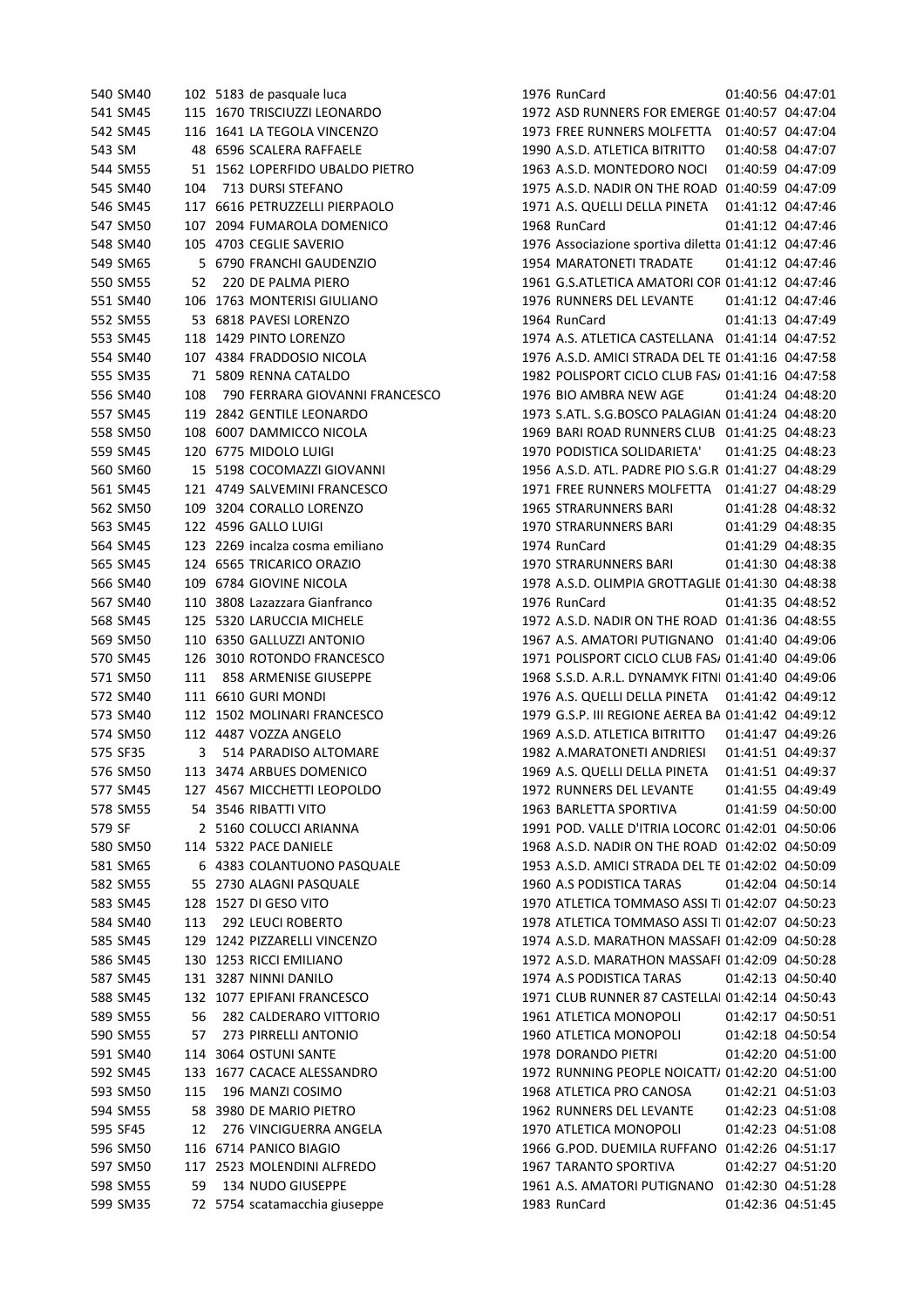601 SM45 134 6025 D'AIUTO DOMENICO 1971 MURGIA MARATHON SANTE 01:42:37 04:51:48 SM50 119 6348 PERRELLI VITO SANTE 1968 A.S. ATLETICA CASTELLANA 01:42:41 04:51:59 603 SM40 115 733 POPOLIZIO RAFFAELE 1975 HAPPY RUNNERS ALTAMUR 01:42:41 04:51:59 SM50 120 485 NOTARNICOLA GIOVANNI 1965 A.S.D. MONTEDORO NOCI 01:42:46 04:52:14 605 SM35 73 3840 POLISENO GIOVANNI 1982 A.S.D. AMICI STRADA DEL TE 01:42:46 04:52:14 SM40 116 1561 INTINI NICOLA 1975 A.S.D. MONTEDORO NOCI 01:42:47 04:52:16 SF 3 530 DE TOMMASO MARIANTONIETTA 1987 A.S. DOF AMATORI TURI 01:42:55 04:52:39 SM55 60 2849 MARTELLOTTI GIUSEPPE 1961 CRISPIANO MARATHON CLUB ONLUS 01:42:56 04:52:42 SM55 61 729 FORTE VINCENZO 1962 MURGIA MARATHON SANTERAMO 01:42:58 04:52:48 SM45 135 2948 DE MARCO SALVATORE 1970 G.S.P. III REGIONE AEREA BARI01:43:00 04:52:53 SM40 117 4721 CATALDO GIUSEPPE 1975 G.S.P. III REGIONE AEREA BARI01:43:00 04:52:53 SM40 118 5095 MELILLO MARCO 1975 RUNNING CLUB TORREMAGGIORE 01:43:01 04:52:56 SM35 74 6814 NICOLA CALCULLI 1982 RunCard 01:43:02 04:52:59 SM40 119 5132 CICCHETTI GIANCARLO 1976 A.S.D. PODISTICA PATTESE 01:43:06 04:53:11 615 SM55 62 1057 CARRIERO CARMELO 1962 CLUB RUNNER 87 CASTELLAI 01:43:11 04:53:25 SM40 120 6605 PERRICCI VINCENZO 1979 ATLETICA MONOPOLI 01:43:13 04:53:30 617 SM50 121 6716 CUCURACHI ANGELO 1969 A.S. ACTION RUNNING MON 01:43:14 04:53:33 SM40 121 5702 LAGALANTE VINCENZO 1978 POLISPORT CICLO CLUB FASANO01:43:15 04:53:36 619 SM45 136 4086 BUCCA GIUSEPPE 1972 POLISPORT CICLO CLUB FASA 01:43:15 04:53:36 SM50 122 2884 SCIARAFFIA SERGIO 1966 TARANTO SPORTIVA 01:43:16 04:53:39 SM40 122 5228 De Manno Roberto 1975 RunCard 01:43:17 04:53:42 SM40 123 927 MARRAUDINO PAOLO 1976 GIOIA RUNNING A.S.D. 01:43:19 04:53:47 623 SM65 7 1183 SEMERARO FRANCESCO 1953 G.S. PAOLOTTI - ATL MARTIN 01:43:23 04:53:59 SM 49 96 POLIGNANO PATRIZIO 1988 A.S. AMATORI PUTIGNANO 01:43:24 04:54:02 SM60 16 6798 DEBENEDICTIS VITO 1958 RunCard 01:43:26 04:54:07 SM40 124 6803 FANIZZA PASQUALE 1977 RunCard 01:43:27 04:54:10 SM50 123 5184 PALUMBO ERNESTO 1969 RunCard 01:43:28 04:54:13 628 SM50 124 5504 RICCIARDI GAETANO VITO 1965 MURGIA MARATHON SANTE 01:43:30 04:54:19 SM45 137 1448 DE'CATALDO VITO 1971 A.S. AMATORI PUTIGNANO 01:43:33 04:54:27 630 SM40 125 5014 GELAO ANTONIO 1979 A.S.D. AMICI STRADA DEL TE 01:43:33 04:54:27 631 SM45 138 1210 CAUTELA CARMELO 1970 A.S.D. MARATHON MASSAFI 01:43:35 04:54:33 632 SM60 17 1475 ETTORRE ROCCO 1959 A.A.'E. MANZARI' CASAMAS: 01:43:36 04:54:36 633 SM45 139 5805 SPINOZZI FRANCESCO 1970 POLISPORT CICLO CLUB FASA 01:43:37 04:54:39 SM55 63 139 MARCHITELLI VITO SANTE 1961 A.S. AMATORI PUTIGNANO 01:43:46 04:55:04 SM45 140 6759 LAUDADIO GIUSEPPE 1972 ATLETICA GRASSANO 01:43:50 04:55:16 SM40 126 771 GRANIERI MICHELE 1979 BITONTO RUNNERS 01:43:50 04:55:16 637 SM55 64 1695 VAVALLE VALTER 1964 A.S.D. NADIR ON THE ROAD 01:43:52 04:55:21 638 SF35 4 718 LIUZZI ANNUNZIATA 1981 A.S.D. NADIR ON THE ROAD 01:43:52 04:55:21 639 SM35 721 LATERZA GIANCARLO 1981 A.S.D. NADIR ON THE ROAD 01:43:55 04:55:30 SM40 127 1914 LAGHEZZA GIUSEPPE 1975 DORANDO PIETRI 01:43:56 04:55:33 641 SM50 125 689 CAMPANELLA GIOVANNI 1966 A.S.D. NADIR ON THE ROAD 01:43:57 04:55:36 642 SM40 128 1478 NITTI SAVERIO 1977 A.A.'E. MANZARI' CASAMAS: 01:43:58 04:55:38 SM45 141 6808 MAGALETTI ANTONIO 1972 RunCard 01:43:58 04:55:38 SM 50 1550 MANELLA GIOVANNI 1994 SPORT CENTER A.S.D. 01:43:58 04:55:38 SM35 76 1547 SILVANO ANTONIO 1980 ATLETIC CLUB ALTAMURA 01:44:01 04:55:47 646 SM50 126 2544 GRANDOLFO NICOLA 1966 A.S.D. AMICI STRADA DEL TE 01:44:03 04:55:53 SM50 127 4657 PARLANGELI RAFFAELE 1968 A.S.D. TRE CASALI 01:44:04 04:55:55 SM45 142 407 ABBRESCIA LUIGI 1972 A.S.D. MONTEDORO NOCI 01:44:05 04:55:58 SM45 143 786 DI RELLA GRAZIANO 1972 DREAM TEAM BARI 01:44:06 04:56:01 SM50 128 6230 DEPALMA FRANCESCO 1969 BITONTO SPORTIVA 01:44:06 04:56:01 SM50 129 889 CALAMITA GIUSEPPE 1969 BITONTO SPORTIVA 01:44:06 04:56:01 SF45 13 6746 VETERE MARINA 1970 LA MANDRA CALIMERA 01:44:07 04:56:04 SM40 129 285 COLELLA VITO 1975 ATLETICA MONOPOLI 01:44:07 04:56:04 SM45 144 2625 AMATO NICOLA DAVIDE 1972 FREE RUNNERS MOLFETTA 01:44:07 04:56:04 SM45 145 41 TODISCO PIETRO 1970 A.S. ATLETICA CASTELLANA 01:44:10 04:56:13 656 SM50 130 2778 DI BARI VITO 1968 POLISPORT CICLO CLUB FASA 01:44:11 04:56:15 SM45 146 6750 COLOMBO MASSIMO 1971 G.S.A. BRUGHERIO 01:44:13 04:56:21 PM 4 5441 Rotondi Roberto 1996 RunCard 01:44:16 04:56:30 SM50 131 6659 MAZZOTTA ANTONIO 1965 MARATHON CS 01:44:19 04:56:38

SM50 118 5471 TANGORRA NICOLA 1965 A.S.D. MONTEDORO NOCI 01:42:37 04:51:48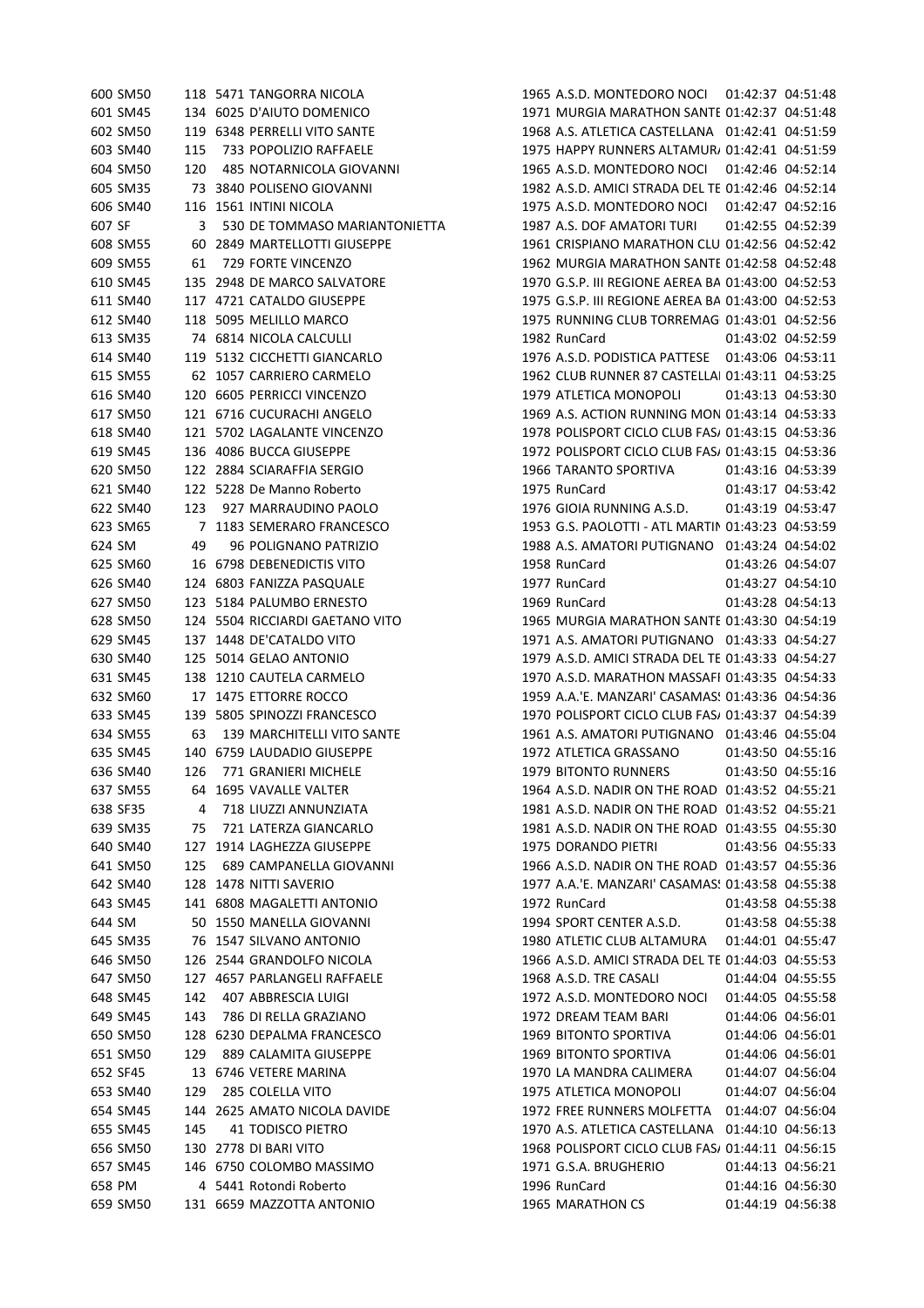|         | 660 SM35 | 77 - | 671 LATERZA GIOVANNI                 | 1981 A.S.D. NADIR ON THE ROAD 01:44:19 04:56:38    |                   |                   |
|---------|----------|------|--------------------------------------|----------------------------------------------------|-------------------|-------------------|
|         | 661 SM45 |      | 147 5036 MELE FABIO                  | 1974 ASS. NAZIONALE BERSAGLIE 01:44:20 04:56:41    |                   |                   |
|         | 662 SM50 | 132  | <b>468 LOLIVA NICOLA</b>             | 1968 A.S.D. MONTEDORO NOCI                         | 01:44:21 04:56:44 |                   |
|         | 663 SM45 |      | 148 6027 PETRAGALLO ANTONIO          | 1971 MURGIA MARATHON SANTE 01:44:22 04:56:47       |                   |                   |
|         | 664 SF55 | 1    | 190 DE CORATO GRAZIA                 | 1961 ATLETICA PRO CANOSA                           |                   | 01:44:23 04:56:49 |
|         | 665 SM55 |      | 65 1589 SCAVO GIUSEPPE               | 1960 A.S.D. AMICI STRADA DEL TE 01:44:24 04:56:52  |                   |                   |
| 666 SM  |          | 51   | 946 GIULIANO NICOLA                  | 1989 ASD RUTIGLIANO ROAD RUN 01:44:26 04:56:58     |                   |                   |
|         | 667 SM55 | 66   | 590 SCARDIGNO SERGIO                 | 1961 FREE RUNNERS MOLFETTA  01:44:26 04:56:58      |                   |                   |
| 668 SM  |          | 52   | 684 MASTRANGELO LORENZO DOMENICO     | 1986 A.S.D. NADIR ON THE ROAD 01:44:30 04:57:09    |                   |                   |
|         | 669 SM60 |      | 18 3518 DAMATO MICHELE               | 1959 G.S. AVIS BARLETTA A.S.D.                     | 01:44:32 04:57:15 |                   |
|         | 670 SM50 |      | 133 4162 LELLA GIOVANNI              | 1969 S.S.D. A.R.L. DYNAMYK FITNI 01:44:33 04:57:18 |                   |                   |
|         | 671 SM45 |      | 149 2752 DE COSMO ATTILIO            | 1971 ATLETICA TOMMASO ASSI TI 01:44:33 04:57:18    |                   |                   |
|         | 672 SM40 |      | 132 4380 LOTITO FRANCESCO            | 1977 A.S.D. AMICI STRADA DEL TE 01:44:34 04:57:21  |                   |                   |
|         | 673 SM40 |      | 130 4492 TRITTO VINCENZO             | 1976 A.S.D. BISCEGLIE RUNNING 01:44:34 04:57:21    |                   |                   |
|         | 674 SM40 |      | 131 5249 AMATO MICHELE               | 1978 A.S.D. AMICI STRADA DEL TE 01:44:34 04:57:21  |                   |                   |
|         | 675 SM40 |      | 133 6043 FUMAI GIUSEPPE              | 1975 ACQUAMARINA PALESE                            |                   | 01:44:35 04:57:24 |
|         | 676 SM50 |      | 134 1666 LEOPARDI BARRA ANTONIO      | 1965 BARLETTA SPORTIVA                             | 01:44:36 04:57:26 |                   |
|         | 677 SM50 |      | 135 2314 ROSSETTI DANIELE            | 1969 CLUB CORRERE GALATINA                         |                   | 01:44:36 04:57:26 |
|         | 678 SF50 | 3    | 301 BOTTA VALENTINA                  | 1965 ATLETICA TOMMASO ASSI TI 01:44:37 04:57:29    |                   |                   |
|         | 679 SM60 |      | 19 1230 SALVI COSIMO ANTONIO         | 1957 A.S.D. MARATHON MASSAFI 01:44:37 04:57:29     |                   |                   |
| 680 SM  |          | 53   | 451 DE GRAZIA ADRIANO                | 1986 A.S.D. MONTEDORO NOCI                         |                   | 01:44:38 04:57:32 |
|         | 681 SF35 |      | 5 3459 PAPPALETTERA SANTA            | 1982 ATLETICA TOMMASO ASSI TI 01:44:38 04:57:32    |                   |                   |
|         | 682 SM35 |      | 78 5333 SASSO FRANCESCO              | 1984 BITONTO SPORTIVA                              |                   | 01:44:39 04:57:35 |
|         | 683 SM50 |      | 136 5021 PANEBIANCO ADRIANO          | 1969 SPORT CENTER A.S.D.                           |                   | 01:44:41 04:57:41 |
|         | 684 SF40 |      | 8 3091 BRITTANNICO ELVIRA            | 1975 A.S.D. PODISTICA GROTTAGI 01:44:41 04:57:41   |                   |                   |
|         | 685 SM35 |      | 79 5775 ANGIONE CARLO                | 1980 ATLETICA ADELFIA                              |                   | 01:44:42 04:57:44 |
|         | 686 SM55 |      | 67 6639 BITETTO GIACOMO              | 1963 ASD PER ASPERA AD ASTRA   01:44:43 04:57:46   |                   |                   |
|         | 687 SM50 |      | 137 2088 Biasi Vincenzo Massimiliano | 1967 RunCard                                       |                   | 01:44:44 04:57:49 |
|         | 688 SM45 |      | 150 5881 DELL' AGLIA GIUSEPPE        | 1970 ATLETICA TALSANO                              |                   | 01:44:44 04:57:49 |
|         | 689 SM45 |      | 151 3882 QUATTROMINI CARLO           | 1970 HAPPY RUNNERS ALTAMUR, 01:44:46 04:57:55      |                   |                   |
|         | 690 SM60 |      | 20 3515 MUSTI ANTONIO                | 1958 G.S. AVIS BARLETTA A.S.D.                     | 01:44:48 04:58:01 |                   |
|         | 691 SM65 | 8    | 256 PASSIATORE FRANCO                | 1954 ATLETICA MONOPOLI                             |                   | 01:44:49 04:58:03 |
| 692 NTF |          |      | 3 5197 LOGALLO ANTONIO               | 1995 NON TESSERATI FIDAL                           |                   | 01:44:49 04:58:03 |
|         | 693 SF35 | 6    | 4621 PALASCIANO ELISA                | 1980 ACQUAMARINA PALESE                            |                   | 01:44:50 04:58:06 |
|         | 694 SM50 |      | 138 6674 MARUCA ROMANO               | 1965 RUN FOR CATANZARO                             |                   | 01:44:50 04:58:06 |
|         | 695 SM55 | 68   | 118 TOTARO DONATO                    | 1962 A.S. AMATORI PUTIGNANO                        |                   | 01:44:50 04:58:06 |
|         | 696 SM65 |      | 9 6685 CAPICOTTO ANTONIO             | 1952 RUN FOR CATANZARO                             |                   | 01:44:50 04:58:06 |
|         | 697 SM50 |      | 139 6737 LEO CARMINE CESARIO         | 1967 NUOVA ATLETICA COPERTIN 01:44:56 04:58:23     |                   |                   |
|         | 698 SF35 |      | 7 4727 CARRIERO MARIANTONIETTA       | 1981 ATLETICA TOMMASO ASSI TI 01:44:56 04:58:23    |                   |                   |
|         | 699 SM55 |      | 69 4351 DE CESARE FELICE             | 1964 FREE RUNNERS MOLFETTA  01:44:56 04:58:23      |                   |                   |
|         | 700 SM55 | 70   | 97 CASSONE STEFANO                   | 1963 A.S. AMATORI PUTIGNANO 01:44:56 04:58:23      |                   |                   |
|         | 701 SM50 | 140  | 148 CAMPANELLA FRANCESCO             | 1966 A.S. AMATORI PUTIGNANO                        |                   | 01:44:56 04:58:23 |
|         | 702 SM35 |      | 80 5222 TUMMINELLI GIUSEPPE ANTONIO  | 1981 ATL.MONTEBELLUNA                              |                   | 01:45:03 04:58:43 |
|         | 703 SM40 |      | 134 2266 Cerminara Giuseppe          | 1978 RunCard                                       |                   | 01:45:06 04:58:52 |
|         | 704 SM55 |      | 71 3915 ANCONA VITO                  | 1963 A.S.D. LA FENICE                              |                   | 01:45:09 04:59:00 |
|         | 705 SM40 |      | 135 6640 PINTO IGNAZIO               | 1976 A.S.D. GRAVINA FESTINA LEI 01:45:09 04:59:00  |                   |                   |
|         | 706 SM45 |      | 152 6752 SILVESTRINI MASSIMO         | 1972 G.S.A. BRUGHERIO                              |                   | 01:45:14 04:59:15 |
|         | 707 SF50 | 4    | 830 LOSITO ANNA                      | 1967 GIOIA RUNNING A.S.D.                          |                   | 01:45:21 04:59:34 |
|         | 708 SM50 |      | 141 5511 FICO FRANCESCO              | 1969 GIOIA RUNNING A.S.D.                          |                   | 01:45:21 04:59:34 |
|         | 709 SM45 |      | 153 5589 CASTRONOVI VINCENZO         | 1970 S.ATL. S.G.BOSCO PALAGIAN 01:45:21 04:59:34   |                   |                   |
|         | 710 SM40 |      | 136 3806 Milano Michele Claudio      | 1979 RunCard                                       |                   | 01:45:21 04:59:34 |
|         | 711 SF35 |      | 8 6604 MARRA FRANCESCA               | 1983 BARI ROAD RUNNERS CLUB 01:45:22 04:59:37      |                   |                   |
|         | 712 SM40 |      | 137 3200 CATALANO ROBERTO            | 1975 STRARUNNERS BARI                              |                   | 01:45:25 04:59:46 |
|         | 713 SM50 |      | 142 6077 MIANULLI GIUSEPPE           | 1965 S.ATL. S.G.BOSCO PALAGIAN 01:45:28 04:59:54   |                   |                   |
|         | 714 SM45 |      | 154 1917 SCATIGNA DONATO             | 1973 DORANDO PIETRI                                |                   | 01:45:28 04:59:54 |
|         | 715 SF45 |      | 14 6711 SCIPPA SABRINA               | 1971 C.A.SPORTLEADER CORRERE 01:45:30 05:00:00     |                   |                   |
|         | 716 SM45 |      | 155 2825 PASSARELLI PASQUALE         | 1971 CLUB RUNNER 87 CASTELLAI 01:45:32 05:00:06    |                   |                   |
| 717 SM  |          |      | 54 1689 LAERA FRANCESCO              | 1986 A.S.D. NADIR ON THE ROAD 01:45:35 05:00:14    |                   |                   |
|         | 718 SM50 | 143  | 309 CASTROVILLI GIOACCHINO           | 1965 ATLETICA TOMMASO ASSI TI 01:45:36 05:00:17    |                   |                   |
|         | 719 SM50 |      | 145 3541 LA GRASTA FRANCESCO         | 1968 FREE RUNNERS MOLFETTA  01:45:38  05:00:23     |                   |                   |
|         |          |      |                                      |                                                    |                   |                   |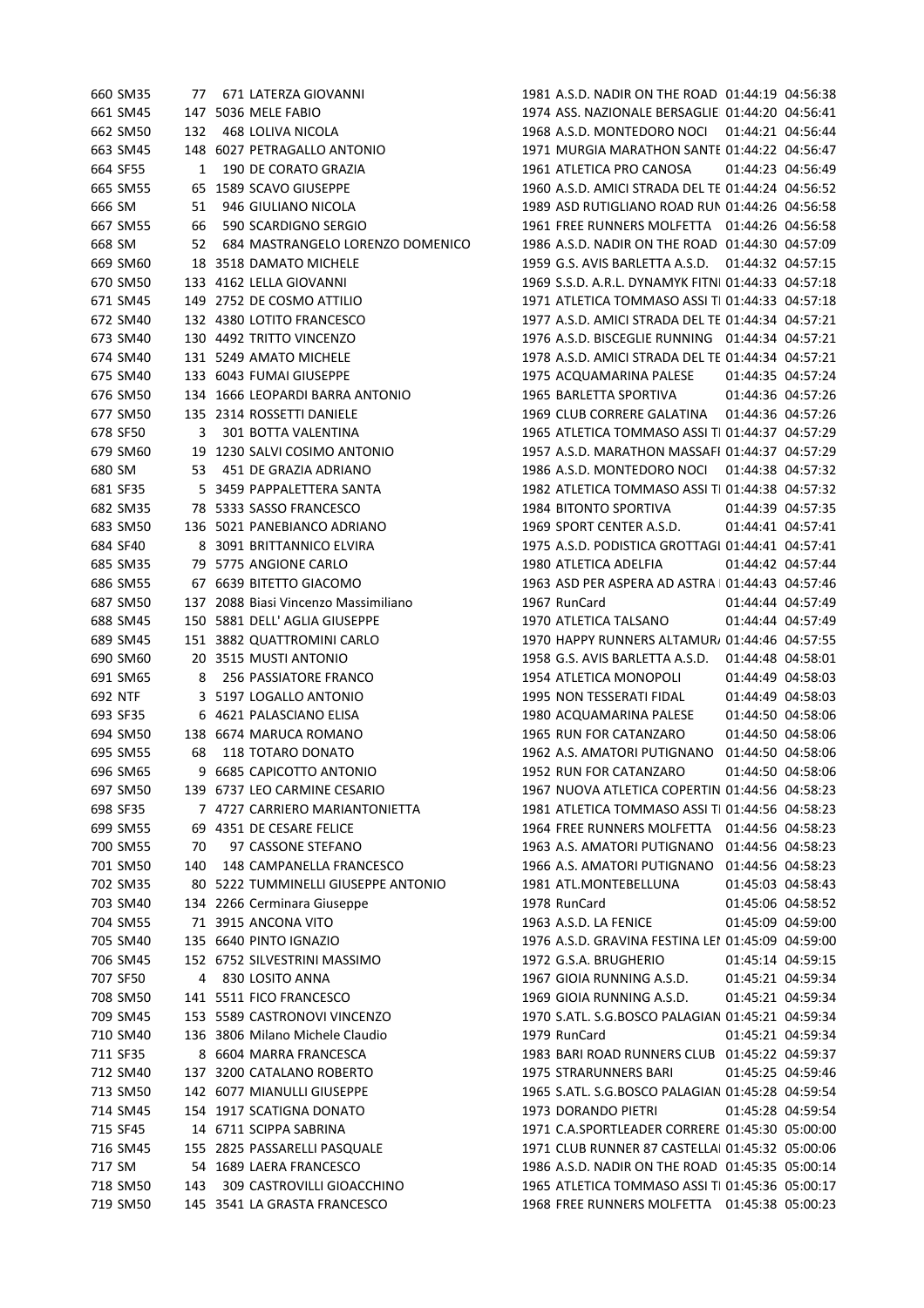|          | 720 SM50             |     | 144 1758 FIORE ANTONIO                         |                 | 1966 RUNNERS DEL LEVANTE                             | 01:45:38 05:00:23                      |
|----------|----------------------|-----|------------------------------------------------|-----------------|------------------------------------------------------|----------------------------------------|
|          | 721 SM40             |     | 138 4637 CORRADO FAUSTO                        |                 | 1976 POL. MAGNA GRAECIA ASD ( 01:45:39 05:00:26      |                                        |
|          | 722 SM40             | 139 | 193 SCOLLETTA MICHELE                          |                 | 1975 ATLETICA PRO CANOSA                             | 01:45:42 05:00:34                      |
|          | 723 SM50             |     | 146 5512 ANGELILLO DONATO                      |                 | 1965 GIOIA RUNNING A.S.D.                            | 01:45:42 05:00:34                      |
|          | 724 SM50             | 147 | 505 LOVAGLIO FRANCESCO                         |                 | 1966 A.MARATONETI ANDRIESI                           | 01:45:46 05:00:45                      |
|          | 725 SM45             |     | 156 5579 GRIMALDI FABIO                        |                 | 1970 CLUB RUNNER 87 CASTELLAI 01:45:46 05:00:45      |                                        |
|          | 726 SM50             |     | 148 2623 TASCA ANTONIO                         |                 | 1968 FREE RUNNERS MOLFETTA  01:45:47  05:00:48       |                                        |
|          | 727 SM50             |     | 149 2286 ROSELLI RAFFAELE                      |                 | 1966 FREE RUNNERS MOLFETTA                           | 01:45:47 05:00:48                      |
|          | 728 SM40             |     | 140 5442 santoro piero                         | 1975 RunCard    |                                                      | 01:45:49 05:00:54                      |
|          | 729 SM40             |     | 141 3065 PALAZZO GIUSEPPE                      |                 | 1976 DORANDO PIETRI                                  | 01:45:52 05:01:03                      |
|          | 730 SM35             |     | 81 6800 DI MARTINO FRANCESCO                   | 1984 RunCard    |                                                      | 01:45:53 05:01:05                      |
|          | 731 SM55             |     | 72 5083 CERASINO COSIMO                        |                 | 1962 ECOLSERVIZI RUNNERS                             | 01:45:54 05:01:08                      |
| 732 SF60 |                      |     | 1 5425 CAMASSA ALESSANDRA                      | 1955 GPDM LECCE |                                                      | 01:46:06 05:01:42                      |
|          | 733 SM55             | 73  | 570 GADALETA VINCENZO                          |                 | 1962 ATLETICA DISFIDA DI BARLE1 01:46:06 05:01:42    |                                        |
|          | 734 SM55             |     | 74 1059 GRANILE VITTORIO                       |                 | 1961 CLUB RUNNER 87 CASTELLAI 01:46:06 05:01:42      |                                        |
| 735 SF40 |                      |     | 9 4467 SANGIORGIO ROBERTA                      |                 | 1978 ASS. NAZIONALE BERSAGLIE  01:46:08 05:01:48     |                                        |
|          | 736 SM40             |     | 142 5269 D'ONGHIA GRAZIANO                     |                 | 1979 A.S.D. MONTEDORO NOCI  01:46:09  05:01:51       |                                        |
|          | 737 SM50             | 150 | 869 Moretti Giovanni                           | 1965 RunCard    |                                                      | 01:46:09 05:01:51                      |
| 738 PM   |                      |     | 5 6493 BOTTA ALESSANDRO                        |                 | 1998 ATLETICA TOMMASO ASSI TI 01:46:19 05:02:19      |                                        |
|          | 739 SM50             | 151 | 755 MAGGI SEBASTIANO                           |                 | 1966 HAPPY RUNNERS ALTAMUR, 01:46:19 05:02:19        |                                        |
|          | 740 SM50             |     | 152 1149 NOTARANGELO CLAUDIO                   |                 | 1968 S.ATL. S.G.BOSCO PALAGIAN 01:46:29 05:02:48     |                                        |
|          | 741 SM40             |     | 143 6782 GRASSI ANGELO                         |                 | 1978 G.S. PAOLOTTI - ATL MARTIN 01:46:29 05:02:48    |                                        |
|          | 742 SM35             |     | 82 5544 GALLO ANGELO                           |                 | 1980 POLISPORT CICLO CLUB FAS/ 01:46:29 05:02:48     |                                        |
| 743 SF35 |                      |     | 9 1864 LAPADULA PALMA                          |                 | 1982 POLISPORT CICLO CLUB FAS/ 01:46:29 05:02:48     |                                        |
|          | 744 SM65             | 10  | 325 DEL VENTO VITO                             |                 | 1952 ATLETICA TOMMASO ASSI TI 01:46:29 05:02:48      |                                        |
|          | 745 SM45             |     | 157 4704 SETTEMBRINI PAOLO                     |                 | 1972 Associazione sportiva diletta 01:46:32 05:02:56 |                                        |
|          | 746 SM60             |     | 21 6742 MONTINARO ROCCO                        |                 | 1956 LA MANDRA CALIMERA                              | 01:46:34 05:03:02                      |
|          | 747 SM45             | 158 | 166 D'ALESSANDRO SABINO                        |                 | 1971 ATLETICA PRO CANOSA                             | 01:46:34 05:03:02                      |
|          | 748 SM60             |     | 22 4046 LOCONSOLE COSTANZO                     |                 | 1957 BARI ROAD RUNNERS CLUB 01:46:34 05:03:02        |                                        |
|          | 749 SM40             |     | 144 6216 PISTILLI ALFONSO                      |                 | 1978 ATLETICA PRO CANOSA                             | 01:46:34 05:03:02                      |
|          | 750 SM35             |     | 83 1428 PERTOSA NICOLA                         |                 | 1981 A.S. ATLETICA CASTELLANA 01:46:37 05:03:11      |                                        |
|          | 751 SM45             |     | 159 6626 VARCHETTA ALFONSO                     | 1973 RunCard    |                                                      | 01:46:41 05:03:22                      |
|          | 752 SM45             |     | 160 6022 SETTE CLAUDIO                         |                 | 1974 MURGIA MARATHON SANTE 01:46:45 05:03:33         |                                        |
| 753 SF45 |                      |     | 15 6093 LAMONICA CINZIA CARMELA                |                 | 1972 MURGIA MARATHON SANTE 01:46:45 05:03:33         |                                        |
|          | 754 SM55             | 75  | <b>192 SERGIO ALBERTO</b>                      |                 | 1963 ATLETICA PRO CANOSA                             | 01:46:50 05:03:47                      |
|          | 755 SM45             |     | 161 1275 STAGNI GIUSEPPE                       |                 | 1972 TARANTO SPORTIVA                                | 01:46:50 05:03:47                      |
| 756 SM   |                      |     | 55 5718 LAPENNA VINCENZO                       |                 | 1986 CORRERE E' SALUTE MOTTO 01:46:55 05:04:02       |                                        |
|          |                      |     | 153 5205 VIGGIANI ALFONSO                      |                 |                                                      |                                        |
|          | 757 SM50             |     |                                                |                 | 1966 APRICENA IN CORSA                               | 01:46:56 05:04:05                      |
|          | 758 SM50<br>759 SM70 |     | 154 6725 RIZZO GIUSEPPE<br>259 AVERSA ANTONIO  |                 | 1968 ATLETICA SURBO<br>1948 ATLETICA MONOPOLI        | 01:46:56 05:04:05<br>01:46:57 05:04:07 |
|          |                      | 3   |                                                |                 | 1959 RUNNERS DEL LEVANTE                             |                                        |
|          | 760 SM60             | 23  | 1768 VALERIO LEONARDO<br>434 LACANDELA ROBERTO |                 |                                                      | 01:47:01 05:04:19                      |
|          | 761 SM55             | 76  |                                                |                 | 1964 G.S.P. III REGIONE AEREA BA 01:47:06 05:04:33   |                                        |
|          | 762 SM65             | 11  | 405 PETRONILLI PIETRO SANTE                    |                 | 1951 A.S.D. MONTEDORO NOCI                           | 01:47:06 05:04:33<br>01:47:06 05:04:33 |
|          | 763 SM50             |     | 155 6812 MONNIELLO NATALE                      | 1967 RunCard    |                                                      |                                        |
|          | 764 SM40             |     | 145 3366 CAUCCI FABIO                          |                 | 1975 TARANTO SPORTIVA                                | 01:47:08 05:04:39                      |
|          | 765 SM50             |     | 156 3987 ZERMO COSIMO DAMIANO                  |                 | 1968 HAPPY RUNNERS ALTAMUR, 01:47:10 05:04:44        |                                        |
| 766 SM   |                      |     | 56 4377 DE GIOSA ALESSANDRO                    |                 | 1990 A.S.D. AMICI STRADA DEL TE 01:47:13 05:04:53    |                                        |
|          | 767 SM50             | 157 | 284 LEOCI PAOLO                                |                 | 1967 ATLETICA MONOPOLI                               | 01:47:16 05:05:01                      |
|          | 768 SM40             | 146 | 722 CAVALLO FLORIANO                           |                 | 1978 A.S.D. NADIR ON THE ROAD 01:47:16 05:05:01      |                                        |
|          | 769 SM50             | 158 | 268 SERAFINO ANTONIO                           |                 | 1966 ATLETICA MONOPOLI                               | 01:47:22 05:05:18                      |
|          | 770 SM40             |     | 147 5646 MACINA RAFFAELE                       |                 | 1979 ATLETICA MONOPOLI                               | 01:47:22 05:05:18                      |
|          | 771 SM35             |     | 84 4915 CASTORO GIOVANNI                       |                 | 1981 ATLETIC CLUB ALTAMURA                           | 01:47:23 05:05:21                      |
|          | 772 SM55             | 77  | 3918 CAPUANO MICHELE                           |                 | 1964 A.S.D. LA FENICE                                | 01:47:27 05:05:33                      |
|          | 773 SM50             |     | 159 6612 CEGLIE GIUSEPPE                       |                 | 1968 A.S. QUELLI DELLA PINETA                        | 01:47:29 05:05:38                      |
|          | 774 SM45             |     | 162 1628 NARRACCI FRANCESCO                    |                 | 1970 AVIS IN CORSA CONVERSAN 01:47:31 05:05:44       |                                        |
| 775 SF40 |                      |     | 10 1594 ALBANI CARMEN                          |                 | 1979 A.S. ATLETICA POLIGNANO                         | 01:47:31 05:05:44                      |
|          | 776 SM40             |     | 148 1604 PEDOTE GIACOMO                        |                 | 1979 A.S. ATLETICA POLIGNANO                         | 01:47:31 05:05:44                      |
|          | 777 SM50             | 160 | 98 LOSAVIO FRANCESCO PAOLO                     |                 | 1968 A.S. AMATORI PUTIGNANO 01:47:33 05:05:50        |                                        |
|          | 778 SM45             |     | 163 4532 LANOTTE ANTONIO                       |                 | 1974 BARLETTA SPORTIVA                               | 01:47:34 05:05:53                      |
|          | 779 SM50             |     | 161 3555 CATALETA COSIMO DAMIANO               |                 | 1967 BARLETTA SPORTIVA                               | 01:47:34 05:05:53                      |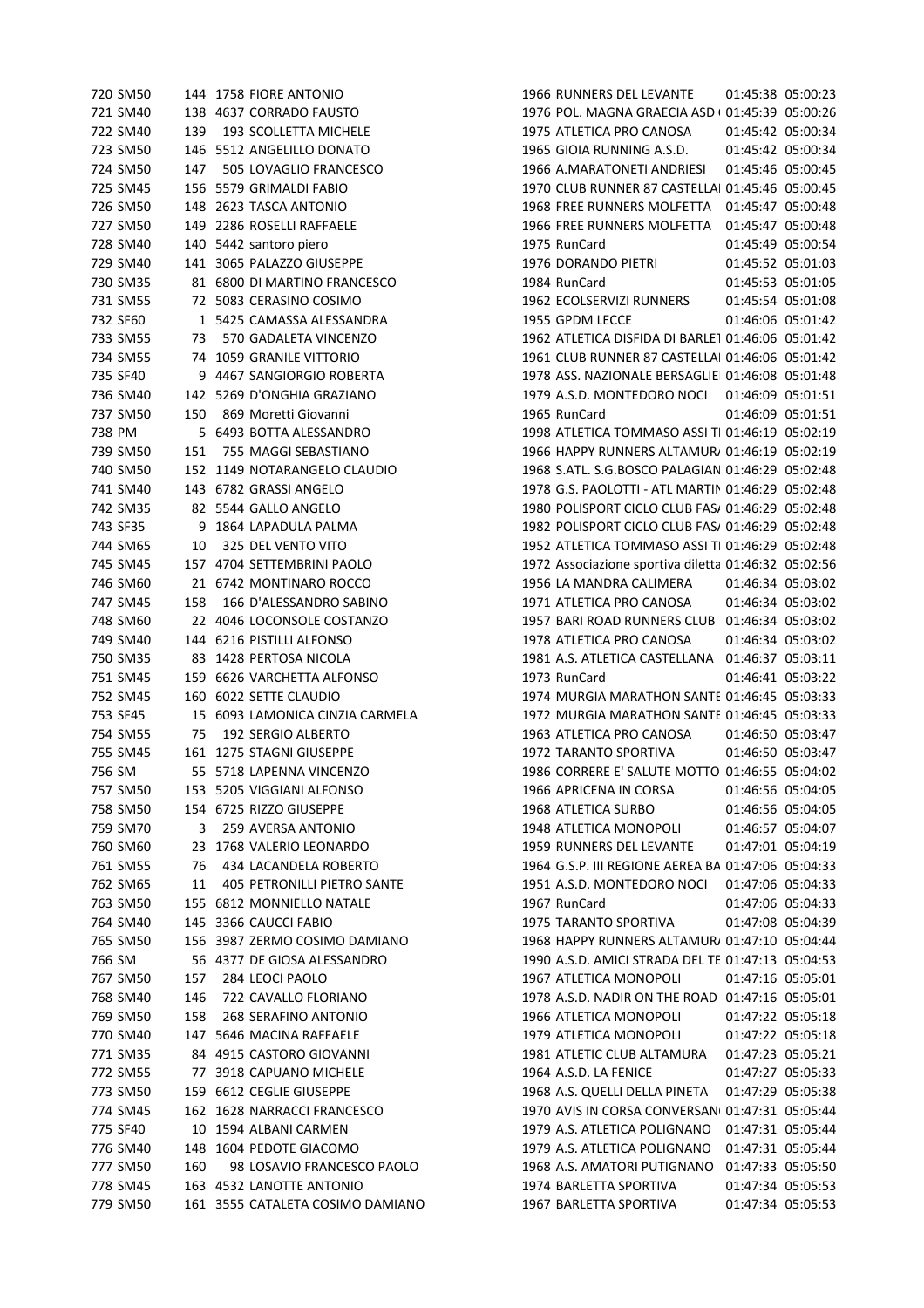| 780 SM40 |     | 149 6708 SCARPINO MARCELLO           | 1979 SARACENATI         |
|----------|-----|--------------------------------------|-------------------------|
| 781 SM55 |     | 78 2958 CANTACESSI NICOLA            | 1960 A.S. DOF AM        |
| 782 SM   |     | 57 5214 DE LUCA ANGELO               | 1994 VIVATLETICA        |
| 783 SM50 |     | 162 6372 SGARAMELLA GIUSEPPE         | 1968 RunCard            |
| 784 SM45 |     | 164 5075 ROSATO GIACOMO              | 1973 POLISPORT C        |
| 785 SM45 | 165 | 986 SCARAFILE GIUSEPPE               | 1971 POLISPORT C        |
| 786 SM45 |     | 166 3516 GRIMALDI MICHELE            | 1974 G.S. AVIS BAI      |
| 787 SM35 |     | 85 5559 DE PAOLA GIOVANNI            | 1982 ATL. AMATO         |
| 788 SM45 |     | 167 6095 ZIGRINO DOMENICO            | 1973 MARTINA FR         |
| 789 SM40 |     | 150 5723 NINNI CATALDO               | 1975 S.ATL. S.G.BO      |
| 790 SM50 |     | 163 5517 MINERVA COSIMO              | 1967 ALBEROBELL         |
| 791 SF35 |     | 10 1749 GUILLON VERNE MATHILDE MARIE | 1983 ALBEROBELL         |
| 792 SM45 |     | 168 1862 ANGELINI LEONARDO           | 1971 POLISPORT C        |
| 793 SM60 | 24  | 43 MOREA PAOLO                       | 1959 A.S. ATLETIC       |
| 794 SM35 |     | 86 6781 PONTE GIUSEPPE               | 1982 CRISPIANO N        |
| 795 SM45 |     | 169 4549 DIGESU' LUCA                | 1970 HAPPY RUNN         |
| 796 SM45 |     | 170 5277 LOSAPPIO FRANCESCO          | 1970 A.MARATON          |
| 797 SF45 |     | 16 4799 FUSARO MARIA                 | 1970 A.MARATON          |
| 798 SM60 |     | 25 3492 LISO FABRIZIO                | 1958 A.MARATON          |
| 799 SM45 |     | 171 1152 GUIDA RUGGIERO              | 1973 S.ATL, S.G.BO      |
| 800 SM35 |     | 87 1977 LADIANA CARMELO              | 1984 S.ATL. S.G.BO      |
| 801 SM35 |     | 88 5259 FIUME GIANFRANCO             | 1982 ATLETICA MO        |
| 802 SF45 |     | 17 5677 ANDRESINI GIUSEPPINA         | 1971 A.S.D. NADIR       |
| 803 SM45 |     | 172 6786 SARDELLA DIEGO              | 1972 A.S.D. RHBIK       |
| 804 SM40 |     | 151 6804 FRAGASSI ANGELO             | 1975 RunCard            |
| 805 SM50 |     | 164 5148 SOZIO FRANCESCO             | 1965 RUNNERS GI         |
| 806 SM35 |     | 89 918 DI TERLIZZI FILIPPO           | 1981 BITONTO SP         |
| 807 SM45 |     | 173 4981 D'ascenzo lucio             | 1975 RunCard            |
| 808 SF50 |     | 5 1449 DELFINE MARCELLA              | 1967 A.S. AMATOR        |
| 809 SM50 |     | 165 1441 BIASI GIUSEPPE              | 1968 A.S. AMATOR        |
| 810 SM50 |     | 166 1506 SGURA BIAGIO                | 1967 G.S.P. III REG     |
| 811 SM50 |     | 167 1368 LAMANNA ROCCO ANTONIO       | 1967 GIOIA RUNN         |
| 812 SM50 |     | 168 4724 TRIGGIANI MICHELE           | 1967 BARI ROAD R        |
| 813 SF45 |     | 18 1194 FRANCIONE ANNA               | 1972 RUNNERS GI         |
| 814 SM55 |     | 79 1466 NETTI FRANCESCO              | 1964 A.S. AMATOR        |
| 815 SM60 |     | 26 1683 SANTAMARIA VITO LEONARDO     | 1957 RUNNING PE         |
| 816 SM50 |     | 169 3177 LORUSSO VITANTONIO          | 1968 A.S.D. NADIR       |
| 817 SM50 |     | 170 2725 RIZZI GIUSEPPE              | 1963 ATLETICA PA        |
| 818 SM50 | 171 | 896 PARISI GAETANO                   | 1967 BITONTO SPO        |
| 819 SM45 |     | 174 4376 SCAGLIOSO CARLO             | 1971 A.S.D. AMICI       |
| 820 SM40 |     | 152 6811 MONGELLI PIETRO             | 1977 RunCard            |
| 821 SF35 |     | 11 5526 CAVALERA YLENIA              | <b>1982 BITETTO RUN</b> |
| 822 SF45 |     | 19 6641 ARGENTIERO MARINA            | 1973 BIO AMBRA I        |
| 823 SM50 |     | 172 6572 MAIOLINO GIOVANNI SALVATORE | 1967 POL. MAGNA         |
| 824 SM55 |     | 80 3364 MURCIANO COSIMO              | 1963 TARANTO SP         |
| 825 SM45 |     | 175 3426 Amoruso Francesco           | 1970 RunCard            |
| 826 SF55 |     | 2 3891 CEGLIE DOMENICA               | 1963 BIO AMBRA I        |
| 827 SM45 |     | 176 1851 MICCOLI DANIELE             | 1970 ATLETICA CIT       |
| 828 SM45 |     | 177 3148 MIRAGLINO FRANCESCO         | 1974 AMATORI AT         |
| 829 SM50 |     | 173 4551 GONNELLA GIUSEPPE           | 1967 ASD PER ASP        |
| 830 SM55 |     | 81 1529 MAGRONE LUIGI                | 1963 ATLETICA TO        |
| 831 SF50 |     | 6 5648 GUSMAI ANNAMARIA              | 1966 ATLETICA TO        |
| 832 SM50 |     | 174 4313 MAGLIETTA VALERIO           | 1967 CIRCOLO AZI        |
| 833 SM50 |     | 175 3136 GRECO VINCENZO              | 1964 RunCard            |
| 834 SM45 | 178 | 271 PETROSILLO GIANFRANCO            | 1971 ATLETICA MO        |
| 835 SM45 |     | 179 5516 RINALDI LORENZO             | 1970 ALBEROBELL         |
| 836 SM40 |     | 153 5522 SANTORO VITO ANTONIO        | 1975 BITONTO SPO        |
| 837 SM45 |     | 180 5330 LACASSIA FRANCESCO          | 1974 BITONTO SP         |
| 838 SM45 |     | 181 2926 Mele Francesco              | 1970 RunCard            |
| 839 SM50 |     | 176 6213 TOTA FRANCESCO              | 1968 CUS BARI           |
|          |     |                                      |                         |

LETICA 01:47:36 05:05:58 1ATORI TURI 01:47:43 05:06:18 CICCIANO MAF 01:47:44 05:06:21 01:47:45 05:06:24 2ICLO CLUB FAS/ 01:47:48 05:06:32  $CICLO CLUB FAST 01:47:48 05:06:32$ RLETTA A.S.D. 01:47:49 05:06:35 RI CORIGLIANO 01:47:50 05:06:38 28 ANCA RUNNINC 01:47:51 05:06:41 0 SCO PALAGIAN 01:47:54 05:06:49 0 RUNNING ASI 01:47:55 05:06:52 0 RUNNING ASI 01:47:55 05:06:52 2 CICLO CLUB FAS/ 01:47:58 05:07:01 A CASTELLANA 01:47:58 05:07:01 794 SM35 86 6781 PONTE GIUSEPPE 1982 CRISPIANO MARATHON CLUB ONLUS 01:48:00 05:07:07 VERS ALTAMUR/ 01:48:02 05:07:12 796 SM45 170 5277 LOSAPPIO FRANCESCO 1970 A.MARATONETI ANDRIESI 01:48:02 05:07:12 1271 ANDRIESI 01:48:02 05:07:12 798 SM60 25 3492 LISO FABRIZIO 1958 A.MARATONETI ANDRIESI 01:48:03 05:07:15 0980 PALAGIAN 01:48:05 05:07:21 0SCO PALAGIAN 01:48:08 05:07:29 0NOPOLI 01:48:09 05:07:32 802 ON THE ROAD 01:48:10 05:07:35 E TEAM 01:48:11 05:07:38 01:48:11 05:07:38 ROSA 01:48:12 05:07:41 06 BR36 01:48:14 05:07:46 01:48:17 05:07:55 **RI PUTIGNANO 01:48:21 05:08:06** RI PUTIGNANO 01:48:21 05:08:06 610 NE AEREA BA 01:48:23 05:08:12 1 ING A.S.D. 01:48:24 05:08:15 8UNNERS CLUB 01:48:26 05:08:20 81:48:26 05:08:20 NOSA 81 PUTIGNANO 01:48:33 05:08:40 815 801 SM00 26 1683 November 2014 8:34 05:08:43 8 ON THE ROAD 01:48:34 05:08:43 14 BJ500 11:48:34 05:08:43 0RTIVA 01:48:36 05:08:49 STRADA DEL TE 01:48:38 05:08:55 01:48:39 05:08:57 NNERS A.S.D. 01:48:46 05:09:17 NEW AGE 01:48:47 05:09:20 8 GRAECIA ASD ( 01:48:48 05:09:23 02 83:48 TAR-148:48 TAR-148:48 TAR-1963 TARANTO 01:48:48 05:09:23 NEW AGE 01:48:49 05:09:26 827 SM45 176 1851 MICCOLI DANIELE 1970 ATLETICA CITTA' BIANCA 01:48:49 05:09:26 FL. ACQUAVIVA 01:48:50 05:09:29 PERA AD ASTRA | 01:48:51 05:09:32 0MMASO ASSI TI 01:48:53 05:09:37 0MMASO ASSI TI 01:48:54 05:09:40 833 BENDALE ACQUE 01:48:55 05:09:43 01:48:57 05:09:49 0NOPOLI 01:49:00 05:09:57 0 RUNNING ASI 01:49:00 05:09:57 08TIVA 01:49:00 05:09:57 0831 01:49:00 05:09:57 01:49:04 05:10:09 01:49:05 05:10:11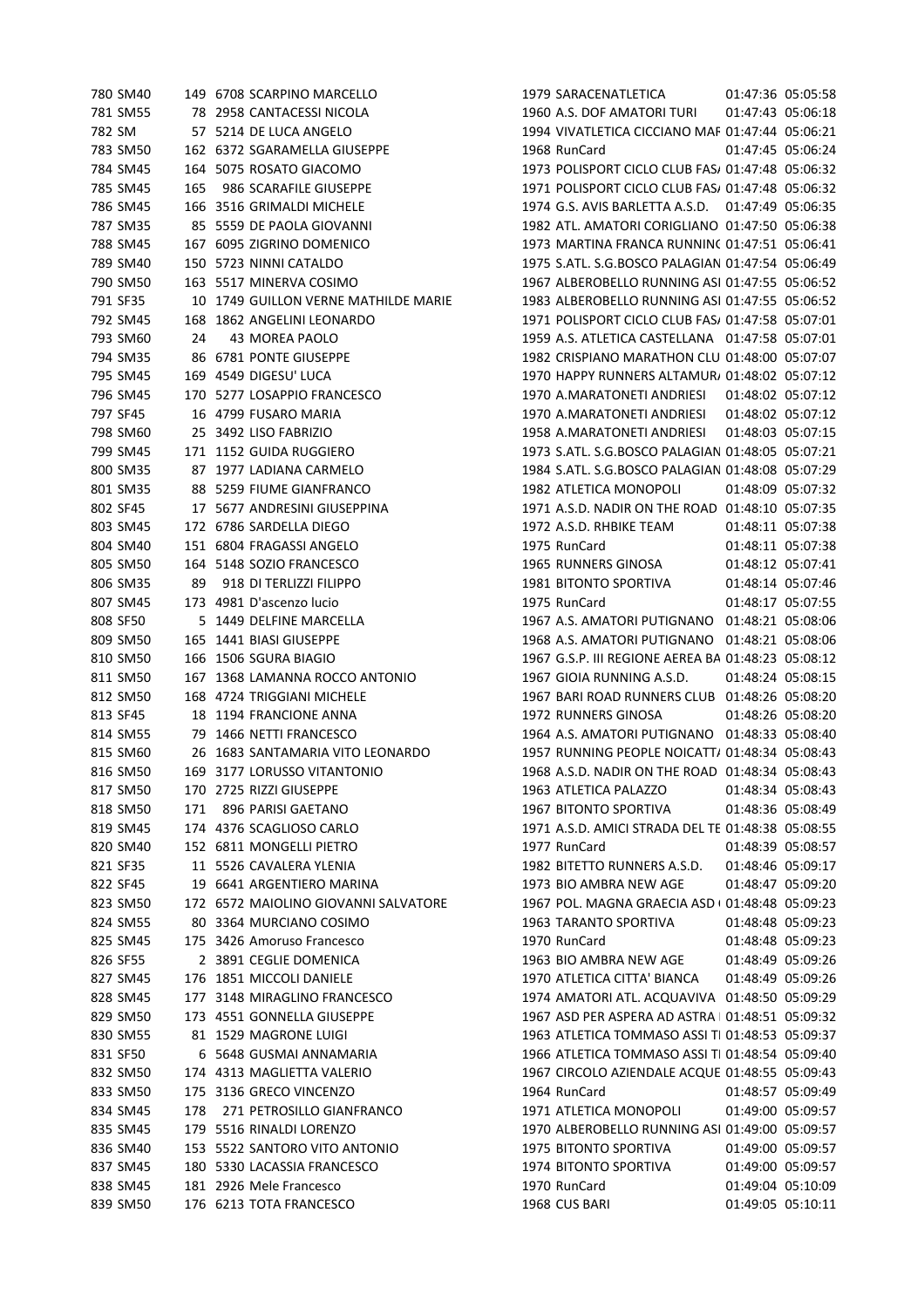|          | 840 SM50 |     | 177 954 PALMIERI ORONZO               | 1965 NUOVA ATLETICA BITONTO 01:49:06 05:10:14       |
|----------|----------|-----|---------------------------------------|-----------------------------------------------------|
|          | 841 SF50 |     | 7 4779 CAIATI ANNA                    | 1967 NUOVA ATLETICA BITONTO 01:49:06 05:10:14       |
|          | 842 SM60 |     | 27 4359 GUARINO MICHELE               | 1958 FREE RUNNERS MOLFETTA  01:49:07  05:10:17      |
|          | 843 SM45 |     | 183 2621 DE PALMA MAURO               | 1971 FREE RUNNERS MOLFETTA  01:49:09  05:10:23      |
|          | 844 SM45 |     | 182 6650 NAPOLETANO VINCENZO          | 1974 ESC SSD SRL EUROPA SC<br>01:49:09 05:10:23     |
|          | 845 SM40 |     | 154 2771 AGRUSTI GAETANO              | 01:49:10 05:10:26<br>1975 ASDNOCINCORSA             |
|          | 846 SM40 |     | 155 1833 SPROVIERO CARMELO EVARISTO   | 1975 ASDNOCINCORSA<br>01:49:10 05:10:26             |
|          | 847 SM45 |     | 184 5450 ALBANESE VITO                | 1972 A.S.D. AMICI STRADA DEL TE 01:49:11 05:10:28   |
| 848 NTF  |          |     | 4 5196 D'AMORE CRESCENZO              | 1976 NON TESSERATI FIDAL<br>01:49:11 05:10:28       |
| 849 SF40 |          |     | 11 1438 TETRO MICHELA                 | 1977 FIAMMA OLIMPIA PALO<br>01:49:12 05:10:31       |
| 850 SF45 |          |     | 20 6661 DE NAPOLI STEFANIA            | 1973 COSENZA K42<br>01:49:12 05:10:31               |
|          | 851 SM40 |     | 156 4047 LABRUNA MASSIMO              | 01:49:14 05:10:37<br>1975 ATLETICA MONOPOLI         |
|          | 852 SM40 |     | 157 5263 MINOIA PIETRO                | 1977 ATLETICA MONOPOLI<br>01:49:15 05:10:40         |
|          | 853 SM40 |     | 158 2025 BERTOTTO COSIMO              | 1978 TARANTO SPORTIVA<br>01:49:16 05:10:43          |
|          | 854 SM60 |     | 28 1252 D'ANGELO ANTONIO              | 1958 A.S.D. MARATHON MASSAFI 01:49:18 05:10:48      |
|          | 855 SM45 |     | 185 6724 QUARTA GIANLUCA              | 1974 ATLETICA SURBO<br>01:49:20 05:10:54            |
|          | 856 SM70 | 4   | 580 DANIELE MARINO                    | 1949 AVIS IN CORSA CONVERSAN( 01:49:22 05:11:00     |
|          | 857 SM50 |     | 178 5558 CONGEDO MASSIMO ANTONIO      | 1966 ATL. AMATORI CORIGLIANO 01:49:22 05:11:00      |
|          | 858 SM40 |     | 159 3412 CARRIERI GIANFRANCO          | 1979 ATLETICA TALSANO<br>01:49:25 05:11:08          |
|          | 859 SM50 |     | 179 6547 VICINO FRANCESCO             | 1966 RunCard<br>01:49:28 05:11:17                   |
| 860 SF45 |          |     | 21 5463 VALENTE LIVIANA               | 1974 BARI ROAD RUNNERS CLUB 01:49:28 05:11:17       |
| 861 SF50 |          |     | 8 6662 FONDACARO ANNUNZIATA           | 1968 COSENZA K42<br>01:49:28 05:11:17               |
| 862 SF40 |          |     | 12 4425 PIARULLI ROSA                 | 1978 A.MARATONETI ANDRIESI<br>01:49:29 05:11:20     |
| 863 SF40 |          | 13  | 657 LO VECCHIO VALERIA                | 1975 A.S.D. NADIR ON THE ROAD 01:49:29 05:11:20     |
|          | 864 SM45 |     | 186 3837 CAPUTO PIETRO                | 1970 A.S.D. AMICI STRADA DEL TE 01:49:30 05:11:22   |
|          | 865 SM45 |     | 187 3176 CARAMIA MICHELE              | 1970 A.S.D. NADIR ON THE ROAD 01:49:30 05:11:22     |
|          | 866 SM50 |     | 180 4444 COLASUONNO SEBASTIANO        | 1968 A.MARATONETI ANDRIESI<br>01:49:31 05:11:25     |
|          | 867 SM60 |     | 29 6577 PORTA GIANCARLO               | 1959 SSD RCS ACTIVE TEAM A R.L. 01:49:32 05:11:28   |
|          | 868 SM45 | 188 | 711 BOLOGNESE DAVIDE                  | 1970 ATLETICA MONOPOLI<br>01:49:35 05:11:37         |
|          | 869 SM50 | 181 | 154 BUSCO RAFFAELE                    | 1968 A.A.'E. MANZARI' CASAMAS: 01:49:35 05:11:37    |
|          | 870 SM50 |     | 182 1455 GENTILE VINCENZO MASSIMILIAN | 1968 A.S. AMATORI PUTIGNANO 01:49:38 05:11:45       |
|          | 871 SM35 |     | 90 4098 MIANULLI CARMINE              | 1981 S.ATL. S.G.BOSCO PALAGIAN 01:49:39 05:11:48    |
|          | 872 SM40 |     | 160 3113 CARRIERO LEONARDO            | 1979 MARTINA FRANCA RUNNINC 01:49:45 05:12:05       |
|          | 873 SM55 |     | 82 6722 TAURINO ANTONELLO             | 1964 A.S. ACTION RUNNING MON 01:49:45 05:12:05      |
|          | 874 SM40 |     | 161 3114 DELFINI CASAVOLA MICHELE     | 1979 MARTINA FRANCA RUNNINC 01:49:45 05:12:05       |
|          | 875 SM45 |     | 189 3011 ROTONDO NICOLA               | 1973 POLISPORT CICLO CLUB FAS/ 01:49:48 05:12:14    |
|          | 876 SF40 |     | 14 5938 INTERESSE STEFANIA            | 1978 BITETTO RUNNERS A.S.D. 01:49:48 05:12:14       |
| 877 SF40 |          |     | 15 6732 DIMASTROGIOVANNI MARIA CARLA  | 1978 SALENTO FREE RUNNERS<br>01:49:49 05:12:16      |
|          | 878 SF45 |     | 22 6823 ROMITA ELVIRA                 | 1970 RunCard<br>01:49:51 05:12:22                   |
|          | 879 SM40 |     | 162 2956 LOMBARDI BIAGIO CHRISTIAN    | 1976 A.S. QUELLI DELLA PINETA  01:49:51 05:12:22    |
|          | 880 SM60 |     | 30 2955 LACITIGNOLA FRANCESCO SAVERIO | 1959 A.S. QUELLI DELLA PINETA<br>01:49:51 05:12:22  |
|          | 881 SM50 | 183 | 377 ARESTA GIANLUCA                   | 1968 BARLETTA SPORTIVA<br>01:49:52 05:12:25         |
|          | 882 SF45 |     | 23 1256 CHIARADIA TUNDRA              | 1974 A.S.D. MARATHON MASSAFI 01:49:56 05:12:36      |
|          | 883 SM40 |     | 163 2643 CAPUTO FRANCESCO PAOLO       | 1979 BARLETTA SPORTIVA<br>01:49:56 05:12:36         |
|          | 884 SM50 |     | 184 6609 GIOTTA GIANCLAUDIO           | 1969 A.S.D. MONTEDORO NOCI<br>01:50:00 05:12:48     |
|          | 885 SM70 | 5   | 432 PACE LUIGI GUGLIELMO              | 1949 A.S.D. MONTEDORO NOCI<br>01:50:03 05:12:56     |
|          | 886 SM55 |     | 83 3007 BAGORDA ORONZO                | 1962 POLISPORT CICLO CLUB FAS/ 01:50:03 05:12:56    |
|          | 887 SM35 |     | 91 4165 DE GREGORIO EMILIO            | 1981 BITONTO SPORTIVA<br>01:50:06 05:13:05          |
|          | 888 SM60 | 31  | 529 DE TOMMASO RAFFAELE               | 01:50:06 05:13:05<br>1959 A.S. DOF AMATORI TURI     |
|          | 889 SF50 |     | 9 6735 BOYD JULIA BRENDA              | 1968 GPDM LECCE<br>01:50:07 05:13:08                |
|          | 890 SM50 |     | 185 1793 MARINELLI VITO               | 1966 STRARUNNERS BARI<br>01:50:07 05:13:08          |
|          | 891 SM55 |     | 84 4854 DALOISO VITO                  | 1961 G.S. AVIS BARLETTA A.S.D.<br>01:50:13 05:13:25 |
|          | 892 SM50 |     | 186 1757 DE CARO GABRIELE             | 1966 RUNNERS DEL LEVANTE<br>01:50:14 05:13:28       |
|          | 893 SM55 |     | 85 6789 BISOL OLIVIERO                | 1962 ATL. VALDOBBIADENE G.S.A. 01:50:14 05:13:28    |
|          | 894 SF40 |     | 16 4985 Anelli Carmela                | 1975 RunCard<br>01:50:15 05:13:30                   |
|          | 895 SM40 |     | 164 4373 DENTICO EMANUELE             | 1977 FIAMMA OLIMPIA PALO<br>01:50:15 05:13:30       |
|          | 896 SM60 |     | 32 2947 OTTOMANO GIANVITO             | 1959 A.S. ATLETICA CASTELLANA  01:50:15  05:13:30   |
|          | 897 SM55 |     | 86 1998 GIANFRATE GIUSEPPE            | 1961 G.S. PAOLOTTI - ATL MARTIN 01:50:16 05:13:33   |
|          | 898 SM45 |     | 190 2699 FUSCO SERGIO                 | 1973 ASD MANFREDONIA CORRE 01:50:17 05:13:36        |
| 899 SF45 |          |     | 24 1820 ANTONELLI ANGELA              | 1970 ASD RUTIGLIANO ROAD RUN 01:50:20 05:13:45      |
|          |          |     |                                       |                                                     |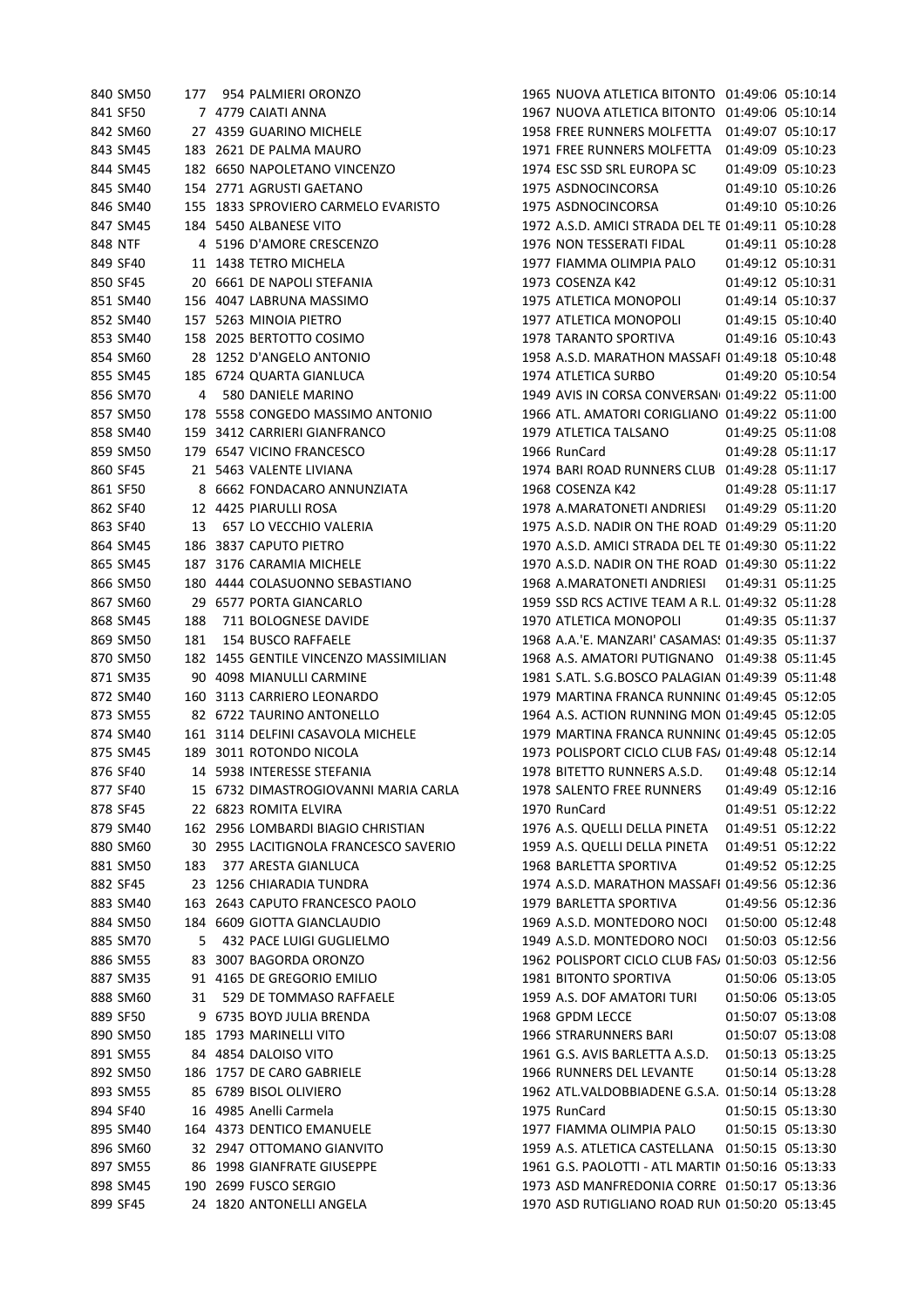| 900 SM50 |     | 187 5147 ROSSI FRANCESCO          | 1968 G.S. PAOLOTTI - ATL MARTIN 01:50:20 05:13:45 |                   |                   |
|----------|-----|-----------------------------------|---------------------------------------------------|-------------------|-------------------|
| 901 SF45 |     | 25 5592 CARRIERI GIOVANNA         | 1973 G.S. PAOLOTTI - ATL MARTIN 01:50:20 05:13:45 |                   |                   |
| 902 SF   |     | 4 6364 ROMANO VITTORIA            | 1985 GIOIA RUNNING A.S.D.                         |                   | 01:50:22 05:13:50 |
| 903 SM50 |     | 188 2622 CAMPOREALE IGNAZIO       | 1967 FREE RUNNERS MOLFETTA  01:50:22  05:13:50    |                   |                   |
| 904 SM65 |     | 12 2769 LAROVERE DOMENICO         | 1953 BITONTO SPORTIVA                             |                   | 01:50:23 05:13:53 |
| 905 SF45 |     | 26 5652 DI VIETRI FRANCA DANIELA  | 1974 A.MARATONETI ANDRIESI                        |                   | 01:50:23 05:13:53 |
| 906 SM45 |     | 191 4547 MONITILLO DOMENICO       | 1971 HAPPY RUNNERS ALTAMUR/ 01:50:32 05:14:19     |                   |                   |
| 907 SM40 |     | 165 2964 COSTANTINO GIUSEPPE      | 1977 ASD PER ASPERA AD ASTRA   01:50:32 05:14:19  |                   |                   |
| 908 SF55 |     | 3 6660 BARTOLETTI MARIA GABRIELLA | 1960 COSENZA K42                                  |                   | 01:50:46 05:14:59 |
| 909 SM50 | 189 | 95 VINELLA GIUSEPPE               | 1969 A.S. AMATORI PUTIGNANO 01:50:47 05:15:01     |                   |                   |
| 910 SF45 |     | 27 1797 SICOLO ANNA GRAZIA        | 1972 BITONTO SPORTIVA                             |                   | 01:50:48 05:15:04 |
| 911 SM55 |     | 87 1106 LOTITO TOMMASO            | 1962 CORRERE E' SALUTE MOTTO 01:50:51 05:15:13    |                   |                   |
| 912 SM55 | 88  | 16 D'AMBROSIO FRANCO              | 1963 AMATORI ATL. ACQUAVIVA 01:50:52 05:15:16     |                   |                   |
| 913 SM45 |     | 192 5939 MANSI LUIGI              | 1973 BITETTO RUNNERS A.S.D.                       |                   | 01:50:57 05:15:30 |
| 914 SF45 | 28  | 846 SABATELLI ANGELA              | 1973 ALBEROBELLO RUNNING ASI 01:50:57 05:15:30    |                   |                   |
| 915 SM45 |     | 193 6175 FUMAROLA CARMELO         | 1974 LA PALESTRA ASD-MARTINA 01:51:02 05:15:44    |                   |                   |
| 916 SM55 |     | 89 3309 MARANO' PIETRO            | 1960 A.S PODISTICA TARAS                          |                   | 01:51:02 05:15:44 |
| 917 SM50 |     | 190 3846 DE CARNE GAETANO         | 1965 BARI ROAD RUNNERS CLUB 01:51:02 05:15:44     |                   |                   |
| 918 SM50 |     | 191 2616 BASILE GIUSEPPE          | 1968 ATLETICA DISFIDA DI BARLE1 01:51:18 05:16:30 |                   |                   |
| 919 SM50 |     | 192 1735 PERSICO NICOLA           | 1967 GIOIA RUNNING A.S.D.                         |                   | 01:51:18 05:16:30 |
| 920 SM45 |     | 194 5210 QUATRARO ANTONIO         | 1971 A.S.D. DINAMO SPORT                          |                   | 01:51:18 05:16:30 |
| 921 SF40 |     | 17 5617 DE BENEDETTO ROSA         | 1977 IKKOS ATLETI TARANTO A.S.I 01:51:20 05:16:35 |                   |                   |
| 922 SM40 |     | 166 6630 FILOMENO PASQUALE FABIO  | 1978 BARLETTA SPORTIVA                            |                   | 01:51:23 05:16:44 |
| 923 SM45 | 195 | 720 ROMANAZZI GIUSEPPE            | 1974 A.S.D. NADIR ON THE ROAD 01:51:23 05:16:44   |                   |                   |
| 924 SM40 |     | 167 4825 ACQUAVIVA GIOVANNI       | 1976 HAPPY RUNNERS ALTAMUR/ 01:51:24 05:16:47     |                   |                   |
| 925 SM55 |     | 90 1831 PASSARO PIETRO            | 1963 ASDNOCINCORSA                                |                   | 01:51:25 05:16:49 |
| 926 SM60 | 33  | 57 PRIMAVERA VITO                 | 1957 A.S. ATLETICA CASTELLANA  01:51:28  05:16:58 |                   |                   |
| 927 SM40 |     | 168 5694 CLARIZIO MICHELE         | 1976 ASD RUNNING CASSANO VEI 01:51:28 05:16:58    |                   |                   |
| 928 SM55 |     | 91 1510 PALLARA MAURO             | 1962 BARI ROAD RUNNERS CLUB 01:51:37 05:17:24     |                   |                   |
| 929 SM35 |     | 92 6744 PELLE' COSIMO DAMIANO     | 1981 LA MANDRA CALIMERA                           |                   | 01:51:38 05:17:26 |
| 930 SM55 |     | 92 1999 MAGGI ANGELO              | 1961 MARTINA FRANCA RUNNINC 01:51:38 05:17:26     |                   |                   |
| 931 SF45 |     | 29 4535 OLIVA LUCIA               | 1972 BIO AMBRA NEW AGE                            |                   | 01:51:51 05:18:03 |
| 932 SM50 | 193 | 302 DI TEO SAVINO                 | 1965 ATLETICA TOMMASO ASSI TI 01:51:51 05:18:03   |                   |                   |
| 933 SM45 |     | 196 4432 RUTIGLIANO NICOLA        | 1970 A.MARATONETI ANDRIESI                        |                   | 01:51:53 05:18:09 |
| 934 SM50 |     | 194 6073 BROMO ORONZO             | 1969 A.S.D. PODISTICA GROTTAGI 01:51:54 05:18:12  |                   |                   |
| 935 SM45 | 197 | 388 LOPERFIDO MARIANO FRANCESCO   | 1973 A.S.D. MONTEDORO NOCL                        |                   | 01:51:54 05:18:12 |
| 936 SM40 |     | 170 3930 DE SIMONE GIAMPIETRO     | 1978 BITETTO RUNNERS A.S.D.                       |                   | 01:51:54 05:18:12 |
| 937 SM40 |     | 169 4622 OCCHIOGROSSO GIOVANNI    | 1978 BITETTO RUNNERS A.S.D.                       |                   | 01:51:54 05:18:12 |
| 938 SF   | 5   | <b>608 COLASANTO ANTONELLA</b>    | 1992 FREE RUNNERS MOLFETTA                        |                   | 01:51:58 05:18:23 |
| 939 SM60 |     | 34 2288 BUTTIGLIONE PASQUALE      | 1955 GIOIA RUNNING A.S.D.                         |                   | 01:52:03 05:18:38 |
| 940 SM45 |     | 198 6607 MERCONE SALVATORE        | 1972 ATLETICA MONOPOLI                            |                   | 01:52:07 05:18:49 |
| 941 SM45 |     | 199 4930 GESMUNDO GIUSEPPE        | 1971 FREE RUNNERS MOLFETTA                        | 01:52:08 05:18:52 |                   |
| 942 SF50 |     | 10 1067 PAVONE MARIA DOMENICA     | 1965 CLUB RUNNER 87 CASTELLAI 01:52:15 05:19:12   |                   |                   |
| 943 SM45 | 200 | <b>467 LORENZINI EMANUELE</b>     | 1971 A.S.D. MONTEDORO NOCI                        |                   | 01:52:15 05:19:12 |
| 944 SM   |     | 58 6510 MARRA RAFFAELE            | 1988 A.S.D. RHBIKE TEAM                           |                   | 01:52:17 05:19:17 |
| 945 SM60 |     | 35 1072 SEMERARO FRANCESCO        | 1959 CLUB RUNNER 87 CASTELLAI 01:52:19 05:19:23   |                   |                   |
| 946 SM45 |     | 201 4927 GAROFOLI PAOLO FRANCESCO |                                                   |                   |                   |
| 947 SF45 |     | 30 2560 MACCURO ANTONIA           | 1973 ATLETICA MONOPOLI                            |                   | 01:52:21 05:19:29 |
| 948 SM60 |     | 36 1476 LEGGIERI GIACOMO          | 1956 ALBEROBELLO RUNNING ASI 01:52:21 05:19:29    |                   |                   |
| 949 SM50 |     | 195 1334 SEMERARO VITANTONIO      | 1965 MARTINA FRANCA RUNNINC 01:52:22 05:19:32     |                   |                   |
| 950 SM45 | 202 | 281 GUCCIONE PIETRO               | 1971 ATLETICA MONOPOLI                            |                   | 01:52:23 05:19:34 |
| 951 SM45 |     | 203 5317 CHIRONNA GIUSEPPE        | 1974 A.S.D. NADIR ON THE ROAD 01:52:24 05:19:37   |                   |                   |
| 952 SM35 |     | 93 6579 Pagliara Flavio           | 1984 RunCard                                      |                   | 01:52:24 05:19:37 |
| 953 SM45 |     | 204 6558 CAMPI PASQUALE           | 1972 FREE RUNNERS MOLFETTA                        |                   | 01:52:28 05:19:49 |
| 954 SM45 |     | 205 6768 DE ROSA CARLO            | 1972 A.S.D. AMATORI VESUVIO                       |                   | 01:52:29 05:19:51 |
| 955 SF40 |     | 18 6729 MICELLA BARBARA           | 1978 A.S.D. TRE CASALI                            |                   | 01:52:30 05:19:54 |
| 956 SM55 |     | 93 1553 D'ERARIO PIETRO           | 1961 POL. 'D. PIETRI' GRAVINA                     |                   | 01:52:31 05:19:57 |
| 957 SM45 |     | 206 1812 SASSO MICHELE            | 1970 ACQUAMARINA PALESE                           |                   | 01:52:31 05:19:57 |
| 958 SM45 |     | 207 3155 RUBINI ONOFRIO           | 1974 ATLETICA TOMMASO ASSI TI 01:52:31 05:19:57   |                   |                   |
| 959 SM   |     | 59 6815 OSTUNI GIANCARLO          | 1990 RunCard                                      |                   | 01:52:32 05:20:00 |
|          |     |                                   |                                                   |                   |                   |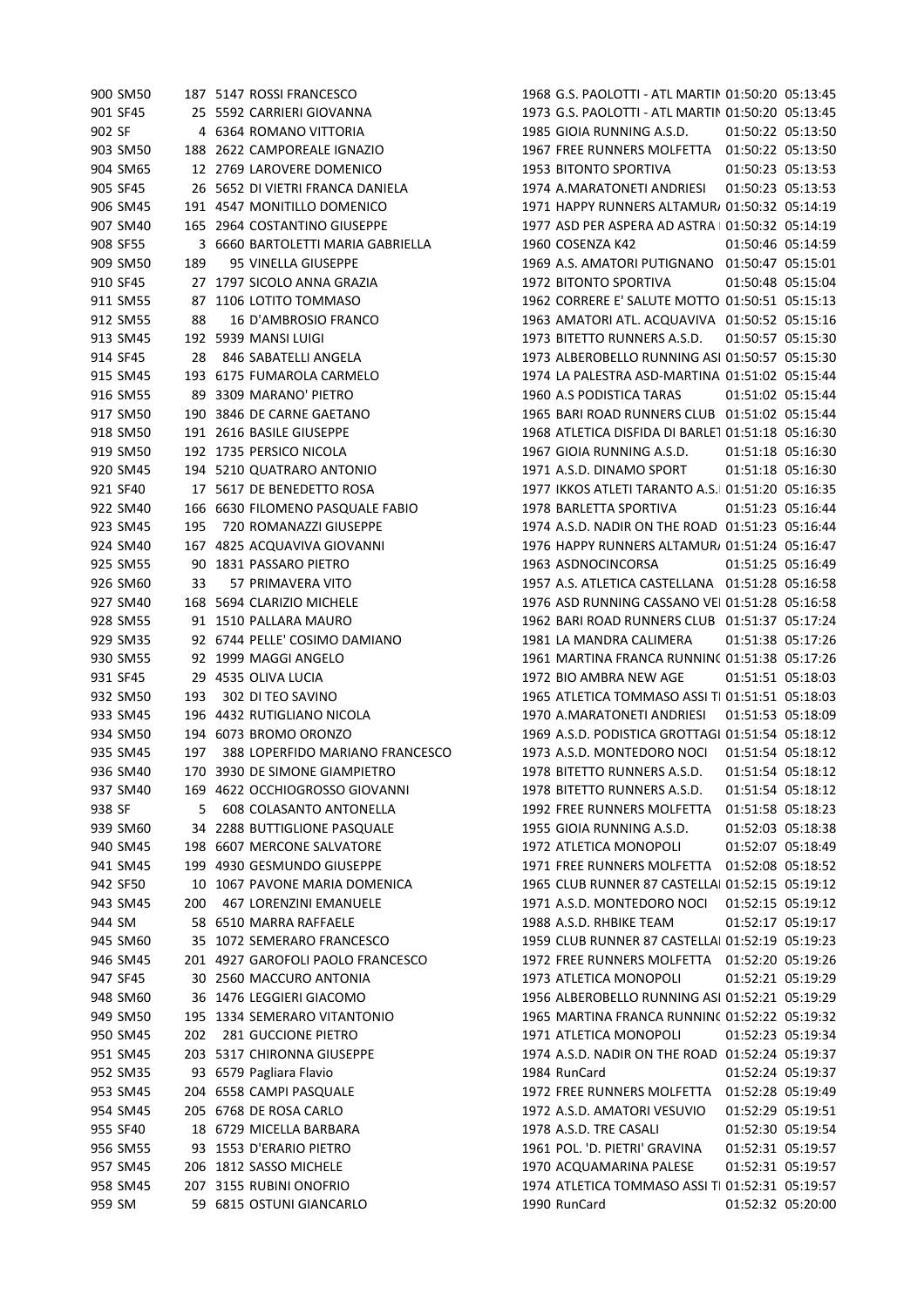|           | 960 SM50  |     | 196 6172 ANGELINI PASQUALE          | 1969 ATALAS SAN VITO DEI NORN 01:52:33 05:20:03    |                   |
|-----------|-----------|-----|-------------------------------------|----------------------------------------------------|-------------------|
|           | 961 SM50  |     | 197 1933 BATTAFARANO GIUSEPPE       | 1965 NOVA SIRI MARATHON                            | 01:52:34 05:20:06 |
| 962 NTF   |           |     | 5 5169 DE FALCO ANTONIO             | 1964 NON TESSERATI FIDAL                           | 01:52:35 05:20:09 |
|           | 963 SM40  |     | 171 1148 PETRERA VINCENZO           | 1975 S.ATL. S.G.BOSCO PALAGIAN 01:52:37 05:20:14   |                   |
|           | 964 SM35  |     | 94 2126 VALENTINI ANDREA ANTONIO    | 1980 BITONTO SPORTIVA                              | 01:52:40 05:20:23 |
|           | 965 SM45  | 208 | 294 BASSI LEONARDO                  | 1973 ATLETICA TOMMASO ASSI TI 01:52:42 05:20:28    |                   |
|           | 966 SM50  | 198 | <b>709 SBIROLI VITO</b>             | 1969 A.S.D. NADIR ON THE ROAD 01:52:44 05:20:34    |                   |
| 967 SM    |           |     | 60 1813 MARTALO' MARIO              | 1985 BITETTO RUNNERS A.S.D.                        | 01:52:45 05:20:37 |
|           | 968 SM50  |     | 199 1651 TOMASICCHIO GAETANO        | 1968 FREE RUNNERS MOLFETTA  01:52:48  05:20:45     |                   |
|           | 969 SM50  |     | 200 4853 URBANI MARCELLO            | 1966 IKKOS ATLETI TARANTO A.S.I 01:52:54 05:21:03  |                   |
|           | 970 SM45  |     | 209 6727 MARIANO GIUSEPPE           | 1970 A.S.D. PODISTICA SOLETUM 01:52:55 05:21:05    |                   |
|           | 971 SM70  |     | 6 2631 PAOLILLO LUIGI               | 1947 BARLETTA SPORTIVA                             | 01:52:57 05:21:11 |
|           | 972 SM40  |     | 172 5804 LOMBARDI MARCO             | 1976 POLISPORT CICLO CLUB FAS/ 01:52:59 05:21:17   |                   |
|           | 973 SF40  |     | 19 5688 CUTRONE GRAZIA              | 1976 S.S.D. A.R.L. DYNAMYK FITNI 01:53:00 05:21:20 |                   |
|           | 974 SM50  |     | 201 3979 GIORGIO GIUSEPPE           | 1965 A.S.D. RHBIKE TEAM                            | 01:53:05 05:21:34 |
| 975 SM    |           |     | 61 5618 GIORGIO ALFONSO MARIA       | 1994 A.S.D. RHBIKE TEAM                            | 01:53:05 05:21:34 |
|           | 976 SM50  |     | 202 1729 LABARBERA MICHELE          | 1965 GIOIA RUNNING A.S.D.                          | 01:53:06 05:21:37 |
|           | 977 SF50  |     | 11 4540 CHIEPPA TERESA              | 1969 A.S.D. ANDRIA RUNS                            | 01:53:07 05:21:40 |
|           | 978 SF40  | 20  | 654 MAZZARELLI VITA MARIA           | 1978 A.S.D. NADIR ON THE ROAD 01:53:12 05:21:54    |                   |
|           | 979 SM45  |     | 211 6636 LOCAPO MICHELE             | 1970 HAPPY RUNNERS ALTAMUR, 01:53:17 05:22:08      |                   |
|           | 980 SM45  |     | 210 1283 RIZZO ROBERTO              | 1974 TARANTO SPORTIVA                              | 01:53:17 05:22:08 |
|           | 981 SM45  |     | 212 4747 CROCETTA LUIGI             |                                                    |                   |
|           | 982 SM55  |     | 94 5012 ATTOLINI PAOLO              | 1961 A.A.'E. MANZARI' CASAMAS! 01:53:24 05:22:28   |                   |
|           | 983 SM35  | 95  | <b>29 TORO GIOVANNI</b>             | 1981 A.S. ATLETICA CASTELLANA 01:53:25 05:22:31    |                   |
|           |           |     |                                     |                                                    |                   |
|           | 984 SM60  |     | 37 1974 BASILE MICHELE              | 1959 S.ATL. S.G.BOSCO PALAGIAN 01:53:26 05:22:34   |                   |
|           | 985 SM50  |     | 203 1410 BARBARA ALESSANDRO         | 1966 CUS BARI                                      | 01:53:28 05:22:39 |
|           | 986 SM55  |     | 95 6712 MORRONE ANTONIO             | 1964 ATL. AMATORI CORIGLIANO 01:53:29 05:22:42     |                   |
|           | 987 SM50  |     | 204 2156 CAGGIULA PIERGIORGIO       | 1968 SARACENATLETICA                               | 01:53:29 05:22:42 |
|           | 988 SM50  |     | 205 4224 SIMEONE FRANCESCO          | 1966 TARANTO SPORTIVA                              | 01:53:33 05:22:53 |
| 989 SM    |           |     | 62 6664 ARCIDIACONO GAETANO         | 1989 POL. MAGNA GRAECIA ASD ( 01:53:39 05:23:11    |                   |
|           | 990 SM50  |     | 206 1973 BALESTRA AUGUSTO           | 1967 S.ATL. S.G.BOSCO PALAGIAN 01:53:39 05:23:11   |                   |
|           | 991 SM40  | 173 | 887 SECONDO GIUSEPPE                | 1977 BITONTO SPORTIVA                              | 01:53:41 05:23:16 |
|           | 992 SF55  | 4   | 299 SINISI GIUSEPPINA               | 1961 ATLETICA TOMMASO ASSI TI 01:53:42 05:23:19    |                   |
|           | 993 SF40  |     | 21 2069 LIUZZI CATERINA COSIMA ANNA | 1975 MARTINA FRANCA RUNNINC 01:53:42 05:23:19      |                   |
|           | 994 SM35  |     | 96 2073 RAGUSO RAFFAELE             | 1982 MARTINA FRANCA RUNNINC 01:53:42 05:23:19      |                   |
|           | 995 SM55  |     | 96 1460 LENTINI MARIO               | 1964 A.S. AMATORI PUTIGNANO 01:53:43 05:23:22      |                   |
|           | 996 SF55  |     | 5 1451 DELFINE ELISABETTA           | 1964 A.S. AMATORI PUTIGNANO 01:53:43 05:23:22      |                   |
|           | 997 SM40  | 174 | 576 SCATIGNA GIAMPIERO              | 1979 POD. VALLE D'ITRIA LOCORC 01:53:46 05:23:30   |                   |
|           | 998 SM45  |     | 213 2963 TIMURIAN DIRAN             | 1971 BARLETTA SPORTIVA                             | 01:53:47 05:23:33 |
|           | 999 SM45  |     | 214 4404 CASALINI CLAUDIO           | 1973 BARI ROAD RUNNERS CLUB 01:53:50 05:23:42      |                   |
|           | 1000 SM50 |     | 207 1074 RIZZI ARCANGELO            | 1967 CLUB RUNNER 87 CASTELLAI 01:53:50 05:23:42    |                   |
|           | 1001 SM50 |     | 208 6578 DE BELLIS FABIO            | 1969 TARANTO SPORTIVA                              | 01:53:52 05:23:47 |
| 1002 SF45 |           | 31  | 403 MINUNNI GRAZIANA                | 1973 A.S.D. MONTEDORO NOCI                         | 01:53:53 05:23:50 |
|           | 1003 SM35 |     | 97 3838 FILOGRANO DIEGO             | 1980 A.S.D. AMICI STRADA DEL TE 01:53:55 05:23:56  |                   |
| 1004 SF40 |           |     | 22 5248 GISMONDI FRANCESCA          | 1979 A.S.D. AMICI STRADA DEL TE 01:53:55 05:23:56  |                   |
|           | 1005 SM50 | 209 | 74 CONTE STEFANO                    | 1969 A.S. ATLETICA CASTELLANA 01:53:57 05:24:02    |                   |
|           | 1006 SM70 |     | 7 4305 MONTEMURRO STEFANO           | 1947 BARLETTA SPORTIVA                             | 01:53:57 05:24:02 |
| 1007 SF   |           | 6   | 6386 BOBEL VOLHA                    | 1988 BARI ROAD RUNNERS CLUB 01:53:58 05:24:05      |                   |
|           | 1008 SM55 |     | 97 3847 FERRARA EMANUELE ENRICO     | 1964 BARI ROAD RUNNERS CLUB 01:53:59 05:24:07      |                   |
|           | 1009 SM50 |     | 210 1733 NICASTRI FRANCESCO         | 1969 GIOIA RUNNING A.S.D.                          | 01:54:02 05:24:16 |
|           | 1010 SM60 | 38  | 895 PAGONE FRANCESCO                | 1958 BITONTO SPORTIVA                              | 01:54:03 05:24:19 |
| 1011 SF40 |           | 23  | <b>658 BUONSANTE LIDIA</b>          | 1979 A.S.D. NADIR ON THE ROAD 01:54:06 05:24:27    |                   |
| 1012 SF60 |           |     | 2 3545 TATO' MARIA ADDOLORATA       | 1956 BARLETTA SPORTIVA                             | 01:54:07 05:24:30 |
|           | 1013 SM60 |     | 39 1525 CARIATI ANTONIO             | 1956 ATLETICA TOMMASO ASSI TI 01:54:08 05:24:33    |                   |
| 1014 NTF  |           |     | 6 5202 TUORTO GERARDO               | 1962 NON TESSERATI FIDAL                           | 01:54:09 05:24:36 |
| 1015 SF55 |           |     | 6 5250 MENOLASCINA ROSA             | 1961 A.S.D. AMICI STRADA DEL TE 01:54:11 05:24:42  |                   |
|           | 1016 SM50 |     | 211 1624 LORUSSO GENNARO            | 1967 AVIS IN CORSA CONVERSAN 01:54:13 05:24:47     |                   |
|           | 1017 SM45 |     | 215 5144 MAIRO SIMONE               | 1970 A.S PODISTICA TARAS                           | 01:54:15 05:24:53 |
| 1018 SF45 |           |     | 32 6534 CORVINO LUCIANA             | 1971 BERNALDA RUNNER'S                             | 01:54:15 05:24:53 |
|           | 1019 SM60 |     | 40 2762 GIAMPETRUZZI LEONARDO       | 1959 GIOIA RUNNING A.S.D.                          | 01:54:18 05:25:01 |
|           |           |     |                                     |                                                    |                   |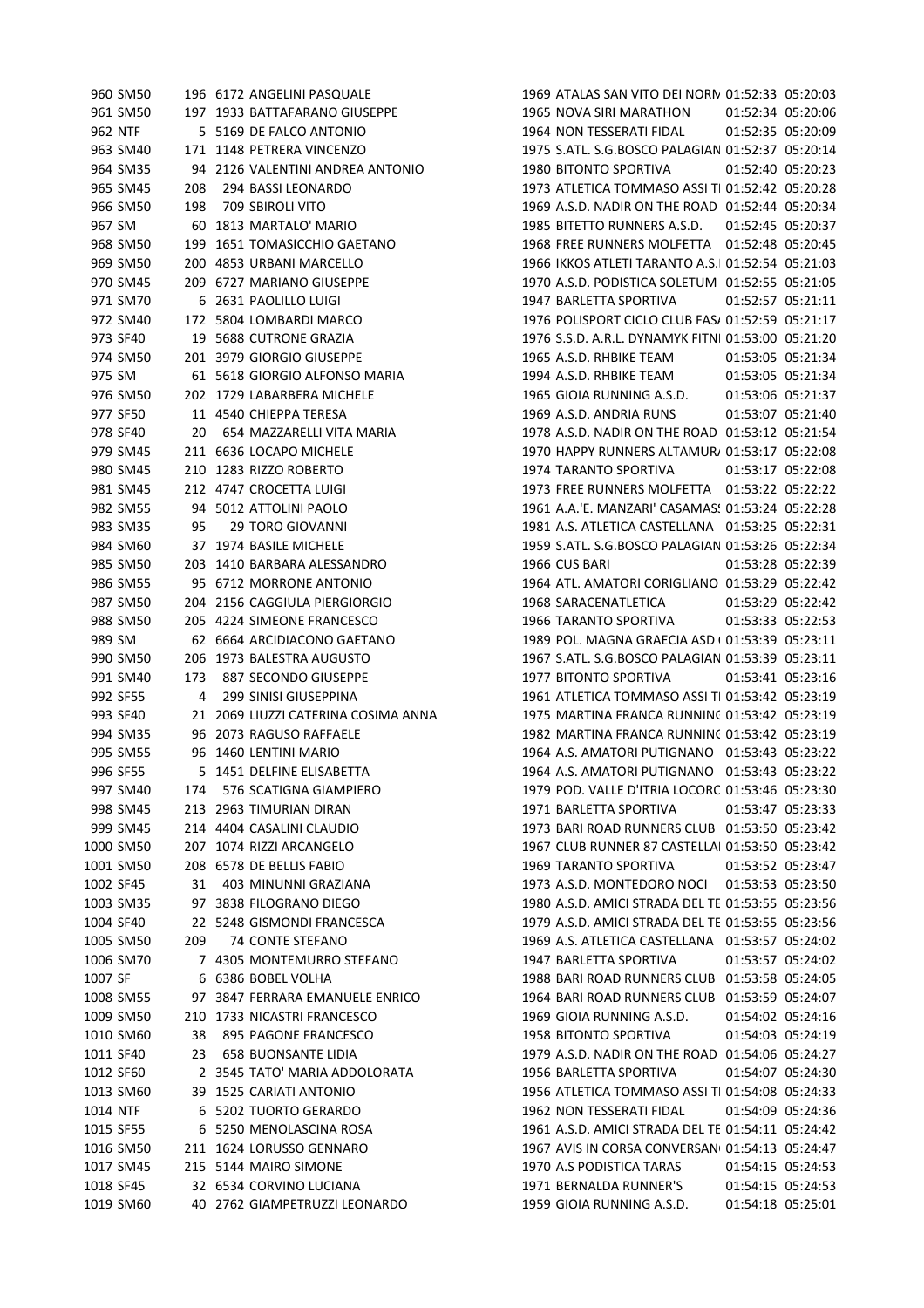| 1020 SM                |     | 63 6778 SCARCIA ALESSANDRO         | 1985 RunCard                                         | 01:54:19 05:25:04 |                   |
|------------------------|-----|------------------------------------|------------------------------------------------------|-------------------|-------------------|
| 1021 SM40              |     | 175 6747 PASCALI PANTALEO          | 1976 LA MANDRA CALIMERA                              | 01:54:20 05:25:07 |                   |
| 1022 SM50              |     | 212 6799 DI LEO GIOVANNI           | 1967 RunCard                                         | 01:54:21 05:25:10 |                   |
| 1023 SF50              |     | 12 5426 PERAGINE ROSA              | 1967 A.S.D. LA FENICE                                | 01:54:23 05:25:16 |                   |
| 1024 SM50              |     | 213 1739 SCHIAVONE GIOVANNI        | 1969 GIOIA RUNNING A.S.D.                            | 01:54:29 05:25:33 |                   |
| 1025 SM40              |     | 176 4374 NOVIELLO MICHELE          | 1979 A.S.D. AMICI STRADA DEL TE 01:54:33 05:25:44    |                   |                   |
| 1026 SM45              | 216 | <b>625 TISCI EUGENIO</b>           | 1973 A.S.D. ATLETICA BITRITTO                        | 01:54:34 05:25:47 |                   |
| 1027 SM55              |     | 98 3534 LIBERATO RUGGIERO          | 1964 ATLETICA DISFIDA DI BARLET 01:54:36 05:25:53    |                   |                   |
| 1028 SM35              |     | 98 4195 INTINI GIOVANNI            | 1981 ACQUAMARINA PALESE                              | 01:54:36 05:25:53 |                   |
| 1029 SM65              |     | 13 6177 DE GIRARDIS MODESTO        | 1950 ATLETICA MONOPOLI                               | 01:54:38 05:25:58 |                   |
| 1030 SM40              | 177 | 267 LEOCI ANGELO                   | 1975 ATLETICA MONOPOLI                               | 01:54:38 05:25:58 |                   |
| 1031 SM50              | 214 | 752 BRUNO GIACOMO                  | 1968 HAPPY RUNNERS ALTAMUR, 01:54:39 05:26:01        |                   |                   |
| 1032 SM50              | 215 | 759 FILOMENO GIROLAMO              | 1967 HAPPY RUNNERS ALTAMUR 01:54:39 05:26:01         |                   |                   |
| 1033 SM50              |     | 216 6379 DE LUCA MAURIZIO          | 1969 S.S. A.V.I.S. SPORT NOVOLI 01:54:42 05:26:10    |                   |                   |
| 1034 SM45              |     | 217 5290 PINTO NICOLA              | 1972 ATLETICA DISFIDA DI BARLE1 01:54:43 05:26:13    |                   |                   |
| 1035 SM35              |     | 99 3851 PAPARELLA VINCENZO         | 1982 DREAM TEAM BARI                                 | 01:54:51 05:26:35 |                   |
| 1036 SM55              |     | 99 3179 FERRANTE NICOLA            | 1962 RUNNERS DEL LEVANTE                             | 01:54:51 05:26:35 |                   |
| 1037 SF40              |     | 24 4318 Surico Rossella            | 1974 RunCard                                         | 01:54:51 05:26:35 |                   |
| 1038 SM55              | 100 | <b>655 QUATTRONE CARMELO</b>       | 1963 A.S.D. NADIR ON THE ROAD 01:54:52 05:26:38      |                   |                   |
|                        |     |                                    | 1956 RUNNING PEOPLE NOICATT/ 01:54:52 05:26:38       |                   |                   |
| 1039 SM60<br>1040 SF35 |     | 41 1684 SCARPINO DAMIANO           |                                                      |                   |                   |
|                        | 12  | 855 FAVALE ANTONELLA               | 1982 Associazione sportiva diletta 01:54:52 05:26:38 |                   |                   |
| 1041 SF60              | 3   | 219 MASTROMAURO ROSA               | 1959 G.S.ATLETICA AMATORI COR 01:54:54 05:26:44      |                   |                   |
| 1042 SM40              |     | 178 1785 CIGNARELLI ANGELO         | 1977 RunCard                                         | 01:54:56 05:26:49 |                   |
| 1043 SF50              |     | 13 4894 DE VINCENZO MARIA STERPETA | 1966 BARLETTA SPORTIVA                               | 01:54:57 05:26:52 |                   |
| 1044 SM60              | 42  | 728 GIOVE LUIGI                    | 1958 MURGIA MARATHON SANTE 01:54:57 05:26:52         |                   |                   |
| 1045 SM40              |     | 179 6197 PULIGNANO GIOVANNI        | 1978 A.S.D. MARATHON MASSAFI 01:55:01 05:27:04       |                   |                   |
| 1046 SM40              |     | 180 5729 PETRICCIUOLO RAFFAELE     | 1976 POD. CAROSINO JONICA&HI 01:55:02 05:27:07       |                   |                   |
| 1047 SF55              |     | 7 3800 DE MASI ANNA PAOLA          | 1964 RunCard                                         | 01:55:02 05:27:07 |                   |
| 1048 SM55              | 101 | 746 FALCICCHIO BERARDINO           | 1962 HAPPY RUNNERS ALTAMUR, 01:55:02 05:27:07        |                   |                   |
| 1049 SM50              |     | 217 4827 LUPOLI VINCENZO           | 1967 HAPPY RUNNERS ALTAMUR/ 01:55:02 05:27:07        |                   |                   |
| 1050 SM45              |     | 218 1154 MOSCATO CARMELO           | 1973 S.ATL. S.G.BOSCO PALAGIAN 01:55:11 05:27:32     |                   |                   |
| 1051 SF55              | 8   | 333 ANTONACCI ANNAMARIA            | 1962 ATLETICA TOMMASO ASSI TI 01:55:15 05:27:44      |                   |                   |
| 1052 SM45              |     | 219 4967 PIETROSANTO Gianluigi     | 1973 RunCard                                         | 01:55:19 05:27:55 |                   |
| 1053 SM45              |     | 220 4441 SOLDANO GIOVANNI          | 1974 A.MARATONETI ANDRIESI                           | 01:55:25 05:28:12 |                   |
| 1054 SF40              | 25  | 516 SARDANO AGATA                  | 1976 A.MARATONETI ANDRIESI                           | 01:55:27 05:28:18 |                   |
| 1055 SM50              |     | 218 2259 SEMERARO DONATO           | 1965 LA PALESTRA ASD-MARTINA 01:55:28 05:28:20       |                   |                   |
| 1056 SM40              |     | 181 6715 RICCHIUTO EMANUELE        | 1978 G.POD. DUEMILA RUFFANO 01:55:31 05:28:29        |                   |                   |
| 1057 SM55              |     | 102 2950 SABETTA AMERIGO           | 1960 G.S.P. III REGIONE AEREA BA 01:55:34 05:28:38   |                   |                   |
| 1058 SM45              |     | 221 5216 STRAFELLA TOMMASO         | 1973 SALENTO IS RUNNING                              | 01:55:34 05:28:38 |                   |
| 1059 SM55              |     | 103 5474 BRUNO MICHELE             | 1962 A.S. DOF AMATORI TURI                           | 01:55:36 05:28:43 |                   |
| 1060 SM40              |     | 182 4503 D'ADDATO ALESSANDRO       | 1979 A.S.D. BISCEGLIE RUNNING 01:55:38 05:28:49      |                   |                   |
| 1061 SM45              | 222 | 730 VENTURA VINCENZO               | 1970 MURGIA MARATHON SANTE 01:55:42 05:29:00         |                   |                   |
| 1062 SM50              | 219 | 94 TRIA FRANCESCO                  | 1966 A.S. AMATORI PUTIGNANO 01:55:49 05:29:20        |                   |                   |
| 1063 SM50              | 220 | 701 FLORENZIO GIUSEPPE             | 1969 A.S.D. NADIR ON THE ROAD 01:55:49 05:29:20      |                   |                   |
| 1064 PM                |     | 6 6692 FRATTARUOLO FRANCESCO PIO   | 1997 ASD MANFREDONIA CORRE 01:55:49 05:29:20         |                   |                   |
| 1065 SF45              |     | 33 3327 PASSERI EUFEMIA            | 1974 S.ATL. S.G.BOSCO PALAGIAN 01:55:54 05:29:34     |                   |                   |
| 1066 SM35              |     | 100 5866 RUFFINO ELIGIO            | 1983 LA PALESTRA ASD-MARTINA 01:55:58 05:29:46       |                   |                   |
| 1067 SM40              |     | 183 6628 DI PIERRO FRANCESCO       | 1979 A.S.D. BISCEGLIE RUNNING 01:55:58 05:29:46      |                   |                   |
| 1068 SF45              |     | 34 1467 POLIGNANO MARIANA          | 1970 A.S. AMATORI PUTIGNANO 01:55:59 05:29:49        |                   |                   |
| 1069 SM50              |     | 221 1446 DALENA GIUSEPPE           | 1967 A.S. AMATORI PUTIGNANO 01:56:00 05:29:51        |                   |                   |
|                        |     |                                    |                                                      |                   |                   |
| 1070 SM45              | 223 | 743 RAFAELE NICOLA                 | 1972 HAPPY RUNNERS ALTAMUR, 01:56:02 05:29:57        |                   |                   |
| 1071 SF55              | 9   | 760 OSTUNI ANGELA                  | 1964 HAPPY RUNNERS ALTAMUR, 01:56:04 05:30:03        |                   |                   |
| 1072 SM55              | 104 | 345 LEONE GIUSEPPE                 | 1961 ATLETIC CLUB ALTAMURA                           | 01:56:08 05:30:14 |                   |
| 1073 SM45              |     | 224 5145 QUARANTA PIO              | 1970 A.S PODISTICA TARAS                             |                   | 01:56:11 05:30:23 |
| 1074 SM55              | 105 | 177 LAGRASTA SABINO                | 1963 ATLETICA PRO CANOSA                             | 01:56:13 05:30:28 |                   |
| 1075 SM40              |     | 184 6690 CURSIO MICHELE            | 1975 I PODISTI DI CAPITANATA                         | 01:56:13 05:30:28 |                   |
| 1076 SM50              | 222 | 827 GEMMATI VITO GIOVANNI          | 1969 GIOIA RUNNING A.S.D.                            | 01:56:13 05:30:28 |                   |
| 1077 SM40              | 185 | 736 DIRIENZO VITO                  | 1975 HAPPY RUNNERS ALTAMUR/ 01:56:15 05:30:34        |                   |                   |
| 1078 SF50              |     | 14 2278 RANIERI GIULIA             | 1967 A.S.D. AMICI STRADA DEL TE 01:56:17 05:30:40    |                   |                   |
| 1079 SM40              |     | 186 3877 CUSCITO VITO MICHELE      | 1976 BARLETTA SPORTIVA                               | 01:56:17 05:30:40 |                   |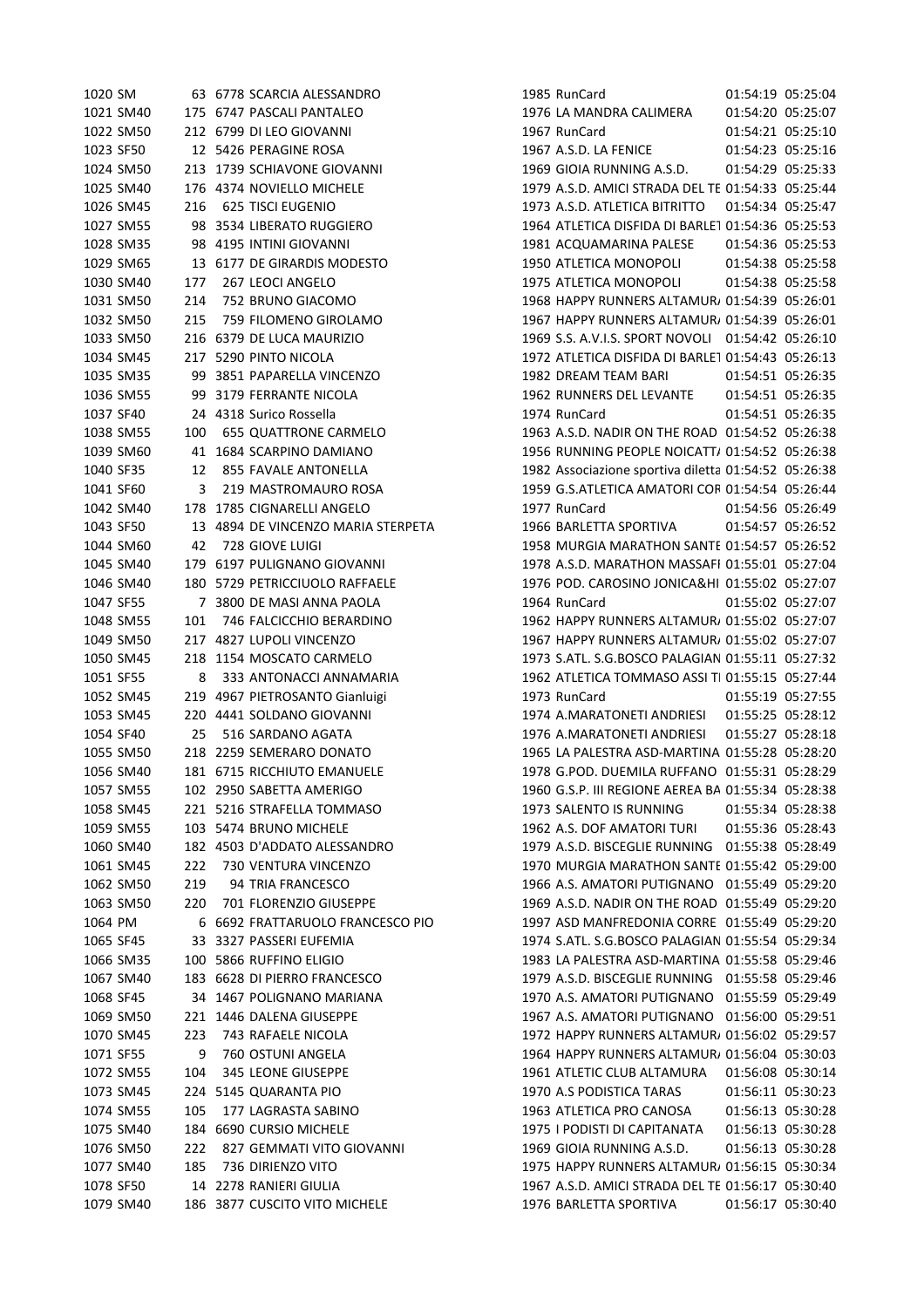|           | 1080 SM40 |     | 187 5096 SANTAMARIA ANTONIO    | 1976 RUNNING CLUB TORREMAG 01:56:18 05:30:43      |                   |                   |
|-----------|-----------|-----|--------------------------------|---------------------------------------------------|-------------------|-------------------|
| 1081 SM   |           |     | 64 5094 DI MASE VINCENZO       | 1987 RUNNING CLUB TORREMAG 01:56:19 05:30:45      |                   |                   |
|           | 1082 SM45 |     | 225 6424 LA NOTTE MAURO        | 1971 CIRCOLO AZIENDALE ACQUE 01:56:22 05:30:54    |                   |                   |
|           | 1083 SM50 |     | 223 4568 LAMURA AGOSTINO       | 1965 CIRCOLO AZIENDALE ACQUE 01:56:23 05:30:57    |                   |                   |
|           | 1084 SM60 | 43  | 742 CORNACCHIA MASSIMO         | 1957 HAPPY RUNNERS ALTAMUR, 01:56:28 05:31:11     |                   |                   |
|           | 1085 SM50 |     | 224 4964 GAZZILLI ANGELO       | 1965 A.A.'E. MANZARI' CASAMAS: 01:56:30 05:31:17  |                   |                   |
|           | 1086 SM45 |     | 226 1189 MARANGI VINCENZO      | 1972 G.S. PAOLOTTI - ATL MARTIN 01:56:31 05:31:20 |                   |                   |
|           | 1087 SM40 |     | 188 6381 CASCAVILLA FABIO      | 1979 A.S.D. BISCEGLIE RUNNING 01:56:31 05:31:20   |                   |                   |
|           | 1088 SM55 |     | 106 3835 ALBANO GAETANO        | 1964 A.S.D. AMICI STRADA DEL TE 01:56:32 05:31:22 |                   |                   |
|           | 1089 SM50 |     | 225 3839 MONNO GIUSEPPE        | 1966 A.S.D. AMICI STRADA DEL TE 01:56:32 05:31:22 |                   |                   |
|           | 1090 SM45 |     | 227 6642 LUCENTE FRANCESCO     | 1974 RUNNERS DEL LEVANTE                          | 01:56:39 05:31:42 |                   |
|           | 1091 SM50 |     | 226 6807 LAPORTA NICOLA        | 1967 RunCard                                      | 01:56:39 05:31:42 |                   |
|           | 1092 SM40 | 189 | 560 CARONE NICOLA              | 1976 A.S. ATLETICA POLIGNANO 01:56:52 05:32:19    |                   |                   |
|           | 1093 SM40 |     | 190 2287 IANNELLI RAFFAELE     | 1979 BARLETTA SPORTIVA                            |                   | 01:56:52 05:32:19 |
|           | 1094 SM50 |     | 227 4309 RAGONE FILIPPO        | 1967 HAPPY RUNNERS ALTAMUR/ 01:56:54 05:32:25     |                   |                   |
|           | 1095 SM50 |     | 228 6418 ANGIOLA NUNZIO        | 1969 MURGIA MARATHON SANTE 01:56:56 05:32:31      |                   |                   |
|           | 1096 SM70 |     | 8 6652 LEONZIO GENEROSO        | 1948 ASD PODISTICA SAN SALVO 01:56:57 05:32:34    |                   |                   |
|           | 1097 SM45 |     | 228 6586 MANCINO DOMENICO      | 1970 RUNNERS GINOSA                               | 01:57:03 05:32:51 |                   |
| 1098 SF60 |           | 4   | 471 ATTOLICO MADDALENA         | 1956 A.S.D. MONTEDORO NOCI                        | 01:57:03 05:32:51 |                   |
| 1099 SF45 |           |     | 35 6745 TOMMASI ADRIANA ANNA   | 1974 LA MANDRA CALIMERA                           |                   | 01:57:04 05:32:53 |
| 1100 SF40 |           |     | 26 5722 GASPARRE ROSA          | 1977 S.ATL. S.G.BOSCO PALAGIAN 01:57:09 05:33:08  |                   |                   |
|           | 1101 SM65 |     | 14 4295 MINERVA GENNARO        | 1954 DREAM TEAM BARI                              | 01:57:18 05:33:33 |                   |
|           |           |     | <b>269 CAPRA NATALE</b>        | 1972 ATLETICA MONOPOLI                            |                   | 01:57:23 05:33:47 |
|           | 1102 SM45 | 229 |                                |                                                   |                   |                   |
|           | 1103 SM55 |     | 107 1464 MAGNOLIA GIUSEPPE     | 1963 A.S. AMATORI PUTIGNANO 01:57:24 05:33:50     |                   |                   |
|           | 1104 SM50 | 229 | 253 LACITIGNOLA NICOLO'        | 1968 ATLETICA MONOPOLI                            |                   | 01:57:25 05:33:53 |
|           | 1105 SM55 |     | 108 2026 BOZZARDI SALVINO      | 1961 TARANTO SPORTIVA                             | 01:57:25 05:33:53 |                   |
| 1106 SF55 |           |     | 10 5497 TOTA WANDA             | 1960 A.S.D. AGORA'                                | 01:57:25 05:33:53 |                   |
|           | 1107 SM50 |     | 230 6772 FERRARO ANTONIO       | 1969 PODISTICA AMATORI POTEN 01:57:26 05:33:56    |                   |                   |
| 1108 SF   |           |     | 7 5265 CONSERVA VIVIANA        | 1985 ATLETICA MONOPOLI                            |                   | 01:57:28 05:34:02 |
|           | 1109 SM55 | 110 | 763 VENTURA GIOVANNI           | 1963 HAPPY RUNNERS ALTAMUR, 01:57:30 05:34:07     |                   |                   |
|           | 1110 SM55 | 109 | 758 DIGESU' BIAGIO             | 1962 HAPPY RUNNERS ALTAMUR, 01:57:30 05:34:07     |                   |                   |
|           | 1111 SM45 |     | 230 6656 DEL CASALE FABIO      | 1973 ASD PODISTICA SAN SALVO 01:57:35 05:34:22    |                   |                   |
|           | 1112 SM40 |     | 191 1530 MANNATRIZIO ANSELMO   | 1975 ATLETICA TOMMASO ASSI TI 01:57:35 05:34:22   |                   |                   |
| 1113 SF45 |           |     | 36 2953 RENNA DEBORA           | 1974 ATLETICA MONOPOLI                            |                   | 01:57:35 05:34:22 |
| 1114 SF40 |           |     | 27 2545 TERRONE ROSA           | 1976 ATLETICA PRO CANOSA                          |                   | 01:57:36 05:34:24 |
|           | 1115 SM50 |     | 231 5644 ZUCCARO PAOLO         | 1965 ATLETICA PRO CANOSA                          |                   | 01:57:36 05:34:24 |
|           | 1116 SM50 |     | 232 1175 CIARFAGLIA GIOVANNI   | 1966 ATHLETIC TEAM PALAGIANC 01:57:39 05:34:33    |                   |                   |
| 1117 SF45 |           |     | 37 5440 NOTARNICOLA TIZIANA    | 1972 RunCard                                      | 01:57:41 05:34:39 |                   |
|           | 1118 SM70 |     | 9 4813 TAMMA FRANCESCO         | 1948 A.S.D. AMICI STRADA DEL TE 01:57:41 05:34:39 |                   |                   |
|           | 1119 SM55 |     | 111 1142 BARULLI MARIO         | 1963 S.ATL, S.G.BOSCO PALAGIAN 01:57:43 05:34:44  |                   |                   |
| 1120 SF55 |           |     | 11 3985 BALDASSARRE SILVIA     | 1964 ATLETICA TOMMASO ASSI TI 01:57:48 05:34:59   |                   |                   |
| 1121 SF60 |           | 5   | 191 MERCO NICOLETTA            | 1958 ATLETICA PRO CANOSA                          |                   | 01:57:49 05:35:01 |
|           | 1122 SM65 | 15  | 448 DE GRAZIA ANASTASIO MARIA  | 1951 ASDNOCINCORSA                                |                   | 01:57:49 05:35:01 |
|           | 1123 SM40 |     | 192 4175 NANOCCHIO VINCENZO    | 1979 BITONTO SPORTIVA                             |                   | 01:57:51 05:35:07 |
|           | 1124 SM40 |     | 193 4164 ALIBERTI CARLO        | 1978 BITONTO SPORTIVA                             |                   | 01:57:51 05:35:07 |
|           | 1125 SM50 | 233 | 902 PAGONE ANTONIO             | 1966 BITONTO SPORTIVA                             |                   | 01:57:51 05:35:07 |
|           | 1126 SM50 |     | 234 5931 LUDOVICO NICOLA       | 1965 GIOIA RUNNING A.S.D.                         |                   | 01:57:55 05:35:18 |
|           | 1127 SM40 |     | 194 3563 DEL NEGRO RUGGERO     | 1978 BARLETTA SPORTIVA                            |                   | 01:57:56 05:35:21 |
| 1128 SF40 |           |     | 28 3160 VALERIO MARIA ROSA     | 1977 A.S. QUELLI DELLA PINETA                     |                   | 01:57:57 05:35:24 |
|           | 1129 SM40 |     | 195 6614 DI FIDIO NICOLA       | 1976 A.S. QUELLI DELLA PINETA                     |                   | 01:57:58 05:35:27 |
|           | 1130 SM45 | 231 | 435 LAFORGIA FELICIANO         | 1974 A.S.D. MONTEDORO NOCI                        |                   | 01:57:59 05:35:30 |
|           | 1131 SM45 |     | 232 1075 MARTEMUCCI STEFANO    | 1972 CLUB RUNNER 87 CASTELLAI 01:58:00 05:35:33   |                   |                   |
|           | 1132 SM60 |     | 44 3324 DALO' PASQUALE         | 1959 S.ATL. S.G.BOSCO PALAGIAN 01:58:04 05:35:44  |                   |                   |
|           | 1133 SM65 | 16  | 913 SCARAGGI FRANCESCO ANTONIO | 1954 BITONTO SPORTIVA                             |                   | 01:58:09 05:35:58 |
|           | 1134 SM40 |     | 196 2976 CAMPOREALE NICOLO'    | 1976 A.S.D. ROAD RUNNING MOL 01:58:14 05:36:13    |                   |                   |
|           | 1135 SM60 | 45  | 848 RICCI VITANTONIO           | 1958 ALBEROBELLO RUNNING ASI 01:58:15 05:36:15    |                   |                   |
| 1136 SM   |           |     | 65 5959 BUCCIROSSO ANDREA      | 1988 I PODISTI DI CAPITANATA                      |                   | 01:58:17 05:36:21 |
|           | 1137 SM55 |     | 112 6100 ZAMITI SERGIO         | 1964 POD. VALLE D'ITRIA LOCORC 01:58:18 05:36:24  |                   |                   |
| 1138 SF40 |           |     | 29 4936 DANTILE VALENTINA      | 1978 HAPPY RUNNERS ALTAMUR, 01:58:19 05:36:27     |                   |                   |
|           | 1139 SM40 |     | 197 4581 PAGANO SALVATORE      | 1978 PUGLIA MARATHON                              |                   | 01:58:21 05:36:32 |
|           |           |     |                                |                                                   |                   |                   |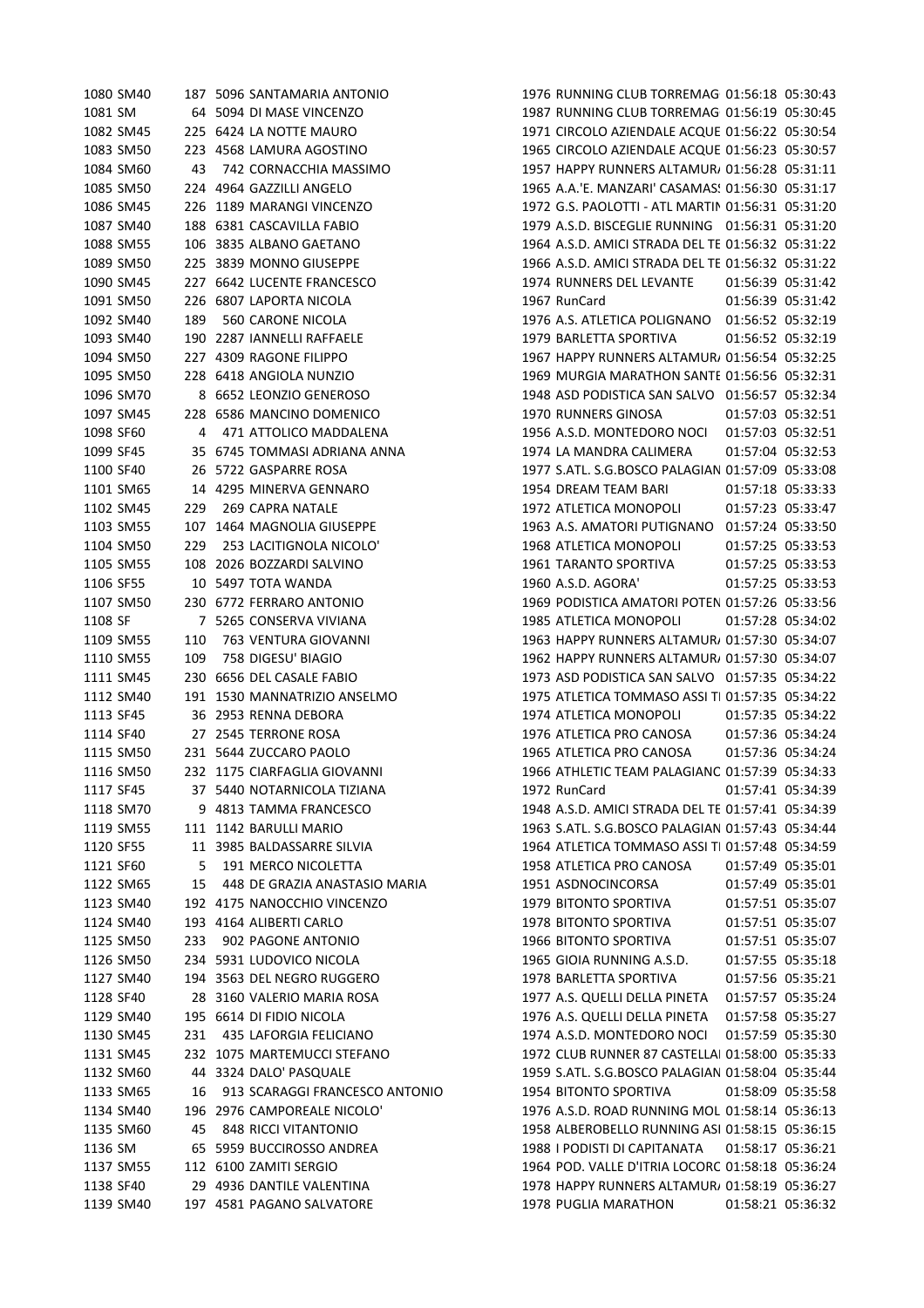|         | 1140 SM45 |     | 233 5211 CASTALDO MICHELE           | 1970 A.S.D. ATLETICA CAIVANO                      | 01:58:22 05:36:35 |
|---------|-----------|-----|-------------------------------------|---------------------------------------------------|-------------------|
|         | 1141 SM60 |     | 46 6696 VENDRAMIN GIOVANNI GIUSEPPE | 1957 G.S. LE PANCHE CASTELQUA 01:58:23 05:36:38   |                   |
|         | 1142 SM45 |     | 234 6469 SCAVO DINO                 | 1971 A.S. DOF AMATORI TURI                        | 01:58:24 05:36:41 |
| 1143 SM |           |     | 66 5217 CIRIOLO GIUSEPPE ALBERTO    | 1985 GPDM LECCE                                   | 01:58:28 05:36:52 |
|         | 1144 SF60 |     | 6 6695 ALVISI PAOLA                 | 1955 G.S. LE PANCHE CASTELQUA 01:58:28 05:36:52   |                   |
|         | 1145 SM35 |     | 101 5213 MITA IVAN                  | 1982 SALENTO IS RUNNING                           | 01:58:28 05:36:52 |
|         | 1146 SM50 |     | 235 4347 COMETA COSIMO              | 1967 RunCard                                      | 01:58:29 05:36:55 |
|         | 1147 SM45 |     | 235 6822 POSADO FABRIZIO            | 1973 RunCard                                      | 01:58:29 05:36:55 |
|         | 1148 SM45 |     | 236 6590 CARDASCIA GIANLUIGI        | 1973 RunCard                                      | 01:58:31 05:37:01 |
| 1149 SF |           |     | 8 1723 DONVITO FRANCESCA            | 1990 GIOIA RUNNING A.S.D.                         | 01:58:34 05:37:09 |
|         | 1150 SM50 | 236 | 816 VENTIMIGLIA CARMELO             | 1965 GIOIA RUNNING A.S.D.                         | 01:58:35 05:37:12 |
|         | 1151 SM50 |     | 237 3567 DORONZO AMATO              | 1969 BARLETTA SPORTIVA                            | 01:58:36 05:37:15 |
|         | 1152 SM60 | 47  | 596 GERVASIO SERGIO EDMONDO         | 1955 FREE RUNNERS MOLFETTA  01:58:37 05:37:18     |                   |
|         | 1153 SM40 |     | 198 2019 MASTROVITO FRANCESCO       | 1976 LA PALESTRA ASD-MARTINA 01:58:37 05:37:18    |                   |
|         | 1154 SM35 | 102 | 202 LAMANNA SABINO                  | 1980 ATLETICA PRO CANOSA                          | 01:58:43 05:37:35 |
|         | 1155 SM55 |     | 113 2104 SILEO FRANCESCO            | 1963 RunCard                                      | 01:58:54 05:38:06 |
|         | 1156 SM35 |     | 103 5278 ZAGARIA GIOVANNI           | 1980 A.MARATONETI ANDRIESI                        | 01:58:55 05:38:09 |
|         | 1157 SM60 | 48  | 306 CASTRO ROBERTO                  | 1958 ATLETICA TOMMASO ASSI TI 01:58:56 05:38:12   |                   |
|         | 1158 SM50 | 238 | 595 VISAGGI NICOLO'                 | 1965 FREE RUNNERS MOLFETTA   01:58:59  05:38:20   |                   |
|         | 1159 SM45 |     | 237 4826 CANNITO GRAZIANTONIO       | 1973 HAPPY RUNNERS ALTAMUR, 01:59:01 05:38:26     |                   |
|         | 1160 SM55 |     | 114 4850 ROMITO VITO DOMENICO       | 1963 ASD RUTIGLIANO ROAD RUN 01:59:01 05:38:26    |                   |
|         | 1161 SF45 |     | 38 5521 CAIATI CONCETTA             | 1973 BITONTO SPORTIVA                             | 01:59:04 05:38:35 |
|         | 1162 SM65 |     | 17 1136 ANTONICELLI BERARDINO       | 1952 S.ATL. S.G.BOSCO PALAGIAN 01:59:04 05:38:35  |                   |
|         | 1163 SM60 |     | 49 4499 VITALE VITTORIO             | 1958 A.S.D. BISCEGLIE RUNNING 01:59:06 05:38:40   |                   |
|         | 1164 SM55 |     | 115 3006 AMMIRABILE STEFANO         | 1962 POLISPORT CICLO CLUB FAS/ 01:59:08 05:38:46  |                   |
|         |           |     |                                     |                                                   |                   |
| 1165 SM |           | 67  | 39 LOPRIORE FRANCESCO ROBERTO       | 1987 A.S. ATLETICA CASTELLANA 01:59:11 05:38:55   |                   |
|         | 1166 SF35 |     | 13 6705 TOMA VALENTINA              | 1980 A.S.D. GRECIA SALENTINA                      | 01:59:11 05:38:55 |
|         | 1167 SM50 |     | 239 1182 RICCIARDI COSTANTINO       | 1967 G.S. PAOLOTTI - ATL MARTIN 01:59:15 05:39:06 |                   |
|         | 1168 SM40 | 199 | 428 CARIELLO FRANCESCO              | 1975 A.S.D. MONTEDORO NOCI                        | 01:59:18 05:39:15 |
|         | 1169 SM55 |     | 116 5573 DE GIORGIO CIRO            | 1960 A.S.D. PODISTICA GROTTAGI 01:59:23 05:39:29  |                   |
|         | 1170 SM40 | 200 | 908 MANGINI ROCCO                   | 1976 BITONTO SPORTIVA                             | 01:59:23 05:39:29 |
|         | 1171 SM35 |     | 104 2957 SCRIMIERI ANTONIO          | 1984 A.S. QUELLI DELLA PINETA                     | 01:59:30 05:39:49 |
|         | 1172 SF50 |     | 15 4560 MIZZI MARTA                 | 1967 BIO AMBRA NEW AGE                            | 01:59:33 05:39:57 |
|         | 1173 SM55 | 117 | 572 FERRARA ALBERTO                 | 1964 POD. VALLE D'ITRIA LOCORC 01:59:34 05:40:00  |                   |
|         | 1174 SM45 |     | 238 6602 SECONDO GIANFRANCO         | 1970 A.S. ATLETICA CASTELLANA 01:59:36 05:40:06   |                   |
|         | 1175 SM55 | 118 | 750 BERLOCO NICOLA                  | 1964 HAPPY RUNNERS ALTAMUR, 01:59:40 05:40:17     |                   |
|         | 1176 SM55 |     | 119 6029 FORTE ANTONIO              | 1964 HAPPY RUNNERS ALTAMUR, 01:59:40 05:40:17     |                   |
|         | 1177 SM50 |     | 240 6537 ARDITO VINCENZO            | 1966 RunCard                                      | 01:59:41 05:40:20 |
| 1178 SM |           |     | 68 6613 SALINAS ERNESTO             | 1988 A.S. QUELLI DELLA PINETA                     | 01:59:42 05:40:23 |
|         | 1179 SM45 |     | 239 5143 ONORATO MASSIMILIANO       | 1972 A.S PODISTICA TARAS                          | 01:59:42 05:40:23 |
|         | 1180 SM65 | 18  | 104 PICCIRILLI STEFANO              | 1951 A.S. AMATORI PUTIGNANO 01:59:47 05:40:37     |                   |
|         | 1181 SF40 |     | 30 2016 MARANGI MARIA SCALA         | 1975 A.S.D. MARATHON MASSAFI 01:59:51 05:40:48    |                   |
|         | 1182 SM50 |     | 241 6233 MINUNNO VINCENZO           | 1967 BITONTO SPORTIVA                             | 01:59:51 05:40:48 |
|         | 1183 SM55 |     | 120 6791 antonacci michele          | 1965 RunCard                                      | 01:59:54 05:40:57 |
|         | 1184 SM45 |     | 240 1087 LENTINI MICHELE            | 1973 CORRERE E' SALUTE MOTTO 01:59:54 05:40:57    |                   |
| 1185 SM |           | 69  | 941 GIUMMARELLA IVAN                | 1990 ASD RUTIGLIANO ROAD RUN 01:59:56 05:41:03    |                   |
|         | 1186 SM50 |     | 242 6409 ANDREULA NICOLANTONIO      | 1966 FREE RUNNERS MOLFETTA  01:59:58 05:41:08     |                   |
|         | 1187 SM50 |     | 243 1513 BARNABA FRANCESCO          | 1966 ATLETICA MONOPOLI                            | 01:59:58 05:41:08 |
|         | 1188 SM50 |     | 244 5082 VINCENTI VINCENZO          | 1965 OSTUNI RUNNER'S                              | 01:59:59 05:41:11 |
|         | 1189 SM45 |     | 241 3055 BRESCIA ANGELO             | 1971 OSTUNI RUNNER'S                              | 01:59:59 05:41:11 |
|         | 1190 SM60 | 50  | 310 PARADISO NICOLA                 | 1957 ATLETICA TOMMASO ASSI TI 02:00:01 05:41:17   |                   |
|         | 1191 SM55 |     | 121 6625 CLARIZIO ANTONIO           | 1963 A.S.D. AGORA'                                | 02:00:03 05:41:22 |
|         | 1192 SF50 |     | 16 4787 ATTANASIO ANNA              | 1968 DREAM TEAM BARI                              | 02:00:06 05:41:31 |
|         | 1193 SM50 | 245 | 68 IMPEDOVO FRANCESCO               | 1967 A.S. ATLETICA CASTELLANA 02:00:07 05:41:34   |                   |
|         | 1194 SM50 | 247 | 782 CAROFIGLIO GAETANO              | 1966 DREAM TEAM BARI                              | 02:00:09 05:41:40 |
|         | 1195 SM50 |     | 246 3356 NITTI VITO                 | 1969 TARANTO SPORTIVA                             | 02:00:09 05:41:40 |
|         | 1196 SM40 |     | 201 6615 NUZZO ANTONIO              | 1977 A.S. QUELLI DELLA PINETA                     | 02:00:09 05:41:40 |
|         |           |     |                                     | 1970 MARTINA FRANCA RUNNINC 02:00:09 05:41:40     |                   |
|         | 1197 SF45 |     | 39 2007 ZITO ANNA MARIA             |                                                   |                   |
|         | 1198 SM40 | 202 | 814 PANTALEO ALBERTO                | 1975 GIOIA RUNNING A.S.D.                         | 02:00:11 05:41:45 |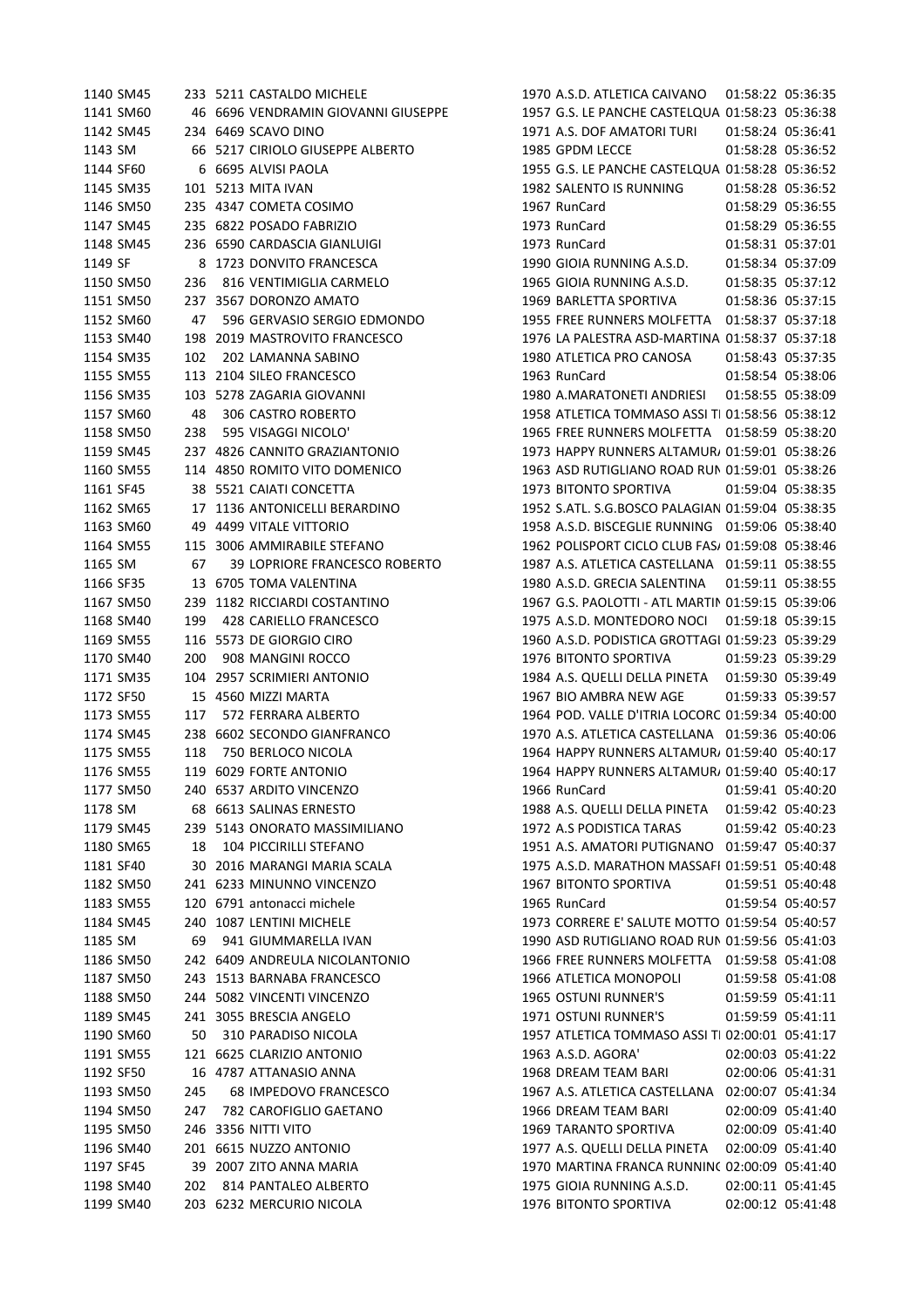|           | 1200 SM50 | 248          | 5011 BARLETTA COSIMO              |
|-----------|-----------|--------------|-----------------------------------|
|           | 1201 SM45 | 242          | <b>6619 TARANTINO GIUSEPPE</b>    |
|           | 1202 SM45 | 243          | 739 CORNACCHIA MARCANTONIO        |
|           | 1203 SM50 |              | 249 6353 DELVECCHIO ANTONIO MARIA |
|           | 1204 SM35 | 105          | 5479 EMILIO MICHELE               |
|           | 1205 SM45 | 244          | 5476 NATALE MICHELE               |
| 1206 SF45 |           | 40 -         | 928 MILANO MARIA MADDALENA        |
|           | 1207 SM45 |              | 245 6552 CORTESE VITO             |
|           | 1208 SM40 | 204          | 6825 TRAVAGLIO PASQUALE           |
|           | 1209 SM60 | 51           | 602 BINETTI SILVIO MARIA CRISTIA  |
|           | 1210 SM50 | 250          | 163 SODANO ONOFRIO                |
| 1211 SF35 |           | 14           | 5515 GATTI DALILA                 |
|           | 1212 SM60 |              | 52 1711 SIMONE ROCCO              |
|           | 1213 SM50 |              | 251 4324 RAGUSO FRANCESCO PAOLO   |
|           | 1214 SM45 |              | 246 6006 SCOLLATO STEFANO         |
|           | 1215 SM60 | 53           | 4733 MAZZONE FRANCESCO            |
|           | 1216 SM55 | 122          | 50 DELFINE GIUSEPPE               |
|           | 1217 SM75 | $\mathbf{1}$ | 3746 CARUSO LEONARDO              |
|           | 1218 SM60 | 54           | 1277 SOLDINO DANIELE              |
|           | 1219 SM45 |              | 247 5533 TRISOLINI ANGELO         |
|           | 1220 SM35 |              | 106 4134 DE GIOSA GIANFRANCO      |
|           |           |              | 5578 D'APRILE ALESSANDRA          |
| 1221 SF40 |           | 31           |                                   |
|           | 1222 SM40 | 205          | <b>125 NOVEMBRE LUIGI</b>         |
|           | 1223 SM40 |              | 206 6049 LABALESTRA VIRGILIO      |
|           | 1224 SM45 | 248          | 914 ACQUAVIVA ANGELO              |
|           | 1225 SM55 | 123          | 650 FANIZZI GIOVANNI              |
|           | 1226 SM60 | 55           | 6703 MESSINA SEBASTIANO           |
|           | 1227 SM55 | 124          | 1678 DE NICOLO' ANTONIO           |
| 1228 SF50 |           | 17           | 5518 BITETTI ANTONELLA            |
| 1229 SF45 |           | 41           | 5415 TERRUSI ANNAMARIA            |
| 1230 SF50 |           | 18           | 1348 TURE CARMELA                 |
|           | 1231 SM40 | 207          | 344 LOIUDICE VITO                 |
|           | 1232 SM50 | 252          | 1808 FIORE DOMENICO               |
| 1233 SF50 |           | 19           | 6771 RONZITTI INCORONATA          |
|           | 1234 SM40 | 208          | 6793 CAFORIO MASSIMILIANO         |
|           | 1235 SM60 |              | 56 6635 CANNITO FRANCESCO         |
|           | 1236 SM45 |              | 249 1824 SANTAMARIA GIUSEPPE      |
| 1237 SF55 |           |              | 12 5418 FELE MARIA                |
|           | 1238 SM60 |              | 57 4543 BELLIFEMINE MASSIMO       |
|           | 1239 SM50 |              | 254 4523 CAVALIERE GENNARO        |
|           | 1240 SM50 |              | 253 5215 DE LUCA ORLANDO          |
|           | 1241 SF55 |              | 13 3988 NINIVAGGI LUCIA           |
| 1242 SM   |           |              | 70 5980 Aurora Nicolò             |
|           | 1243 SM35 |              | 107 4191 CICCOLELLA MICHELE       |
|           | 1244 SF50 |              | 20 1450 DELFINE PATRIZIA          |
| 1245 SF45 |           |              | 42 6821 PINTO GIOVANNA            |
|           | 1246 SM35 |              | 108 6491 PETRICCIUOLO COSIMO      |
|           | 1247 SM40 |              | 209 402 SANSONETTI ANGELO         |
|           | 1248 SM60 | 58           | 3112 CARAMIA VITANTONIO           |
| 1249 SF35 |           | 15           | 6492 BUCCI ANNAROSA               |
| 1250 SF40 |           | 32           | 2061 CATALANO GIOVANNA            |
|           | 1251 SM50 |              | 255 227 GREGUCCI ANTONIO          |
|           | 1252 SM55 | 125          | 747 INDRIO LORENZO                |
|           | 1253 SM55 |              | 126 1554 FIORE RAFFAELE           |
|           | 1254 SM45 |              | 250 3567 SILIBERTO FRANCESCO      |
| 1255 SF40 |           | 33           | 6224 SBLENDORIO MARIANNA          |
|           | 1256 SM60 | 59           | 6002 MANZARI VITO                 |
|           | 1257 SM60 | 60 —         | 231 PITEO SALVATORE               |
| 1258 SF65 |           | 1            | 1216 TADDEO PASQUA ROSA           |
| 1259 SF50 |           | 21           | 203 D'AMBRA ROSANNA               |
|           |           |              |                                   |

1968 A.S. AMATORI PUTIGNANO 02:00:14 05:41:54 1972 A.S. DOF AMATORI TURI 02:00:16 05:41:59 1202 SM45 243 739 CORNACCHIA MARCANTONIO 1971 HAPPY RUNNERS ALTAMURA02:00:17 05:42:02 1969 A.S. DOF AMATORI TURI 02:00:17 05:42:02 1204 SM35 105 5479 EMILIO MICHELE 1980 A.S. DOF AMATORI TURI 02:00:17 05:42:02 1205 SM45 244 5476 NATALE MICHELE 1974 A.S. DOF AMATORI TURI 02:00:17 05:42:02 1974 A.S. DOF AMATORI TURI 02:00:17 05:42:02 1972 A.S. DOF AMATORI TURI 02:00:17 05:42:02 1979 RunCard 02:00:19 05:42:08 1958 FREE RUNNERS MOLFETTA 02:00:19 05:42:08 1210 SM50 250 163 SODANO ONOFRIO 1965 A.S.D. AMICI STRADA DEL TESORO 02:00:29 05:42:36 1211 SF35 14 5515 GATTI DALILA 1980 GIOIA RUNNING A.S.D. 02:00:29 05:42:36 1959 HAPPY RUNNERS ALTAMUR/ 02:00:29 05:42:36 1966 G.S. PAOLOTTI - ATL MARTIN 02:00:38 05:43:02 1971 BARI ROAD RUNNERS CLUB 02:00:46 05:43:25 1959 SPORT CENTER A.S.D. 02:00:46 05:43:25 1216 SM55 122 50 DELFINE GIUSEPPE 1960 A.S. ATLETICA CASTELLANA 02:00:48 05:43:30 1941 ATL. SAN NICANDRO GARGA 02:00:55 05:43:50 1218 SM60 54 1277 SOLDINO DANIELE 1959 TARANTO SPORTIVA 02:00:55 05:43:50 1971 ASDNOCINCORSA 02:00:58 05:43:59 1980 SPORT CENTER A.S.D. 02:00:59 05:44:02 1975 CLUB RUNNER 87 CASTELLAI 02:01:02 05:44:10 1222 SM40 205 125 NOVEMBRE LUIGI 1975 A.S. AMATORI PUTIGNANO 02:01:06 05:44:22 1978 ASD SPITS RUN W & T SAMN 02:01:06 05:44:22 1971 BITONTO SPORTIVA 02:01:09 05:44:30 1964 A.S.D. NADIR ON THE ROAD 02:01:11 05:44:36 1226 SM60 55 6703 MESSINA SEBASTIANO 1957 CIRO' MARINA CHE CORRE 02:01:11 05:44:36 1963 RUNNING PEOPLE NOICATT/ 02:01:17 05:44:53 1969 Associazione sportiva diletta 02:01:17 05:44:53 1973 CLUB RUNNER 87 CASTELLAI 02:01:24 05:45:13 1969 G.S.P. III REGIONE AEREA BA 02:01:24 05:45:13 1231 SM40 207 344 LOIUDICE VITO 1976 ATLETIC CLUB ALTAMURA 02:01:26 05:45:18 1965 ACQUAMARINA PALESE 02:01:34 05:45:41 1967 ASD 'VINI FANTINI' 02:01:34 05:45:41  $1974$  RunCard  $02.01.35$   $05.45.44$ 1959 HAPPY RUNNERS ALTAMUR/ 02:01:39 05:45:55 1971 ASD RUTIGLIANO ROAD RUN 02:01:40 05:45:58 1963 S.ATL. S.G.BOSCO PALAGIAN 02:01:41 05:46:01 1959 A.S.D. ANDRIA RUNS 02:01:41 05:46:01 1239 SM50 254 4523 CAVALIERE GENNARO 1968 BARLETTA SPORTIVA 02:02:07 05:47:15 1240 SM50 253 5215 DE LUCA ORLANDO 1966 VIVATLETICA CICCIANO MARATHON 02:02:07 05:47:15 1961 HAPPY RUNNERS ALTAMUR/ 02:02:07 05:47:15 1242 SM 70 5980 Aurora Nicolò 1988 RunCard 02:02:07 05:47:15 1983 A.S.D. ROAD RUNNING MOL 02:02:07 05:47:15 1244 SF50 20 1450 DELFINE PATRIZIA 1968 A.S. AMATORI PUTIGNANO 02:02:13 05:47:32 1245 SF45 42 6821 PINTO GIOVANNA 1971 RunCard 02:02:13 05:47:32 1980 POD. CAROSINO JONICA&HI 02:02:19 05:47:49 1977 A.S.D. MONTEDORO NOCI 02:02:28 05:48:15 1959 MARTINA FRANCA RUNNING 02:02:36 05:48:38 1982 POD. CAROSINO JONICA&HI 02:02:36 05:48:38 1978 MARTINA FRANCA RUNNING 02:02:36 05:48:38 1966 G.S.P. III REGIONE AEREA BA 02:02:38 05:48:43 1961 HAPPY RUNNERS ALTAMUR/ 02:02:40 05:48:49 1253 SM55 126 1554 FIORE RAFFAELE 1962 POL. 'D. PIETRI' GRAVINA 02:02:45 05:49:03 1971 A.S.D. PODISTICA GROTTAGI 02:02:48 05:49:12 1979 ASS. NAZIONALE BERSAGLIEI 02:02:53 05:49:26 1955 A.S.D. AMICI STRADA DEL TE 02:02:57 05:49:37 1958 G.S.P. III REGIONE AEREA BA 02:03:01 05:49:49 1953 A.S.D. MARATHON MASSAFI 02:03:06 05:50:03 1259 SF50 21 203 D'AMBRA ROSANNA 1969 ATLETICA PRO CANOSA 02:03:06 05:50:03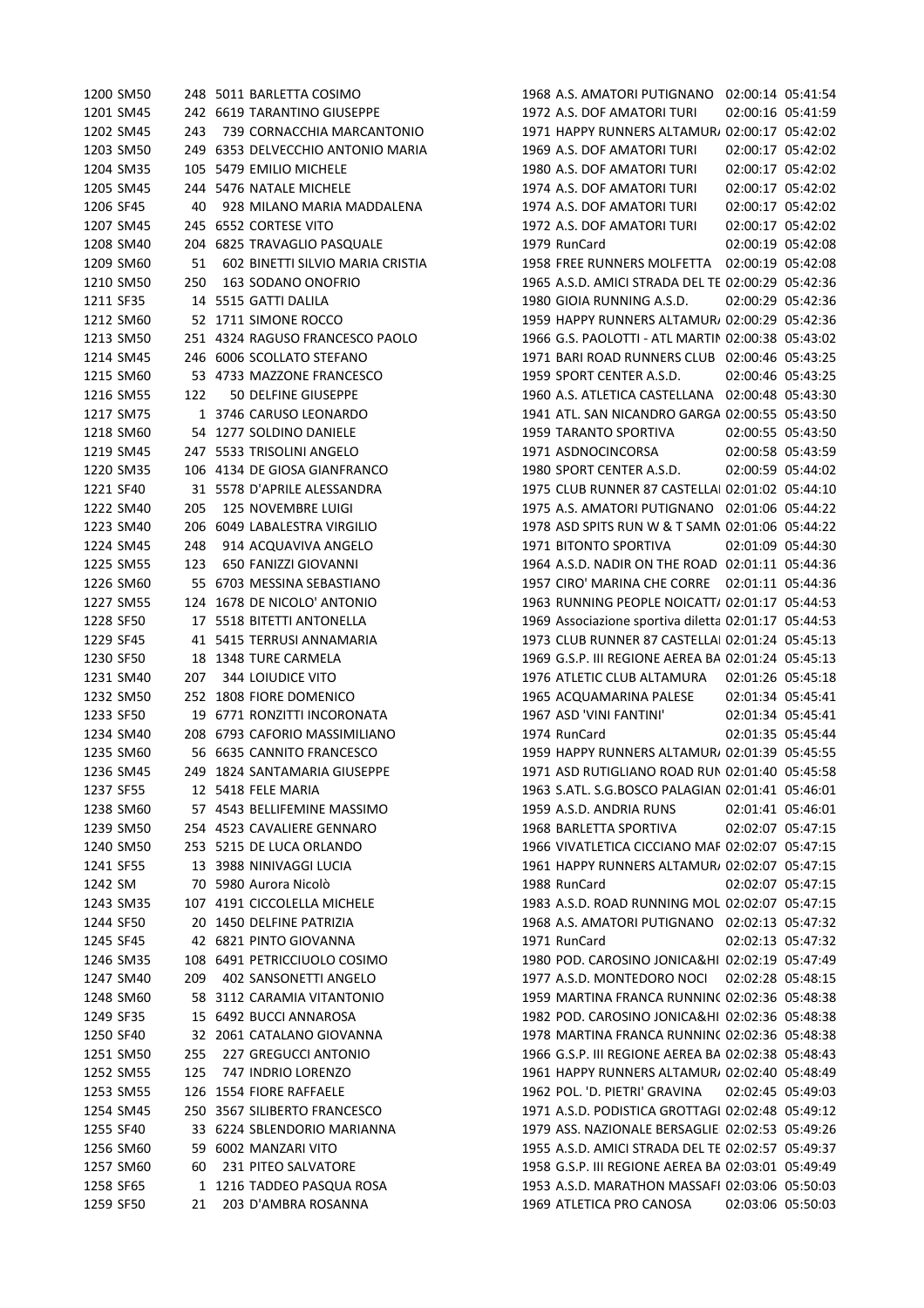|           | 1260 SM50              | 256 | 178 ZACCARO SABINO                                      | 1965 ATLETICA PRO CANOSA                           | 02:03:15 05:50:28 |                                        |
|-----------|------------------------|-----|---------------------------------------------------------|----------------------------------------------------|-------------------|----------------------------------------|
| 1261 SF50 |                        |     | 22 3305 SCIANNIMANICA MARIA                             | 1966 CLUB RUNNER 87 CASTELLAI 02:03:22 05:50:48    |                   |                                        |
|           | 1262 SM45              |     | 251 3898 DIMARTINO GIANLUCA                             | 1974 GIOIA RUNNING A.S.D.                          |                   | 02:03:22 05:50:48                      |
| 1263 SF40 |                        |     | 34 2199 DONATEO VIVIANA                                 | 1975 A.S.D. TRE CASALI                             |                   | 02:03:25 05:50:57                      |
| 1264 SF55 |                        |     | 14 2751 SASSO LUCIA                                     | 1962 ATLETICA TOMMASO ASSI TI 02:03:26 05:51:00    |                   |                                        |
| 1265 SM   |                        |     | 71 5489 TROVISI DOMENICO                                | 1993 AVIS IN CORSA CONVERSAN 02:03:27 05:51:03     |                   |                                        |
|           | 1266 SM35              |     | 109 5643 LOZITO NICOLA                                  | 1982 A.S.D. AMICI STRADA DEL TE 02:03:29 05:51:08  |                   |                                        |
|           | 1267 SM55              | 127 | 564 PALUMBO DOMENICO                                    | 1961 A.S. ATLETICA POLIGNANO 02:03:29 05:51:08     |                   |                                        |
|           | 1268 SM55              |     | 128 1295 PINTO GIUSEPPE                                 | 1960 TOP RUNNERS LATERZA                           |                   | 02:03:37 05:51:31                      |
|           | 1269 SM50              |     | 257 6813 NETTI GIOVANNI PIETRO PAOLO                    | 1967 RunCard                                       |                   | 02:03:46 05:51:57                      |
| 1270 SF60 |                        |     | 7 6741 DE SANTIS LETIZIA                                | 1959 LA MANDRA CALIMERA                            |                   | 02:03:46 05:51:57                      |
|           | 1271 SM40              |     | 210 4834 ATTOLICO PIETRO STEFANO                        | 1977 CIRCOLO AZIENDALE ACQUE 02:03:46 05:51:57     |                   |                                        |
|           | 1272 SM55              | 129 | 150 MIRIZZI VITO                                        | 1962 A.S. AMATORI PUTIGNANO 02:03:46 05:51:57      |                   |                                        |
| 1273 SF55 |                        | 15  | <b>132 VITTORIONE GIUSEPPA</b>                          | 1962 A.S. AMATORI PUTIGNANO 02:03:46 05:51:57      |                   |                                        |
|           | 1274 SM40              |     | 211 3224 ROSATO IGNAZIO GIUSEPPE                        | 1978 ATALAS SAN VITO DEI NORN 02:03:47 05:51:59    |                   |                                        |
|           | 1275 SM50              |     | 258 5933 SAVINO MICHELE                                 | 1969 S.S.D. A.R.L. DYNAMYK FITNI 02:03:49 05:52:05 |                   |                                        |
|           | 1276 SM50              |     | 259 6774 AVIGLIANO DONATO ANTONIO                       | 1968 ATLETICA PALAZZO                              | 02:03:50 05:52:08 |                                        |
| 1277 SF45 |                        |     | 43 6355 MARANGI ANNA LISA                               | 1973 A.S. DOF AMATORI TURI                         |                   | 02:03:51 05:52:11                      |
|           | 1278 SM50              |     | 260 5708 LOCONTE IGNAZIO                                | 1967 ASD POLISPORTIVA DUNE                         | 02:03:54 05:52:19 |                                        |
| 1279 SF45 |                        | 44  | 732 STORSILLO CATERINA                                  | 1970 HAPPY RUNNERS ALTAMUR/ 02:03:57 05:52:28      |                   |                                        |
|           | 1280 SM50              |     | 261 6810 MILILLO GIACOMO                                | 1968 RunCard                                       |                   | 02:04:01 05:52:39                      |
|           | 1281 SM60              |     | 61 1458 LAERA COSIMO                                    | 1957 A.S. AMATORI PUTIGNANO 02:04:01 05:52:39      |                   |                                        |
|           | 1282 SM50              |     | 262 6743 PASCALI GIANFRANCO                             | 1969 LA MANDRA CALIMERA                            |                   | 02:04:05 05:52:51                      |
|           | 1283 SM55              |     | 130 4753 MILELLA AGOSTINO                               | 1960 A.S.D. AGORA'                                 | 02:04:07 05:52:56 |                                        |
|           | 1284 SM35              |     | 110 5536 MORGESE GIANFRANCO                             | 1980 ASD SPITS RUN W & T SAMN 02:04:08 05:52:59    |                   |                                        |
|           | 1285 SM65              |     | 19 1426 MINOIA FELICE                                   | 1954 A.S. ATLETICA CASTELLANA 02:04:09 05:53:02    |                   |                                        |
|           | 1286 SM55              |     | 131 2760 PALASCIANO FELICE                              | 1964 HAPPY RUNNERS ALTAMUR/ 02:04:12 05:53:11      |                   |                                        |
|           | 1287 SM40              |     | 212 1698 CASANOVA FRANCESCO                             | 1976 HAPPY RUNNERS ALTAMUR/ 02:04:12 05:53:11      |                   |                                        |
|           | 1288 SM50              |     | 263 4308 CHIRONNA EVANGELISTA                           | 1966 HAPPY RUNNERS ALTAMUR/ 02:04:13 05:53:13      |                   |                                        |
|           | 1289 SM35              | 111 | 364 MARINIELLO ALBERTO                                  | 1980 ATLETIC CLUB ALTAMURA                         | 02:04:28 05:53:56 |                                        |
|           | 1290 SM55              |     | 132 4763 RUBINI GIUSEPPE                                | 1960 RUNNERS DEL LEVANTE                           | 02:04:28 05:53:56 |                                        |
|           |                        |     |                                                         | 1968 BITONTO SPORTIVA                              |                   |                                        |
|           | 1291 SM50<br>1292 SM45 |     | 264 4173 LOPEDOTE MICHELE<br>252 6794 CENTRONE GIANLUCA | 1974 RunCard                                       |                   | 02:04:29 05:53:59<br>02:04:29 05:53:59 |
|           |                        |     |                                                         |                                                    |                   |                                        |
| 1293 SF50 |                        |     | 23 3099 BUFANO ANTONELLA                                | 1966 G.S. PAOLOTTI - ATL MARTIN 02:04:35 05:54:16  |                   |                                        |
| 1294 SF50 |                        |     | 24 5730 ZITO ANNA ROSA                                  | 1965 MARTINA FRANCA RUNNINC 02:04:35 05:54:16      |                   |                                        |
| 1295 SF50 |                        |     | 25 3196 STELLACCI MARIA GRAZIA                          | 1969 BITONTO SPORTIVA                              |                   | 02:04:36 05:54:19                      |
| 1296 SF50 |                        |     | 26 5678 LIPPOLIS ANGELA                                 | 1967 A.S.D. NADIR ON THE ROAD 02:04:40 05:54:30    |                   |                                        |
|           | 1297 SM60              | 62  | 143 DE LUCA PASQUALE                                    | 1957 A.S. AMATORI PUTIGNANO 02:04:43 05:54:39      |                   |                                        |
| 1298 SF50 |                        |     | 27 2750 MAURO MARIA PAOLA                               | 1967 ATLETICA TOMMASO ASSI TI 02:04:45 05:54:44    |                   |                                        |
|           | 1299 SM45              |     | 253 4289 LISCO ANDREA                                   | 1973 ATLETICA TOMMASO ASSI TI 02:04:45 05:54:44    |                   |                                        |
|           | 1300 SM75              |     | 2 6524 RONCO GIOVANNI                                   | 1942 GIOIA RUNNING A.S.D.                          |                   | 02:04:49 05:54:56                      |
|           | 1301 SM60              |     | 63 4422 PANEBIANCO NICOLA                               | 1956 DREAM TEAM BARI                               |                   | 02:04:49 05:54:56                      |
|           | 1302 SM50              | 265 | 691 MICCOLIS PAOLO                                      | 1967 A.S.D. NADIR ON THE ROAD 02:04:49 05:54:56    |                   |                                        |
|           | 1303 SM55              | 133 | 781 BUONO DOMENICO                                      | 1963 DREAM TEAM BARI                               |                   | 02:04:49 05:54:56                      |
| 1304 SF45 |                        |     | 45 3552 BIZZOCA GRAZIA                                  | 1974 BARLETTA SPORTIVA                             |                   | 02:04:57 05:55:18                      |
|           | 1305 SM55              | 134 | 55 LAERA DOMENICO                                       | 1960 A.S. AMATORI PUTIGNANO                        |                   | 02:05:00 05:55:27                      |
|           | 1306 SM60              | 64  | 444 FERRARA VINCENZO                                    | 1958 A.S.D. MONTEDORO NOCI                         |                   | 02:05:08 05:55:50                      |
|           | 1307 SM55              |     | 135 1598 DE RUSSIS VITO                                 | 1961 A.S. ATLETICA POLIGNANO                       |                   | 02:05:08 05:55:50                      |
| 1308 SF40 |                        |     | 35 6654 TASCONE SONIA                                   | 1976 ASD PODISTICA SAN SALVO                       | 02:05:12 05:56:01 |                                        |
|           | 1309 SM35              |     | 112 1123 CATUCCI ALESSIO                                | 1984 NUOVA ATLETICA LATERZA                        | 02:05:22 05:56:30 |                                        |
|           | 1310 SM50              |     | 266 5212 TROTTA NICOLA                                  | 1965 A.S.D. ATLETICA CAIVANO                       |                   | 02:05:24 05:56:35                      |
|           | 1311 SM55              | 136 | 764 PERRUCCI NICOLA GIOVANNI                            | 1963 HAPPY RUNNERS ALTAMUR/ 02:05:25 05:56:38      |                   |                                        |
|           | 1312 SM45              |     | 254 6701 LAMBERTO GIACINTO                              | 1971 CIRO' MARINA CHE CORRE                        | 02:05:26 05:56:41 |                                        |
| 1313 SF45 |                        |     | 46 6739 MAGGIORE ANNA GRAZIA                            | 1973 LA MANDRA CALIMERA                            |                   | 02:05:27 05:56:44                      |
| 1314 SF50 |                        |     | 28 6763 RIZZUTI MARGHERITA                              | 1968 ATLETICA GRASSANO                             |                   | 02:05:27 05:56:44                      |
|           | 1315 SM35              |     | 113 5714 SANTORO GIOVANNI CIRO                          | 1981 A.S.D. PODISTICA GROTTAGI 02:05:32 05:56:58   |                   |                                        |
|           | 1316 SM55              | 137 | 69 MONGELLI LUIGI                                       | 1963 A.S. ATLETICA CASTELLANA 02:05:32 05:56:58    |                   |                                        |
| 1317 SF40 |                        |     | 36 6769 PICONE ELVIRA                                   | 1978 ATLETICA CSI CAMPANIA                         |                   | 02:05:34 05:57:04                      |
|           | 1318 SM65              |     | 20 6597 GAROFALO NICOLA                                 | 1953 A.S.D. AMICI STRADA DEL TE 02:05:42 05:57:26  |                   |                                        |
| 1319 SF35 |                        | 16  | 249 OSTUNI FLAVIA                                       | 1984 ATLETICA MONOPOLI                             |                   | 02:05:42 05:57:26                      |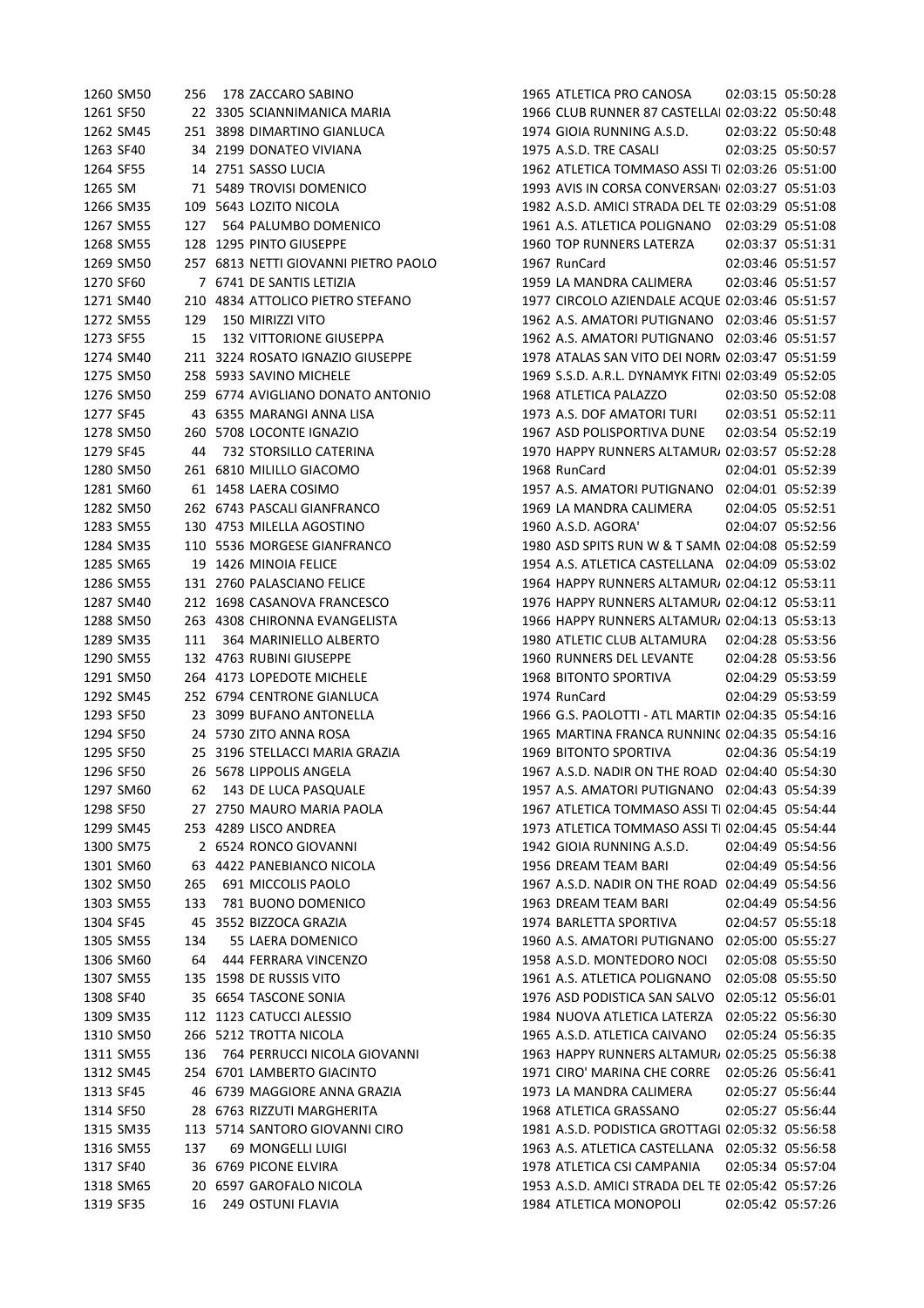| 1320 SM45 |    | 255 5457 SINNI MARCELLO          | 1970 A.S.D. AMICI STRADA DEL TE 02:05:48 05:57:44  |
|-----------|----|----------------------------------|----------------------------------------------------|
| 1321 SM60 |    | 65 6824 SALEMI SANTO             | 1955 RunCard<br>02:05:50 05:57:49                  |
| 1322 SM45 |    | 256 5458 ROTONDO FRANCESCO       | 1971 A.S.D. AMICI STRADA DEL TE 02:05:52 05:57:55  |
| 1323 SM50 |    | 267 8010 PANTALEO ANTONIO        | 1967 A.S.D. AMICI STRADA DEL TE 02:05:53 05:57:58  |
| 1324 SM55 |    | 138 3450 CALDAROLA FRANCESCO     | 1962 BARI ROAD RUNNERS CLUB 02:05:55 05:58:03      |
| 1325 SM60 | 66 | <b>665 LIPPOLIS SANDRO</b>       | 1959 A.S.D. NADIR ON THE ROAD 02:05:59 05:58:15    |
| 1326 SM55 |    | 139 1811 PALATTELLA PIETRO       | 1964 ACQUAMARINA PALESE<br>02:06:03 05:58:26       |
| 1327 SF50 |    | 29 6318 AUGELLI FILOMENA         | 1968 APRICENA IN CORSA<br>02:06:03 05:58:26        |
| 1328 SF40 | 37 | 910 PASCULLI SILVANA             | 1979 BITONTO SPORTIVA<br>02:06:03 05:58:26         |
| 1329 SM65 |    | 21 5575 MOTOLESE ANTONIO         | 1954 A.S.D. PODISTICA GROTTAGI 02:06:38 06:00:06   |
| 1330 SF45 |    | 47 1559 GABRIELE MARIELLA        | 1974 A.S.D. MONTEDORO NOCI 02:06:38 06:00:06       |
| 1331 SF50 |    | 30 5838 SANTORO ANNAMARIA        | 1968 A.S.D. PODISTICA GROTTAGI 02:06:38 06:00:06   |
| 1332 SM55 |    | 140 4619 FORTUNATO LORENZO       | 1964 ACQUAMARINA PALESE<br>02:06:38 06:00:06       |
| 1333 SM50 |    | 268 2724 MURANO FRANCO           | 1967 ATLETICA PALAZZO<br>02:06:41 06:00:14         |
| 1334 SM65 | 22 | 319 LETTINI MATTEO               | 1954 ATLETICA TOMMASO ASSI TI 02:06:42 06:00:17    |
| 1335 SF50 |    | 31 1395 PODO MARIA SONIA         | 1967 SARACENATLETICA<br>02:06:45 06:00:26          |
| 1336 SM40 |    | 213 2791 MOLINARO GIUSEPPE       | 1975 BERNALDA RUNNER'S<br>02:06:48 06:00:34        |
| 1337 SM50 |    | 269 6699 SCARCELLA LUCIANO       | 1969 ASD ZENA RUNNERS<br>02:06:51 06:00:43         |
| 1338 SM50 |    | 270 1614 GALIZIA VALTER          | 1966 POD. VALLE D'ITRIA LOCORC 02:06:52 06:00:45   |
| 1339 SM50 |    | 271 1489 DE PALMA MARCO          | 1965 G.S.ATLETICA AMATORI COR 02:06:55 06:00:54    |
| 1340 SF   | 9  | 73 LOFANO MARILISA               | 1989 A.S. ATLETICA CASTELLANA 02:06:58 06:01:03    |
| 1341 SM45 |    | 257 5324 CICCIMARRA TOMMASO      | 1971 HAPPY RUNNERS ALTAMUR, 02:06:59 06:01:05      |
| 1342 SM65 |    | 23 4159 IANNONE VINCENZO         | 1952 CIRCOLO AZIENDALE ACQUE 02:07:23 06:02:14     |
| 1343 SM60 | 67 | 424 TRISOLINI ANGELO MARINO      | 1959 A.S.D. MONTEDORO NOCI 02:07:23 06:02:14       |
| 1344 SM40 |    | 214 5412 EPIFANI SALVATORE       | 1975 CLUB RUNNER 87 CASTELLAI 02:07:23 06:02:14    |
| 1345 SM50 |    | 272 4611 REGINA TOMMASO          | 1967 A.S.D. ROAD RUNNING MOL 02:07:34 06:02:45     |
| 1346 SM55 |    | 141 1637 DE STENA FILIPPO        | 1962 FREE RUNNERS MOLFETTA  02:07:34  06:02:45     |
| 1347 SF45 | 48 | 107 DIDONNA AGNESE               | 1972 A.S. AMATORI PUTIGNANO 02:07:36 06:02:51      |
| 1348 SM50 |    | 273 3306 CAPRIOLI VITO NICOLA    | 1966 CLUB RUNNER 87 CASTELLAI 02:07:39 06:02:59    |
| 1349 SF45 |    | 49 6526 OCCHIOGROSSO GIUDITTA    | 1971 BITETTO RUNNERS A.S.D.<br>02:07:39 06:02:59   |
| 1350 SF35 |    | 17 3792 Moramarco Raffaella      | 1982 RunCard<br>02:07:44 06:03:13                  |
| 1351 SM45 |    | 259 4618 MIZZI CORRADO           | 1974 ACQUAMARINA PALESE<br>02:07:48 06:03:25       |
| 1352 SM45 |    | 258 2788 RAGONE VINCENZO         | 1971 BERNALDA RUNNER'S<br>02:07:48 06:03:25        |
| 1353 PF   |    | 2 5771 IGNOMIRIELLO DIALMINA     | 1997 POD. VALLE D'ITRIA LOCORC 02:07:48 06:03:25   |
| 1354 SF50 |    | 32 2966 DE CANDIA TERESA         | 1968 DREAM TEAM BARI<br>02:07:49 06:03:28          |
| 1355 SM55 |    | 142 6658 DOMMA UMBERTO           | 02:07:49 06:03:28<br>1960 MARATHON CS              |
| 1356 SM50 |    | 274 2095 GIAMPAOLO VITO          | 1969 ASD RUN LIFE<br>02:07:57 06:03:50             |
| 1357 SM60 | 68 | 550 SCAGLIUSI FRANCESCO          | 1959 A.S. ATLETICA POLIGNANO 02:08:01 06:04:02     |
| 1358 SF40 |    | 38 6675 DEBILIO VALERIA          | 1976 RUN FOR CATANZARO<br>02:08:12 06:04:33        |
| 1359 SM50 |    | 275 1132 CARICATO ANGELO         | 1965 S.ATL. S.G.BOSCO PALAGIAN 02:08:17 06:04:47   |
| 1360 SM50 |    | 276 1596 CARONE PASQUALE         | 1968 A.S. ATLETICA POLIGNANO  02:08:21  06:04:59   |
| 1361 SF45 |    | 50 6622 SEMERARO ADA ANNA        | 1974 POD. VALLE D'ITRIA LOCORC 02:08:23 06:05:04   |
| 1362 SF35 |    | 18 1082 SELVA ERMINIA            | 1984 CORRERE E' SALUTE MOTTO 02:08:26 06:05:13     |
| 1363 SM35 |    | 114 5808 MY DOMENICO             | 1981 POLISPORT CICLO CLUB FAS/ 02:09:06 06:07:07   |
| 1364 SM55 |    | 143 1088 MANDORINO ORAZIO        | 1963 CORRERE E' SALUTE MOTTO 02:09:07 06:07:09     |
| 1365 SM55 |    | 144 5568 ARCADIO MAURO           | 1964 A.S.D. PODISTICA GROTTAGI 02:09:07 06:07:09   |
| 1366 SM40 |    | 215 5689 DI VENERE DANIELE       | 1975 BITONTO SPORTIVA<br>02:09:07 06:07:09         |
| 1367 SM60 | 69 | 233 BENEDETTO GIOVANNI           | 1959 G.S.P. III REGIONE AEREA BA 02:09:15 06:07:32 |
| 1368 SF35 |    | 19 6770 MIRIZZI EUGENIA          | 1980 G.S.ATL.DIL.LIB. PIOMBINO I 02:09:22 06:07:52 |
| 1369 SM60 |    | 70 6669 PIZZUTI PIETRO           | 1955 LIBERTAS ATL.LAMEZIA<br>02:09:23 06:07:55     |
| 1370 SM55 |    | 145 5622 carucci antonio         | 02:09:26 06:08:03<br>1962 RunCard                  |
| 1371 SF45 | 51 | 250 COLELLA VALENTINA            | 1971 ATLETICA MONOPOLI<br>02:09:26 06:08:03        |
| 1372 SF50 |    | 33 5052 MORAMARCO MARIA GIROLAMA | 1966 HAPPY RUNNERS ALTAMUR/ 02:09:26 06:08:03      |
| 1373 SM45 |    | 260 5004 POMES VINCENZO          | 1970 RunCard<br>02:09:26 06:08:03                  |
| 1374 SF45 |    | 52 2109 PROCACCIO ROSALBA        | 1972 ATLETICA ADELFIA<br>02:09:30 06:08:15         |
|           | 53 |                                  | 1972 A.S.D. MONTEDORO NOCI 02:09:37 06:08:35       |
| 1375 SF45 |    | 394 LOCOROTONDO ISABELLA         | 02:09:55 06:09:26                                  |
| 1376 SM45 |    | 261 6805 GIURASTANTE FRANCO      | 1972 RunCard                                       |
| 1377 SF40 |    | 39 5413 SERINO ROBERTA           | 1975 CLUB RUNNER 87 CASTELLAI 02:09:55 06:09:26    |
| 1378 SF50 |    | 34 6806 GRAZIANI ANTONELLA       | 1968 RunCard<br>02:09:55 06:09:26                  |
| 1379 SF45 |    | 54 6168 MAGAZZILE PIERA          | 1973 A.S.D. MARATHON MASSAFI 02:10:28 06:11:00     |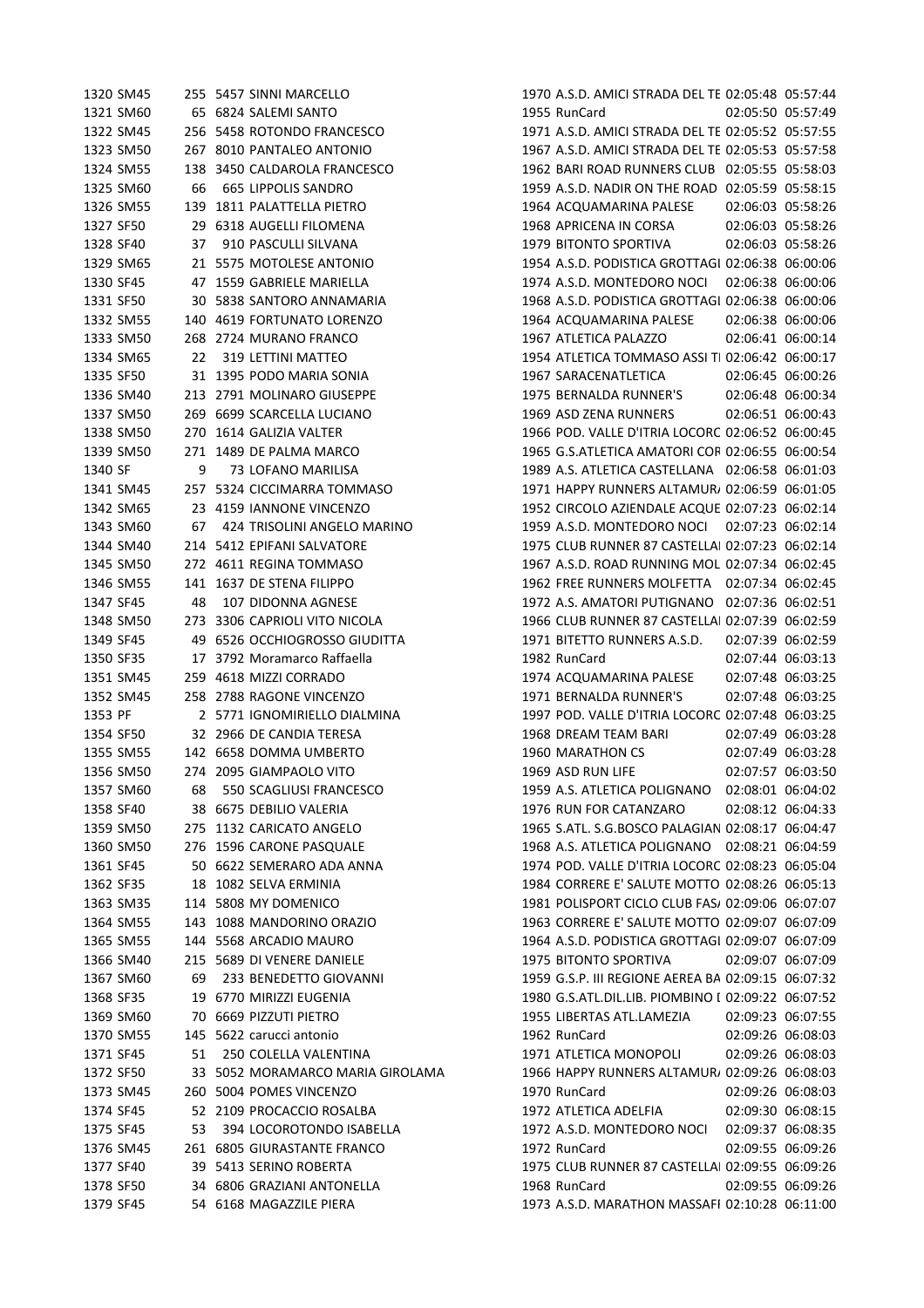1380 SM55 146 3100 CAROLI NICOLA 1961 G.S. PAOLOTTI - ATL MARTIN 02:10:28 06:11:00 SM65 24 3478 SANTORO FRANCESCO 1952 A.S. QUELLI DELLA PINETA 02:10:32 06:11:11 SF40 40 5757 GAMMONE MICHELA 1979 A.S.D. AMICI STRADA DEL TESORO 02:10:35 06:11:20 SM40 216 4838 GRANIERI ALESSANDRO 1978 BITONTO SPORTIVA 02:10:50 06:12:02 SM45 262 886 DEPALMA DAMIANO 1972 BITONTO SPORTIVA 02:11:01 06:12:34 SM50 277 3167 BRANDI VITANTONIO 1966 POD. VALLE D'ITRIA LOCOROTONDO 02:11:02 06:12:36 1386 SF40 41 5318 DILEO PALMA 1975 A.S.D. NADIR ON THE ROAD 02:11:06 06:12:48 NTF 7 5186 AFFILISIO GIANCARLO 1965 NON TESSERATI FIDAL 02:11:08 06:12:53 SM50 278 1705 FRANCIA MICHELE 1968 HAPPY RUNNERS ALTAMURA02:11:11 06:13:02 1389 SM45 263 1700 DIDONNA FRANCESCO 1971 HAPPY RUNNERS ALTAMUR 02:11:11 06:13:02 SF40 42 6237 STELLACCI MARIA ANTONIETTA 1975 BITONTO SPORTIVA 02:11:27 06:13:47 1391 SF45 55 5414 TOTARO KATIA 1974 CLUB RUNNER 87 CASTELLAI 02:11:37 06:14:16 1392 SF45 56 5580 DE NOVELLIS PIERA 1971 CLUB RUNNER 87 CASTELLAI 02:11:38 06:14:19 SM40 217 1185 MARANGI PIETRO 1976 G.S. PAOLOTTI - ATL MARTINA02:12:10 06:15:50 1394 SM55 147 1778 SCHIRALLI DOMENICO 1963 S.S.D. A.R.L. DYNAMYK FITNI 02:12:10 06:15:50 SM75 3 105 BIANCO GIOVANNI 1944 A.S. AMATORI PUTIGNANO 02:12:10 06:15:50 SF45 57 4180 SARACINO MARIA DONATA 1970 BITONTO SPORTIVA 02:12:10 06:15:50 1397 SM45 264 6694 PASTORINI LEONARDO 1971 G.S. LE PANCHE CASTELQUA 02:12:10 06:15:50 SM60 71 6758 DIGRAZIA DOMENICO 1957 ATLETICA GRASSANO 02:12:21 06:16:21 SM70 10 2124 NINIVAGGI GRAZIANTONIO 1946 HAPPY RUNNERS ALTAMURA02:12:22 06:16:24 SM55 148 628 PETRONI PROSPERO 1962 A.S.D. ATLETICA BITRITTO 02:12:34 06:16:58 SM55 149 5326 ANTONICELLI FEDERICO 1963 GIOIA RUNNING A.S.D. 02:12:46 06:17:32 SM50 279 6461 LORIZZO GIUSEPPE 1968 A.MARATONETI ANDRIESI 02:12:54 06:17:55 SF50 35 5246 BORRICELLI MARIA DELIA 1966 A.S.D. AMICI STRADA DEL TESORO 02:12:54 06:17:55 SM50 280 4430 TONDOLO SAVERIO 1968 A.MARATONETI ANDRIESI 02:12:54 06:17:55 SM55 150 5513 RIZZI FRANCESCO 1960 GIOIA RUNNING A.S.D. 02:12:54 06:17:55 SM60 72 1566 LOSETO FRANCESCO 1955 A.S. QUELLI DELLA PINETA 02:13:15 06:18:55 SM55 151 1508 TRONO MAURIZIO 1962 G.S.P. III REGIONE AEREA BARI02:13:37 06:19:57 SM65 25 131 GIGANTE DONATO 1952 A.S. AMATORI PUTIGNANO 02:13:37 06:19:57 SM40 218 3597 MATERA ANTONIO 1975 BARLETTA SPORTIVA 02:13:38 06:20:00 1410 SM45 265 4222 PETROSINO ANGELO 1972 S.ATL. S.G.BOSCO PALAGIAN 02:13:41 06:20:09 SM60 73 2967 SPADAVECCHIA MICHELE 1957 DREAM TEAM BARI 02:13:52 06:20:40 SM65 26 5018 PIEPOLI GENNARO 1952 BARI ROAD RUNNERS CLUB 02:14:08 06:21:25 SM50 281 3831 CALDARULO NICOLA 1966 CUS BARI 02:14:08 06:21:25 SM55 152 6633 DEGENNARO VINCENZO 1960 BARLETTA SPORTIVA 02:14:08 06:21:25 SM35 115 4506 MISINO SIMONE GIUSEPPE 1982 A.S.D. BISCEGLIE RUNNING 02:14:08 06:21:25 SM60 74 6663 MARRA PASQUALE 1956 COSENZA K42 02:14:17 06:21:51 1417 SF 10 5619 DI MAGGIO GIORGIA 1991 A.S.D.FITNESS PODISTICA S.( 02:14:17 06:21:51 SM50 282 4713 Laviola Andrea 1967 RunCard 02:14:17 06:21:51 1419 SF 11 5773 COPPI ANNA PAOLA 1994 AVIS IN CORSA CONVERSANO 02:14:48 06:23:19 SM50 283 6766 D'AMBROSIO ANTONIO 1965 A.S.D. POD. 'IL LAGHETTO' 02:14:51 06:23:28 SF50 36 6767 MARESCA ANTONELLA 1969 A.S.D. POD. 'IL LAGHETTO' 02:14:57 06:23:45 SF 12 6684 CAMASSA ALESSIA 1986 RUN FOR CATANZARO 02:14:57 06:23:45 SF 13 4790 GALLIZIA ANTONELLA 1992 ATLETICA MONOPOLI 02:15:09 06:24:19 SM55 153 6359 NAPOLITANO TOMMASO 1963 A.S. ATLETICA POLIGNANO 02:15:09 06:24:19 SF45 58 5256 POMPA ROSA 1970 ATLETICA PRO CANOSA 02:15:13 06:24:30 SM50 284 5332 PETTA FRANCESCO 1969 BITONTO SPORTIVA 02:15:20 06:24:50 SM50 285 4184 MINENNA MICHELE 1969 BITONTO SPORTIVA 02:15:22 06:24:56 SM35 116 2023 VINCI CLAUDIO 1984 LA PALESTRA ASD-MARTINA FRANCA 02:15:29 06:25:16 SM75 4 6760 LIUZZI MATTEO 1944 ATLETICA GRASSANO 02:15:32 06:25:24 SM50 286 6723 ROMANO VINCENZO 1969 ATLETICA SURBO 02:15:41 06:25:50 SF35 20 237 CALABRO' FEDERICA 1983 G.S.P. III REGIONE AEREA BARI02:15:49 06:26:13 SF55 16 398 NOTARNICOLA ROSA 1962 A.S.D. MONTEDORO NOCI 02:16:00 06:26:44 1433 SM60 75 1128 CARRIERI PIETRO 1956 S.ATL. S.G.BOSCO PALAGIAN 02:16:01 06:26:47 1434 SM60 76 5487 TROVISI MATTEO 1958 AVIS IN CORSA CONVERSANI 02:16:04 06:26:55 SF40 43 6229 ANTONINO LUISA 1977 BITONTO SPORTIVA 02:16:24 06:27:52 SM45 266 441 ANNESE PASQUALE 1970 A.S.D. MONTEDORO NOCI 02:16:26 06:27:58 1437 SM65 27 1138 TODARO PASQUALE 1954 S.ATL. S.G.BOSCO PALAGIAN 02:16:57 06:29:26 1438 SM70 11 5015 GELAO RAFFAELE 1947 A.S.D. AMICI STRADA DEL TE 02:16:57 06:29:26 SF50 37 5247 CURCI MADDALENA 1967 A.S.D. AMICI STRADA DEL TESORO 02:16:57 06:29:26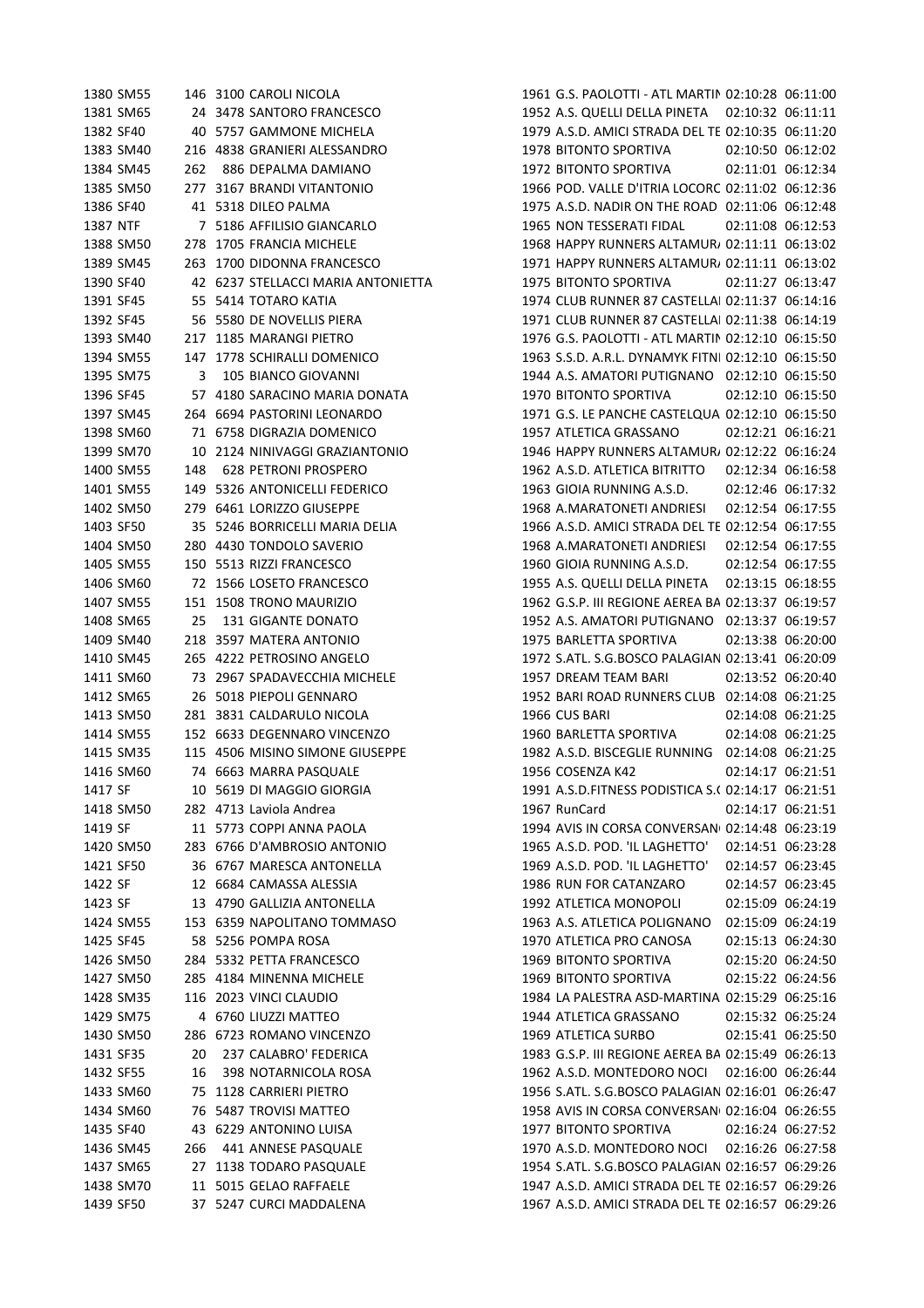| 1440 SM65 |                | 28 3456 PALMIERI IGNAZIO           | 1953 ATLETICA TOMMASO ASSI TI 02:17:24 06:30:43      |
|-----------|----------------|------------------------------------|------------------------------------------------------|
| 1441 SM60 |                | 77 3497 PAGONE VITO NICOLA         | 1957 A.S. ATLETICA POLIGNANO  02:17:24  06:30:43     |
| 1442 SM70 | 12             | 349 RAGONE GIOVANNI                | 02:17:25 06:30:45<br>1946 ATLETIC CLUB ALTAMURA      |
| 1443 SF70 | 1              | 343 LOVIGLIO PASQUA                | 1949 ATLETIC CLUB ALTAMURA<br>02:17:25 06:30:45      |
| 1444 SM55 | 154            | 547 RESSA GIUSEPPE                 | 02:18:08 06:32:48<br>1960 A.S. ATLETICA POLIGNANO    |
| 1445 SM   |                | 72 6167 BLASI VALERIO COSIMO       | 1987 A.S.D. PODISTICA GROTTAGI 02:18:26 06:33:39     |
| 1446 SF   |                | 14 2915 CONVERTINO GRAZIANA        | 1985 A.S.D. RHBIKE TEAM<br>02:18:31 06:33:53         |
| 1447 SF45 |                | 59 2083 ROSPO MARIA                | 1973 A.S.D. RHBIKE TEAM<br>02:18:31 06:33:53         |
| 1448 SM55 |                | 155 3479 CANOSA ANTONIO            | 02:18:35 06:34:05<br>1961 A.MARATONETI ANDRIESI      |
| 1449 SM45 |                | 267 6240 LABIANCA VITO ANTONIO     | 1974 BITONTO SPORTIVA<br>02:18:35 06:34:05           |
| 1450 SF45 |                | 60 6234 MUSKOLLARI ARTA            | 1972 BITONTO SPORTIVA<br>02:18:44 06:34:30           |
| 1451 SF40 |                | 44 4171 LABIANCA ANGELA            | 1976 BITONTO SPORTIVA<br>02:18:44 06:34:30           |
| 1452 SM55 | 156            | 466 RUGGIERO TEODORO               | 1960 A.S.D. MONTEDORO NOCI<br>02:18:53 06:34:56      |
| 1453 SM50 |                | 287 5629 Savoia Carmine            | 1965 RunCard<br>02:18:57 06:35:07                    |
| 1454 SF65 | $\overline{2}$ | 298 CROCI ORNELLA                  | 1951 ATLETICA TOMMASO ASSI TI 02:19:03 06:35:24      |
| 1455 SF35 |                | 21 5276 LOPETUSO GRAZIA            | 1982 A.MARATONETI ANDRIESI<br>02:19:55 06:37:52      |
| 1456 SF55 |                | 17 4521 DILEO MARIA ROSARIA        | 1964 BARLETTA SPORTIVA<br>02:19:55 06:37:52          |
| 1457 SF35 |                | 22 5759 RELLA ANNA                 | 1983 A.S.D. AMICI STRADA DEL TE 02:20:00 06:38:06    |
| 1458 SM70 | 13             | 99 D'ALOIA ANTONIO                 | 1949 A.S. AMATORI PUTIGNANO 02:21:27 06:42:14        |
| 1459 SF40 |                | 45 4060 LOZUPONE ROSA              | 1979 AVIS IN CORSA CONVERSAN( 02:21:27 06:42:14      |
| 1460 SF   |                | 15 6358 GIANNOCCARO GRAZIANA       | 1990 A.S. ATLETICA POLIGNANO 02:21:56 06:43:36       |
|           |                |                                    |                                                      |
| 1461 SM35 |                | 117 4722 SANTARELLI FRANSCESCO     | 1981 G.S.P. III REGIONE AEREA BA 02:21:59 06:43:45   |
| 1462 SM60 |                | 78 1805 COLELLA GIUSEPPE           | 1955 ACQUAMARINA PALESE<br>02:22:01 06:43:50         |
| 1463 SF40 |                | 46 3461 FERRANTE ROSA              | 1978 ATLETICA TOMMASO ASSI TI 02:22:01 06:43:50      |
| 1464 SM45 |                | 268 2565 DI LERNIA FRANCESCO       | 1974 ATLETICA TOMMASO ASSI TI 02:22:01 06:43:50      |
| 1465 SM45 |                | 269 6796 DE CEGLIA PASQUALE        | 1971 RunCard<br>02:22:04 06:43:59                    |
| 1466 SF55 | 18             | 620 PAGLIARULO ANTONIA             | 1963 ASS. S. D. PINK PANTHER<br>02:22:07 06:44:07    |
| 1467 SM55 |                | 157 1350 PAPPOLLA MAURIZIO         | 1963 IKKOS ATLETI TARANTO A.S.I 02:22:07 06:44:07    |
| 1468 SM45 |                | 270 6620 LOVANIO GIUSEPPE          | 1972 A.S. ATLETICA POLIGNANO 02:22:07 06:44:07       |
| 1469 SF35 |                | 23 5519 LAUCIELLO RAFFAELLA        | 1980 Associazione sportiva diletta 02:22:57 06:46:30 |
| 1470 SM40 |                | 219 1680 GRATTON MASSIMO           | 1979 RUNNING PEOPLE NOICATT/ 02:23:15 06:47:21       |
| 1471 SF45 |                | 61 2746 CARRETTA ROSANNA           | 1973 HAPPY RUNNERS ALTAMUR, 02:23:25 06:47:49        |
| 1472 SM50 | 288            | <b>465 DISPOTO NICOLA</b>          | 1966 A.S.D. MONTEDORO NOCI<br>02:23:25 06:47:49      |
| 1473 SM60 |                | 79 1713 QUISTELLI VITANTONIO       | 02:23:25 06:47:49<br>1957 DREAM TEAM BARI            |
| 1474 SM65 |                | 29 2559 PELLEGRINO MICHELE         | 1954 ATLETICA PRO CANOSA<br>02:23:25 06:47:49        |
| 1475 SM65 |                | 30 6632 DI GIULIO COSIMO           | 02:23:25 06:47:49<br>1952 BARLETTA SPORTIVA          |
| 1476 SF55 |                | 19 3634 PATRUNO NUNZIA             | 1962 BARLETTA SPORTIVA<br>02:23:25 06:47:49          |
| 1477 SM60 |                | 80 5307 CRESCENTE MICHELE VINCENZO | 1955 BARLETTA SPORTIVA<br>02:23:44 06:48:43          |
| 1478 SF40 |                | 47 6647 DI GIORGIO ANNALISA        | 1975 A.S.D. ROAD RUNNING MOL 02:24:02 06:49:34       |
| 1479 SM50 |                | 289 6646 CARABELLESE FRANCESCO     | 1966 A.S.D. ROAD RUNNING MOL 02:24:02 06:49:34       |
| 1480 SM70 | 14             | 115 COSACCO MICHELE                | 1945 A.S. AMATORI PUTIGNANO 02:24:03 06:49:37        |
| 1481 SF50 |                | 38 6455 VITALI ANGELICA            | 1969 RunCard<br>02:24:28 06:50:48                    |
| 1482 SF   |                | 16 6052 NUCCI PASQUA               | 1996 POLISPORT CICLO CLUB FAS/ 02:24:56 06:52:08     |
| 1483 SM45 | 271            | 1615 LEGROTTAGLIE LUIGI            | 1971 POD. VALLE D'ITRIA LOCORC 02:24:57 06:52:11     |
| 1484 SM55 | 158            | 594 CALDAROLA PAOLO                | 1963 FREE RUNNERS MOLFETTA  02:25:07 06:52:39        |
| 1485 SM70 | 15             | 804 CAPURSO FRANCESCO              | 1945 GIOIA RUNNING A.S.D.<br>02:25:17 06:53:08       |
| 1486 SM50 |                | 290 5556 DE PASCALIS PIERO         | 1968 CLUB CORRERE GALATINA<br>02:25:57 06:55:01      |
| 1487 SM75 | 5.             | 552 BUZZOTTA GIOVANNI              | 1940 A.S. ATLETICA POLIGNANO<br>02:26:56 06:57:49    |
| 1488 SF45 | 62             | 5062 PETRUZZI ROSANNA              | 1971 BITONTO SPORTIVA<br>02:27:55 07:00:37           |
| 1489 SM70 | 16             | 801 SABATO MICHELE                 | 1949 GIOIA RUNNING A.S.D.<br>02:27:56 07:00:40       |
| 1490 NTF  |                | 8 5174 PUNZIANO ANTONIO            | 1957 NON TESSERATI FIDAL<br>02:27:56 07:00:40        |
| 1491 SM45 |                | 272 6564 UVA PIERFRANCESCO         | 1970 BITONTO SPORTIVA<br>02:28:39 07:02:42           |
| 1492 SF   |                | 17 1830 NOTARNICOLA ANNAROSA       | 1988 ASDNOCINCORSA<br>02:28:56 07:03:30              |
| 1493 SF50 |                | 39 6428 TASSIELLO MARIA            | 1969 BITONTO SPORTIVA<br>02:29:09 07:04:07           |
| 1494 SF40 |                | 48 5659 ROMANAZZI VITA ROSA        | 1978 AVIS IN CORSA CONVERSAN( 02:29:19 07:04:36      |
| 1495 SM65 |                | 31 4129 PELLEGRINO SERGIO          | 1952 ATLETICA TOMMASO ASSI TI 02:29:34 07:05:18      |
| 1496 SM50 |                | 291 1722 DE LUISI RAFFAELE         | 1966 ASD SPITS RUN W & T SAMN 02:30:20 07:07:29      |
| 1497 SM55 |                | 159 6780 ARGENTO VITO ANGELO       | 1960 A.S PODISTICA TARAS<br>02:30:49 07:08:52        |
| 1498 SF45 |                | 63 1092 MONTANARO ANTONELLA        | 1973 CORRERE E' SALUTE MOTTO 02:31:37 07:11:08       |
| 1499 SM50 | 292            | 128 CATALANO NICOLA                | 1969 A.S. AMATORI PUTIGNANO 02:32:19 07:13:08        |
|           |                |                                    |                                                      |